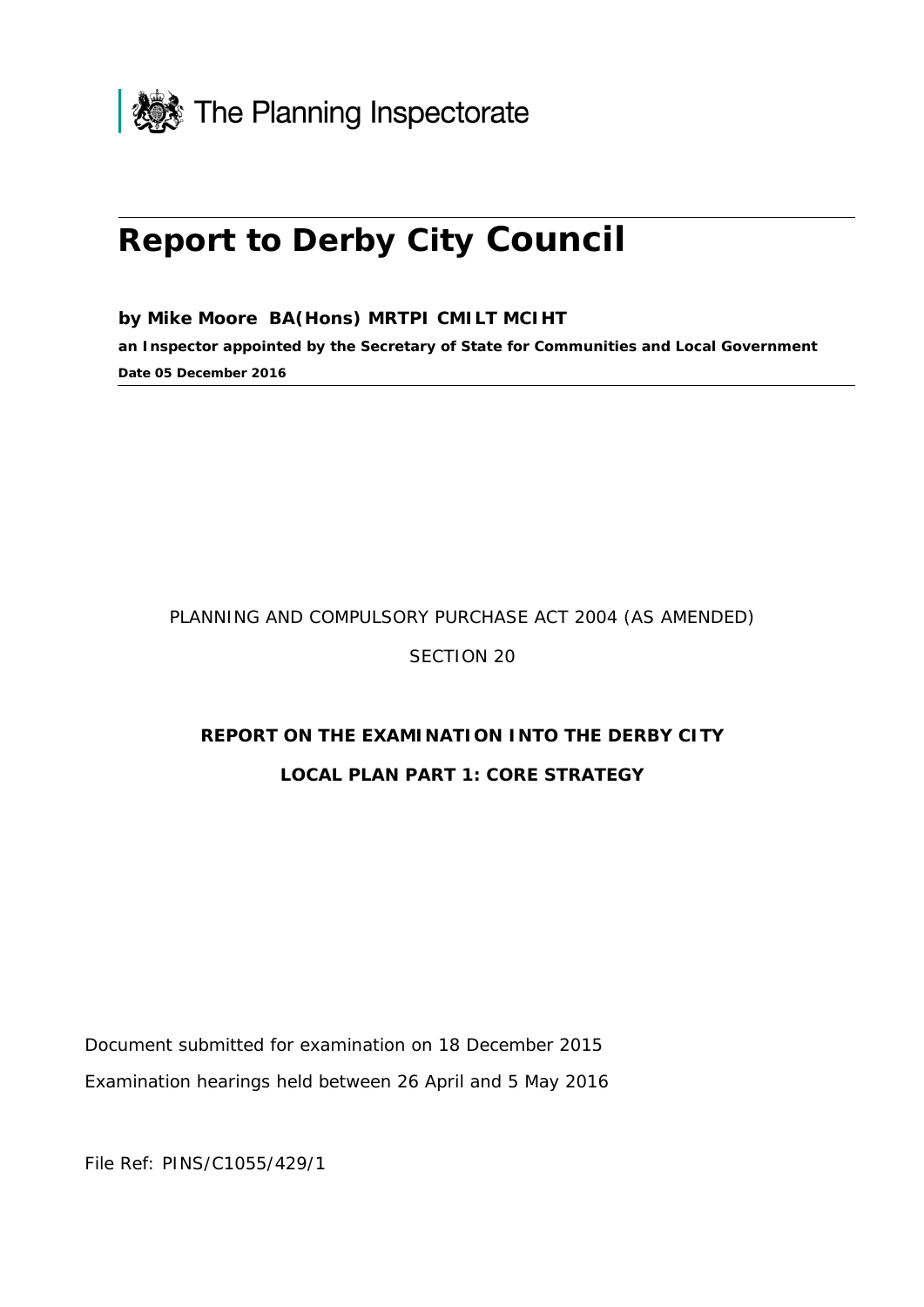# **Abbreviations Used in this Report**

| AA           | Appropriate Assessment                         |
|--------------|------------------------------------------------|
| AQMA         | Air Quality Management Area                    |
| CBD          | <b>Central Business District</b>               |
| CIL          | Community Infrastructure Levy                  |
| FA.          | <b>Environment Agency</b>                      |
| FI R         | <b>Employment Land Review</b>                  |
| <b>HMA</b>   | <b>Housing Market Area</b>                     |
| <b>IDP</b>   | Infrastructure Delivery Plan                   |
| <b>LDS</b>   | Local Development Scheme                       |
| LP           | Derby City Local Plan - Part 1 Core Strategy   |
| МM           | <b>Main Modification</b>                       |
| <b>OAHN</b>  | Objectively assessed housing need              |
| <b>OCOR</b>  | Our City, Our River Masterplan                 |
| PM.          | Policies/Proposals Map                         |
| <b>PPG</b>   | <b>Planning Practice Guidance</b>              |
| SA           | <b>Sustainability Appraisal</b>                |
| <b>SAC</b>   | Special Area of Conservation                   |
| SCI          | Statement of Community Involvement             |
| <b>SFRA</b>  | Strategic Flood Risk Assessment                |
| <b>SHLAA</b> | Strategic Housing Land Availability Assessment |
| <b>SHMA</b>  | <b>Strategic Housing Market Assessment</b>     |
| <b>SNHP</b>  | Sub-National Household Projections             |
| <b>SNPP</b>  | Sub-National Population Projections            |
| <b>SPD</b>   | Supplementary Planning Document                |
| VA           | <b>Viability Assessment</b>                    |
| <b>WHS</b>   | World Heritage Site                            |
| <b>WMS</b>   | <b>Written Ministerial Statement</b>           |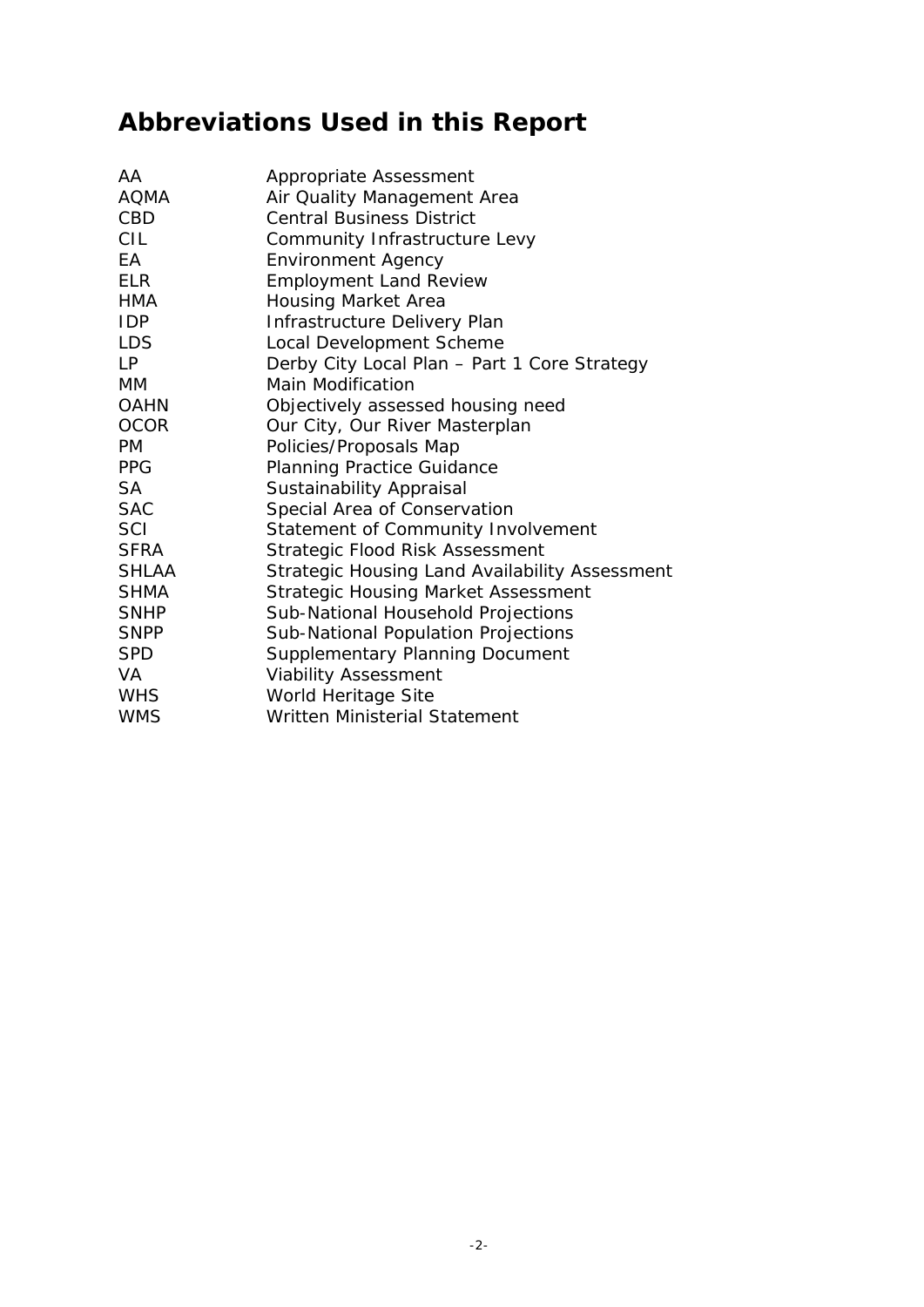#### **Non-Technical Summary**

This report concludes that the Derby City Local Plan Part 1: Core Strategy provides an appropriate basis for the planning of the City, providing a number of main modifications (MMs) are made to it. Derby City Council has specifically requested me to recommend any modifications necessary to enable the plan to be adopted.

The MMs all concern matters that were discussed at the examination hearings. Following the hearings, the Council prepared a schedule of the proposed modifications and carried out sustainability appraisal of them. The MMs were subject to public consultation over a six-week period. In some cases I have amended their detailed wording or added a consequential modification where necessary. I have recommended their inclusion in the Plan after considering all the representations made in response to consultation on them.

The main modifications can be summarised as follows:

- Amend approach to previously developed land for consistency with national policy;
- Amend policies to ensure compliance with the outcome of Government's housing standards review and Written Ministerial Statement;
- Include commitment to consider further amendments to Green Wedge boundaries in the Part 2 plan;
- Clarify approach to existing uses in Green Wedges;
- Clarify approach to development in neighbouring Council areas;
- Clarify approach to a housing implementation strategy;
- Amend affordable housing policy:
- Amend gypsy and traveller policy to reflect approach to the Part 2 plan;
- Amend references to relationship between the plan and supplementary planning documents or other reports and strategies;
- Clarify requirements for or approach to some Strategic Site Allocations:
- Clarify approaches to sequential test for retail and other town centre uses, to city centre strategy and to small shops;
- Amend approach to Friar Gate Goods Yard;
- Amend approach to local parking standards for consistency with national policy;
- Clarify approach to provision of sprinkler systems;
- Amend approach to the hierarchy of wildlife sites so that protection is commensurate with their status;
- Clarify approach to heritage assets to ensure compliance with national policy;
- Clarify flood risk exception test and circumstances where sustainable drainage systems would be appropriate;
- Clarify approach to provision of sports facilities; and
- Clarify approach to green infrastructure network.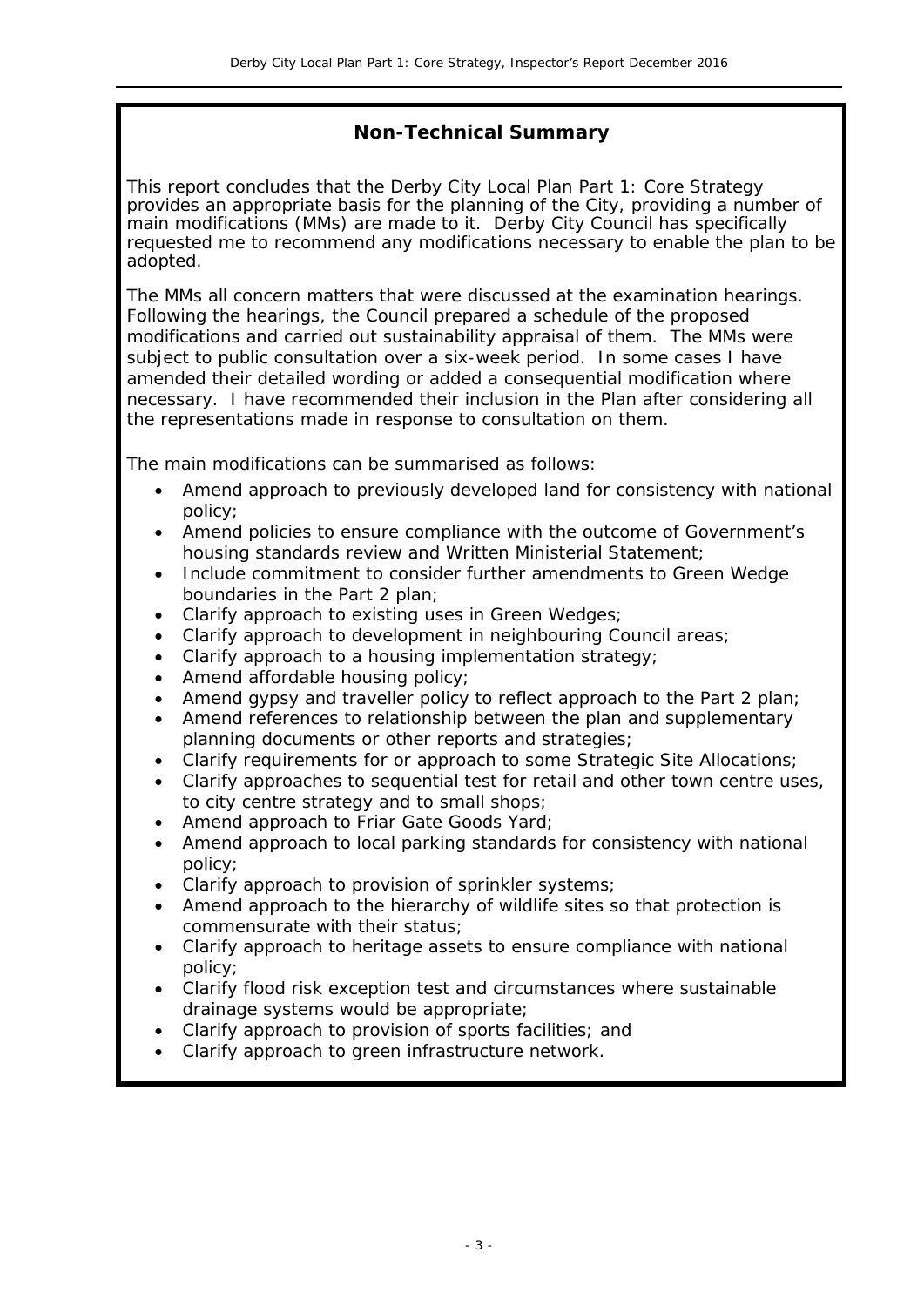# **Introduction**

- 1. This report contains my assessment of the Derby City Local Plan Part 1: Core Strategy in terms of Section 20(5) of the Planning & Compulsory Purchase Act 2004 (as amended). It considers first whether the Plan's preparation has complied with the duty to co-operate, in recognition that there is no scope to remedy any failure in this regard. It then considers whether the Plan is sound and whether it is compliant with the legal requirements. The National Planning Policy Framework (paragraph 182) makes clear that to be sound, a Local Plan should be positively prepared; justified; effective and consistent with national policy.
- 2. The starting point for the examination is the assumption that the local authority has submitted what it considers to be a sound plan. The basis for my examination is the submitted Derby City Local Plan – Part 1 Core Strategy: Pre-Submission (August 2015) (LP) which is the same as the document on which consultation took place between August and October 2015.

#### **Main Modifications**

- 3. My report deals with the main modifications that are needed to make the Plan sound and legally compliant and they are identified in bold in the report (**MM**). In accordance with section 20(7C) of the 2004 Act the Council requested that I should recommend any modifications needed to rectify matters that make the Plan unsound/not legally compliant and thus incapable of being adopted. These main modifications are set out in the Appendix.
- 4. The main modifications that are necessary for soundness and/or legal compliance all relate to matters that were discussed at the Examination hearings. Following these discussions, the Council prepared a schedule of proposed main modifications and carried out sustainability appraisal and this schedule has been subject to public consultation for six weeks. I have taken account of the consultation responses in coming to my conclusions in this report. In this light I have made some amendments to the detailed wording of the main modifications and added a consequential modification where these are necessary for consistency or clarity. None of these amendments significantly alters the content of the modifications as published for consultation or undermines the participatory processes and sustainability appraisal that has been undertaken. Where necessary I have highlighted these amendments in the report.

#### **Policies Map**

5. The Council must maintain an adopted Policies Map (referred to by the Council as a Proposals Map – PM) which illustrates geographically the application of the policies in the adopted development plan. When submitting a local plan for examination, the Council is required to provide a submission PM showing the changes to the adopted PM that would result from the proposals in the submitted local plan. In this case, the submission PM comprises the set of plans identified as 'Local Plan Part 1: Core Strategy – Proposed Changes to Proposals Map' (August 2015) as set out in document CD030.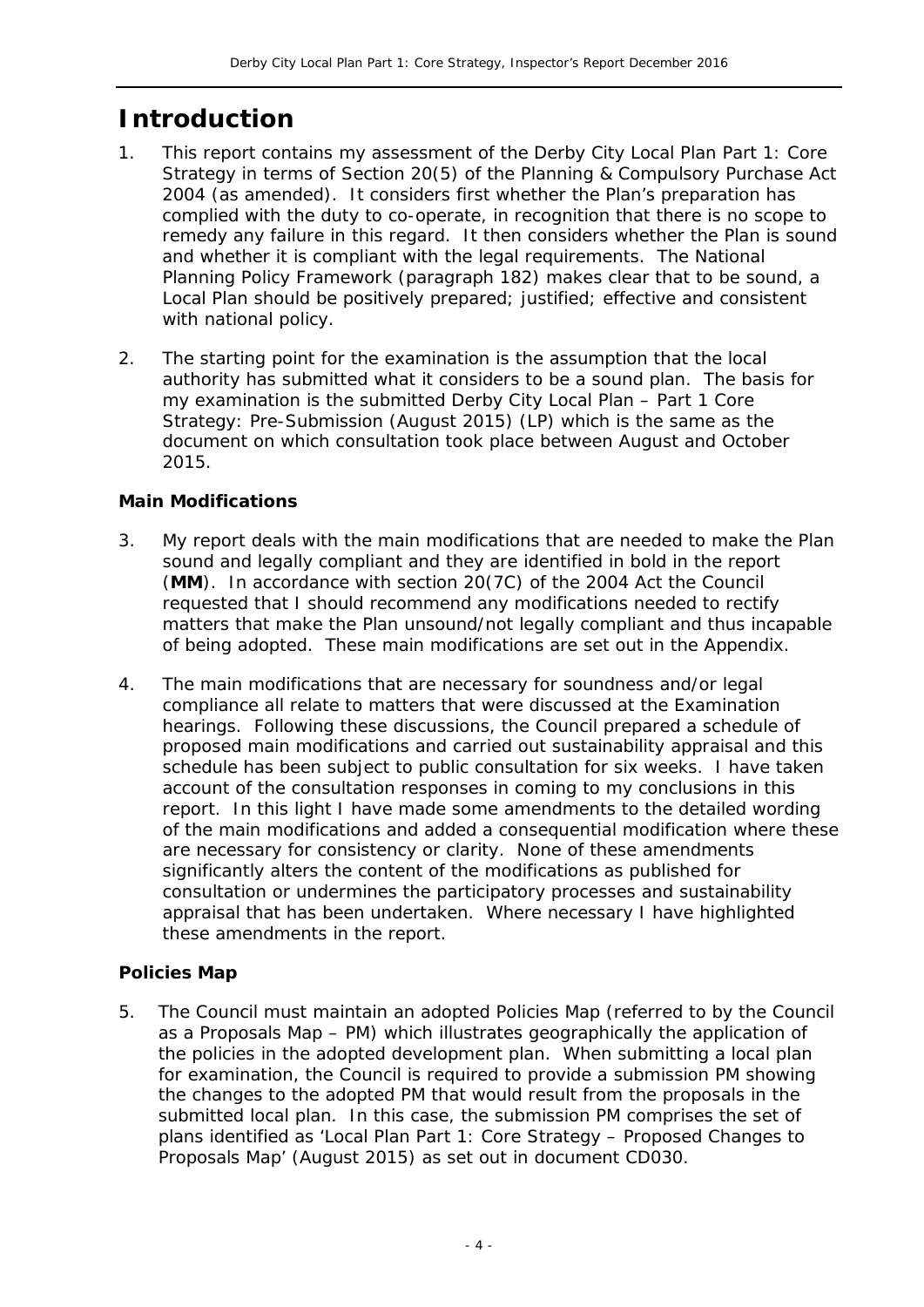- 6. The PM is not defined in statute as a development plan document and so I do not have the power to recommend main modifications to it. However, some of the published MMs to the LP's policies require further corresponding changes to be made to the PM.
- 7. These further changes to the PM were published for consultation alongside the MMs in 'Amendment to the Policies Map as a consequence of the Main Modification relating to the Friar Gate Goods Yard' (September 2016).
- 8. When the LP is adopted, in order to comply with the legislation and give effect to the Plan's policies, the Council will need to update the adopted PM to include all the changes proposed in document CD030 and the further changes published alongside the MMs.

#### **Consultation**

- 9. Concerns have been expressed by some parties that they were not consulted on the submission plan in relation to matters that affected them. However, the evidence indicates that the Council acted in accordance with its Statement of Community Involvement (SCI). I am satisfied that a robust and fair consultation process was in place for each stage of the development of the plan.
- 10. After the hearings were concluded the Office for National Statistics published new 2014-based sub-national population projections (SNPP), the South Derbyshire Local Plan Part 1 was adopted following the receipt of the Inspector's report and the Court of Appeal judgement was issued in *Secretary of State for Communities and Local Government v West Berkshire District Council and Reading Borough Council [2016] EWCA Civ 44*. Subsequently the Department for Communities and Local Government published 2014-based sub-national household projections (SNHP). The views of consultees on the implications for the LP of all these matters were sought and have been taken into account in this report.

# **Assessment of Duty to Co-operate**

- 11. Section s20(5)(c) of the 2004 Act requires that I consider whether the Council complied with any duty imposed on them by section 33A of the 2004 Act in relation to the Plan's preparation.
- 12. The duty to co-operate is not a duty to agree but local planning authorities should make every effort to secure the necessary co-operation on strategic cross boundary matters before they submit their local plans for examination. The Council has summarised its approach in a Duty to Co-operate Compliance Statement (December 2015) which sets out the other relevant bodies that it has worked with, identifying actions and outputs.
- 13. The Council has worked closely with Amber Valley Borough Council, South Derbyshire District Council and Derbyshire County Council in the context of the Derby Housing Market Area (HMA). It was agreed that the authorities would produce aligned Core Strategies and a Joint Advisory Board consisting of HMA Councillors advised by senior officers has been established to co-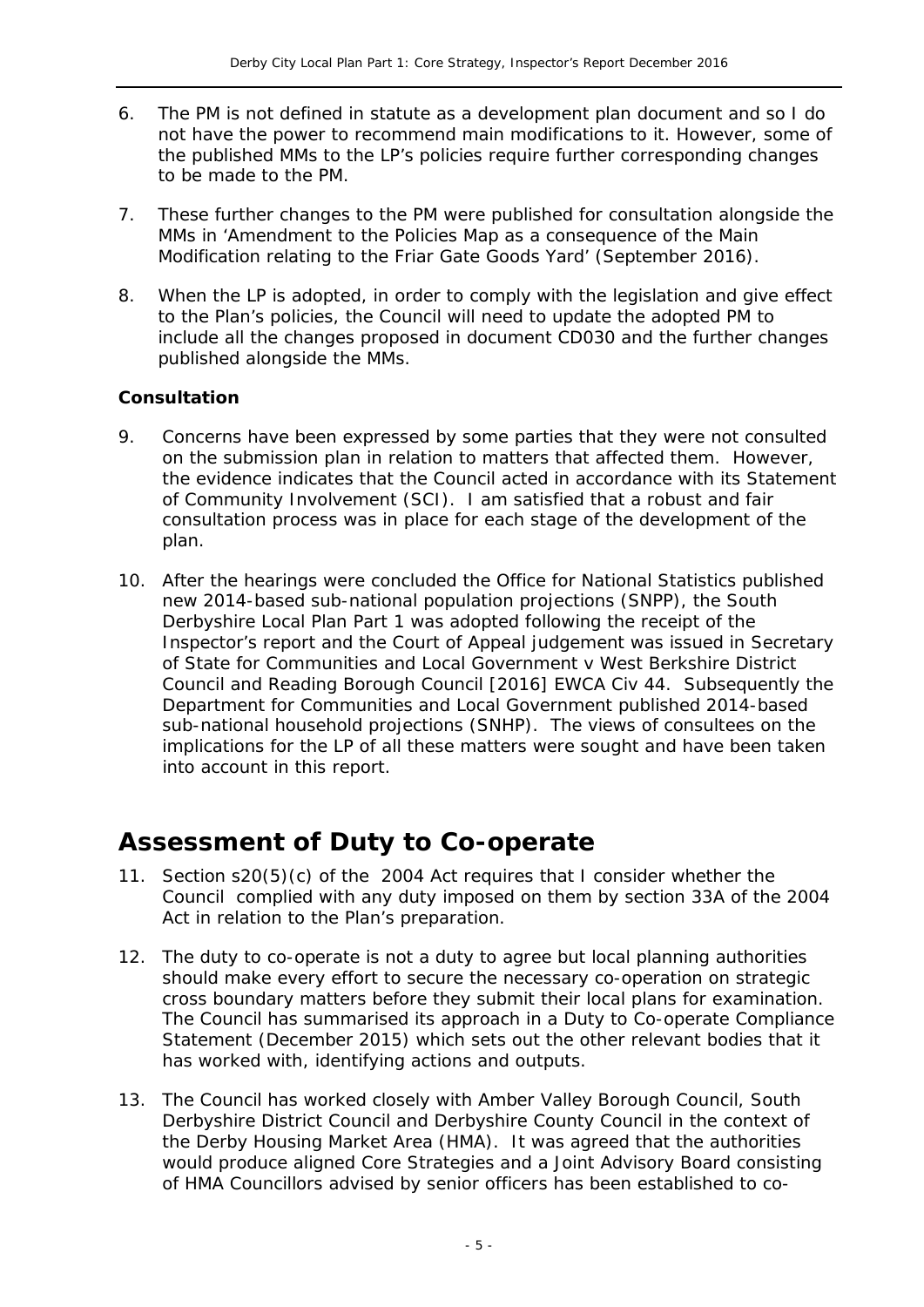ordinate this process. This has been supported by an officer HMA Coordination Group.

- 14. The Councils have agreed that Derby City Council cannot meet its objectively assessed housing needs within its administrative area and that both Amber Valley and South Derbyshire will make provision so that the overall needs of the HMA are met. The distribution of housing has been agreed between the Councils and incorporated in a Statement on Continued Joint Working, signed by all the authorities and confirmed most recently in February 2016. The agreed distribution has been reflected in the South Derbyshire Core Strategy which, with modifications, has recently been found sound at examination and adopted. Although Amber Valley's Core Strategy was withdrawn from examination in December 2015, that Council has indicated that it remains committed to its contribution in the February 2016 Statement.
- 15. There are several other specific examples of joint working between the HMA authorities, including various reports on objectively assessed housing needs, Green Belt, a water cycle study, employment land, green energy, transport modelling and viability. A joint Gypsy and Traveller Accommodation Assessment (GTAA) was commissioned by all the Derbyshire Councils, East Staffordshire Borough Council and the Peak District National Park Authority.
- 16. The other neighbouring authority, Erewash Borough Council, and some other prescribed bodies have observer status on the Joint Advisory Board. Although not part of the HMA, Erewash has been a partner in some joint working and assisted in the development of the Infrastructure Delivery Plan that supports the LP. On the basis of the details in the Compliance Statement, there has been an appropriate degree of engagement between the City Council and other prescribed bodies.
- 17. The evidence indicates that there has been positive, continuous partnership working on issues that extend beyond the local planning authority's area. On the basis of these considerations I am satisfied that the Council has cooperated constructively, actively and on an on-going basis with relevant bodies on strategic matters. As such, it has maximised the effectiveness by which the Local Plan has been prepared. The minimum legal requirements of the duty to co-operate under the Planning and Compulsory Purchase Act 2004 (as amended) have therefore been met.

# **Assessment of Soundness**

#### **Preamble**

18. In accordance with the Local Development Scheme (LDS), the Part 1 LP is intended to include priorities for regeneration and growth, allocations for strategic housing and employment sites, development management policies, key infrastructure requirements and the broad strategy for the city centre. Matters relating to additional housing and employment sites, a target and sites for gypsies and travellers and a review of various designations are included for subsequent consideration in a 'Part 2' plan. I have made my assessment of soundness of the Part 1 plan in that context.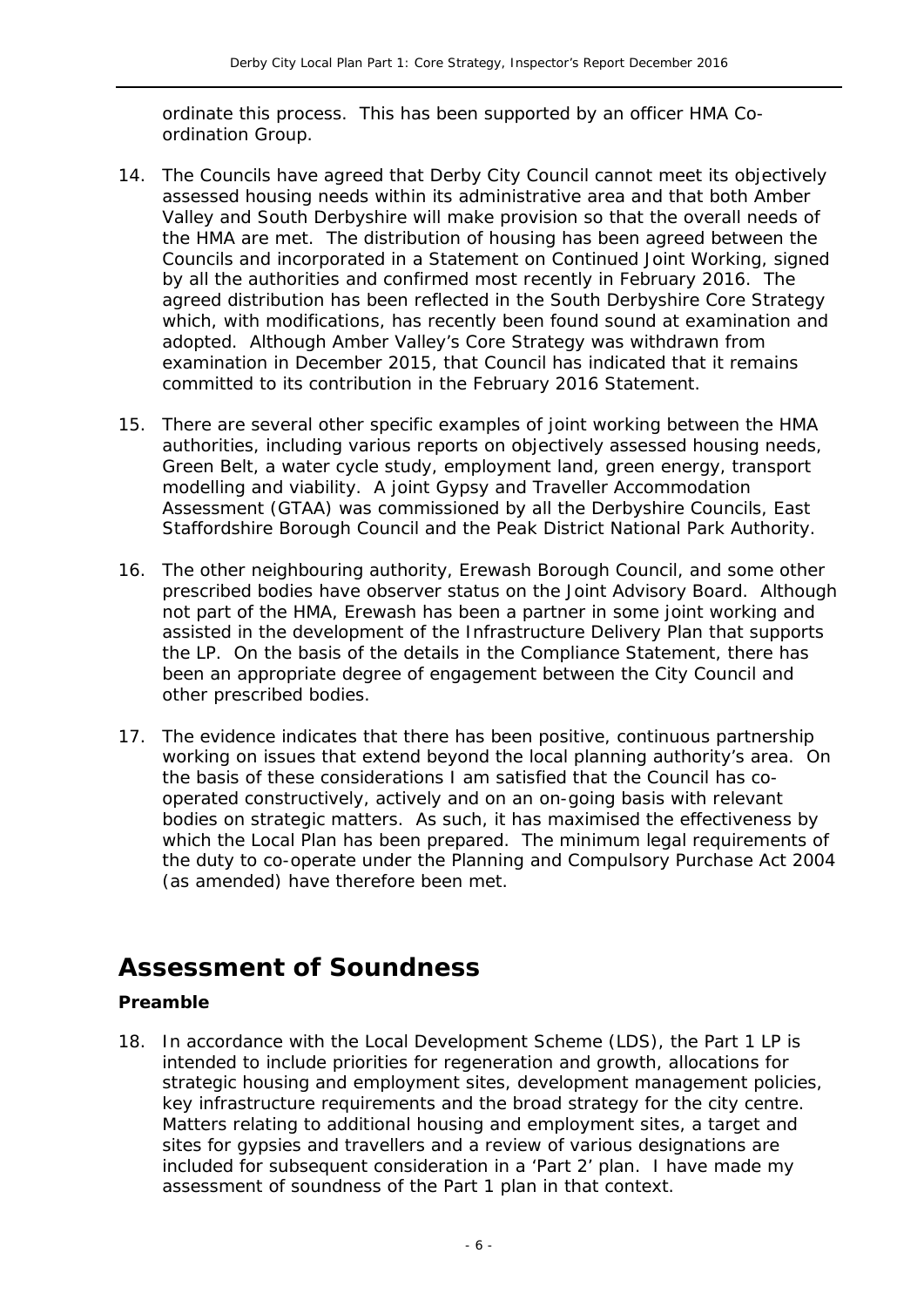#### **Main Issues**

19. Taking account of all the representations, written evidence and the discussions that took place at the examination hearings I have identified eight main issues upon which the soundness of the Plan depends.

#### **Issue 1 – Overall Development Strategy**

#### **Whether the overall strategy has been positively prepared and is soundly based and justified, presenting a clear spatial vision for the City in accordance with national policy.**

#### *Spatial vision and objectives*

20. The LP contains an appropriate spatial vision, describing the sort of place that the Council would want Derby to be by the end of the plan period, 2028. It also includes a series of spatial objectives that indicate how it is expected that the vision will be achieved. These contain reference to the approach to previously developed land and to Lifetime Homes that do not accord with national policy. However, the Council's suggested main modifications (**MM1** and **MM2**) would remedy this. The LP policies generally carry forward the identified spatial vision and objectives.

#### *Alternatives and flexibility*

- 21. The Framework requires that the plan should be the most appropriate strategy when considered against the reasonable alternatives. In this context, the Sustainability Appraisal (SA) (August 2015) sets out the way in which the overall strategy has been reached in terms of the scale and distribution of development. The Council's view is that the SA report meets legal requirements, appraising a number of alternative strategies.
- 22. The SA relates solely to the plan area and it has been suggested that this should have encompassed the HMA as a whole. The Inspectors examining the South Derbyshire and Amber Valley Local Plans were concerned at one point that it was not clear upon what basis the unmet housing need for Derby was being divided between the neighbouring authorities. They asked for a clear audit trail of joint SA examining a spread of reasonable alternatives for this apportionment. This was subsequently resolved to their satisfaction, including details of the 'capacity cap' in the City. My examination is limited to the LP but it is evident that consideration has been given to options for the scale and overall distribution of development in the HMA.
- 23. From the various consultation documents and the SA it is clear how the LP was derived from a positive process of considering alternatives, narrowing down to a preferred option. The SA records consideration of options for the scale of growth and the spatial distribution of development as well as alternative strategic sites. It summarises the basis on which the preferred strategy was selected and the alternatives discounted.
- 24. The main modifications have been subject to further sustainability appraisal but this does not alter my conclusions on the consideration of alternatives to the overall strategy. It is evident that reasonable alternatives in terms of the scale and distribution of development have been considered. There is a clear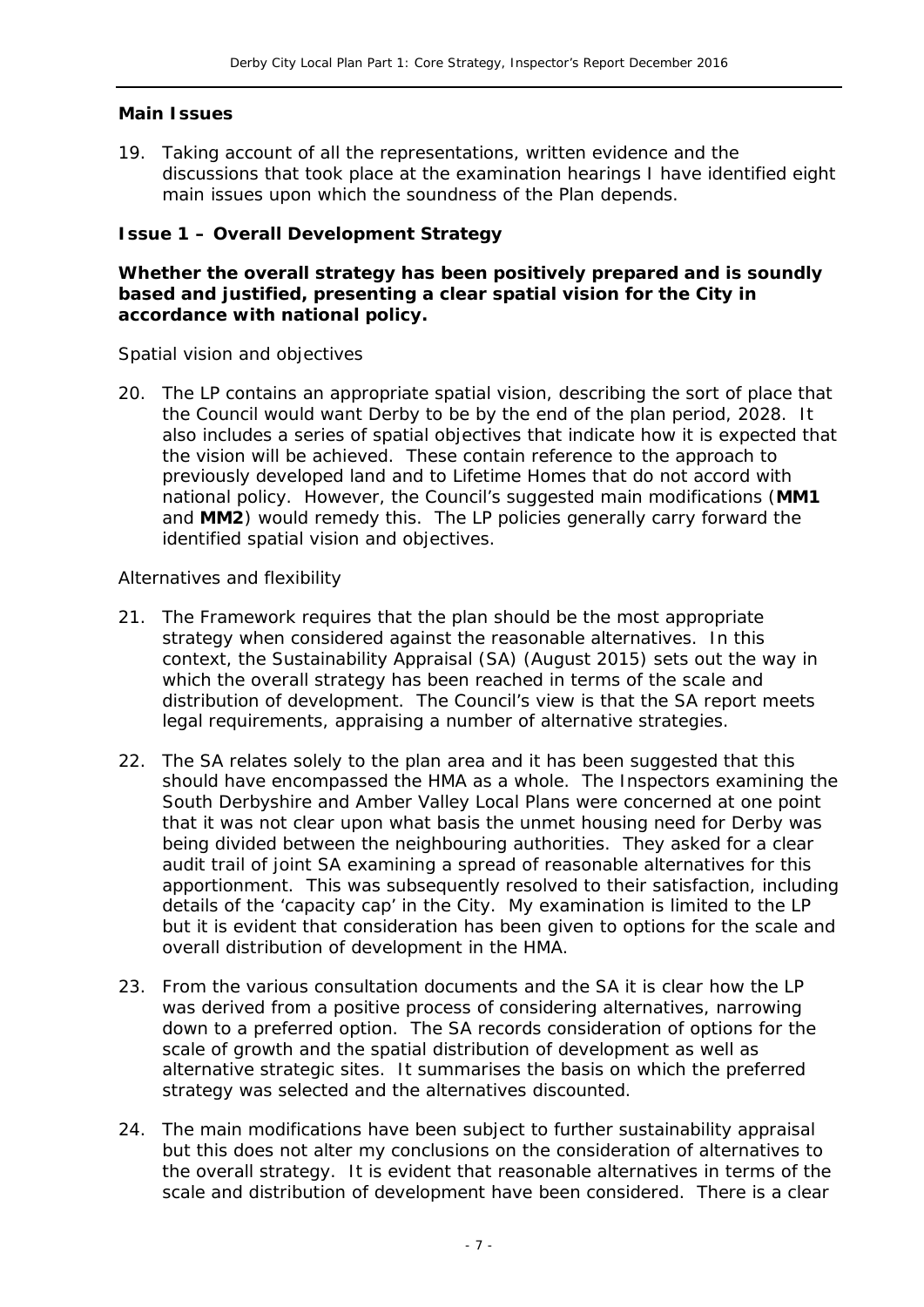audit trail showing how and why this strategy was arrived at, demonstrating that with the main modifications the plan is the most appropriate strategy.

25. In terms of the flexibility of the strategy, the Council indicates that options within the City boundary have been limited by the extent of the existing builtup area and other constraints. The capacity of the City to accommodate additional development and the evaluation of site allocation alternatives are considered later in this report. However, notwithstanding those considerations, any significant change in circumstances will inevitably require joint working with the neighbouring authorities. On the basis of my conclusions on the duty to co-operate, the mechanisms are in place whereby this could be addressed. The strategy is therefore sufficiently flexible to respond to such a change.

#### *Timescale*

- 26. The National Planning Policy Framework ('the Framework') states that Local Plans should be drawn up over an appropriate time scale, preferably a 15 year time horizon. In this case, the LP has an end date of 2028 which means that on adoption it would have a time span of 11 or 12 years. The Council is also committed to the Part 2 plan that would include additional, non strategic sites for development and is not programmed for adoption until early 2018 in the LDS.
- 27. The two stage approach to a comprehensive Local Plan may not necessarily be that which would be commenced now in the context of national policy. However, the LP has been the result of a joint approach with the other HMA authorities, all working to a common time horizon. To extend this would require significant further joint working and would inevitably cause substantial delay in adopting the LP. There has been significant progress in taking forward a number of the strategic allocations and the Part 2 plan will enable further sites to be identified. 15 years is a preference not a requirement. Provided that a 5-year housing land supply can be maintained and that there is a commitment to review the LP at an early stage, the time horizon is acceptable and justified. In this regard the Council's suggested main modification (**MM70**) highlights the need to roll forward the plan period, identifying that this is likely to commence soon after Part 2 is adopted and with a commitment for this to occur should the land supply position fall short. This is necessary for the plan to be effective and consistent with national policy.

#### *Sustainable development*

28. The LP's strategic employment allocations are to the south and east of the city while a number of the strategic housing sites are to the north and west. However, there are significant housing allocations to the south that straddle or are adjacent to the boundary in South Derbyshire. Derby is a compact city, providing employment opportunities for a wider catchment area. On that basis the relative distribution of strategic employment and housing sites proposed would provide a sustainable pattern of development. The Council has proposed a main modification to the summary of the strategy in the LP relating to the approach to brownfield sites (**MM3**) that is necessary for it to be consistent with national policy.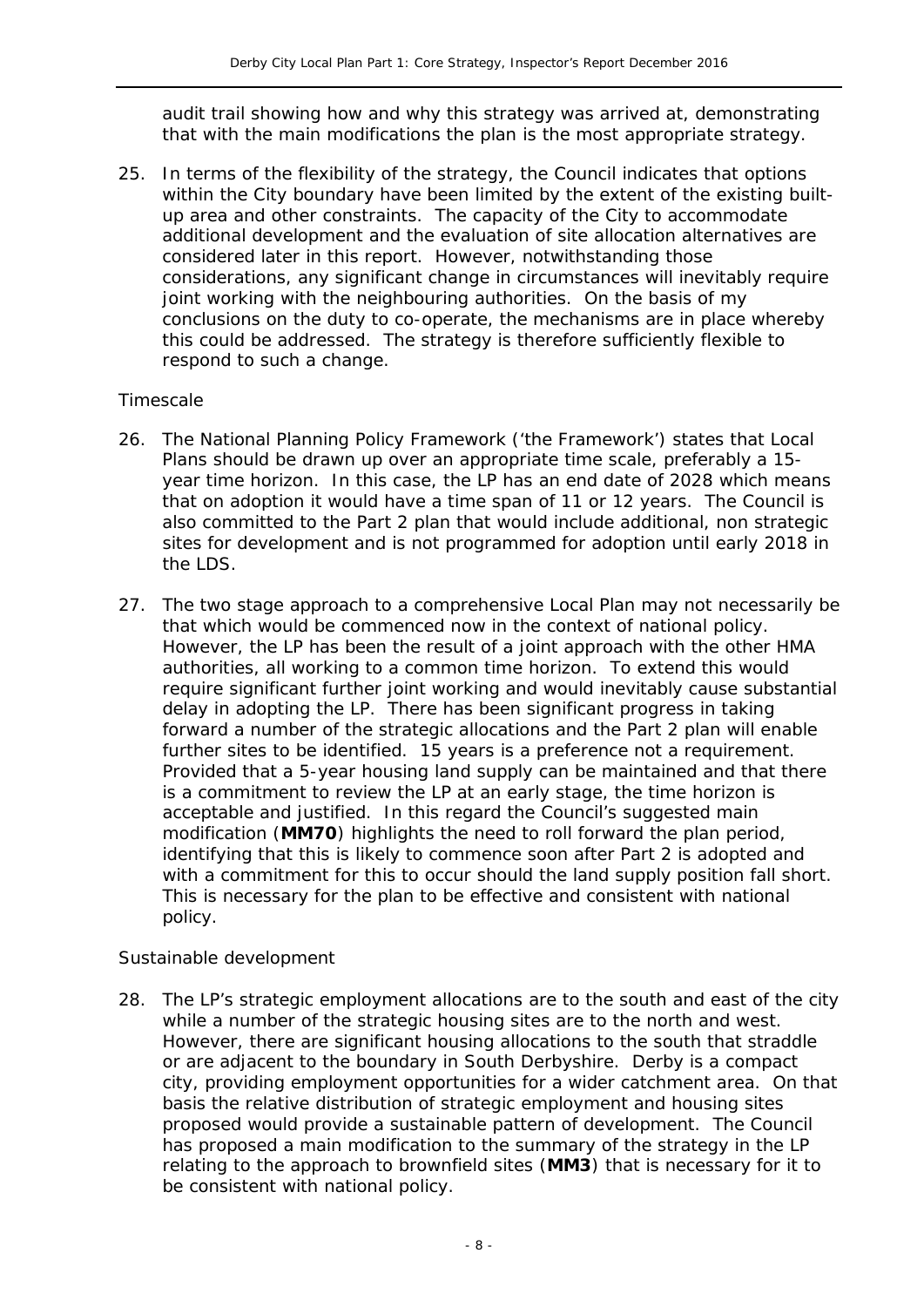29. Policy CP1(a) includes the Council's approach to the presumption in favour of sustainable development in the Framework. This is worded very slightly differently to a model policy that had been advanced by the Planning Inspectorate but is nonetheless consistent with national policy.

#### *Development outside the plan area*

- 30. A number of the Council's proposed strategic development allocations form part of larger cross boundary sites. Policy CP1(b) sets out a series of principles that development either wholly or partly within the administrative area of another authority are expected to comply with. However, there is no express statutory power for a Council to include policies in its plan relating to the area of another authority. Nevertheless, the co-ordination of development and its impacts across boundaries is a necessary and laudable planning objective. The Council has suggested a main modification so that the policy would be setting out the basis on which it would work collaboratively with its neighbours. With a further minor change for consistency, this is necessary for the policy to be effective (**MM4**).
- 31. Subject to the main modifications identified above, I conclude that the overall strategy has been positively prepared and is soundly based and justified, presenting a clear spatial vision for the City in accordance with national policy.

#### **Issue 2 – Housing**

32. The housing main issue is in four parts relating to the overall level of provision, land supply, Strategic Site Allocations and housing mix. These are each considered in turn below.

#### **Whether the housing strategy has been positively prepared and whether the overall level of housing provision and its distribution are justified and appropriate**

33. The Framework seeks to boost significantly the supply of housing. To that end local planning authorities should use their evidence base to ensure that their local plan meets the full, objectively assessed needs (OAHN) for market and affordable housing in the housing market area (HMA), as far as is consistent with the policies in the Framework.

#### *Housing market area*

34. The Derby HMA has been defined as comprising the administrative areas of the City Council, Amber Valley Borough Council and South Derbyshire District Council. It was originally derived from work undertaken to inform the former East Midlands Regional Plan. However, the basis for its continuing use is set out in the Derby Strategic Housing Market Assessment Update (July 2013) (SHMA). Derby's HMA has taken a different form in the past and there is a view that parts of Erewash should be included. Nevertheless, the relationship between Derby and settlements in Erewash has been recognised in the SHMA. There will inevitably be issues relating to boundaries and the geography of Erewash is such that much of its population looks towards Nottingham. On the available evidence the HMA used for the purposes of the LP (and for emerging plans in the other two authorities) is appropriately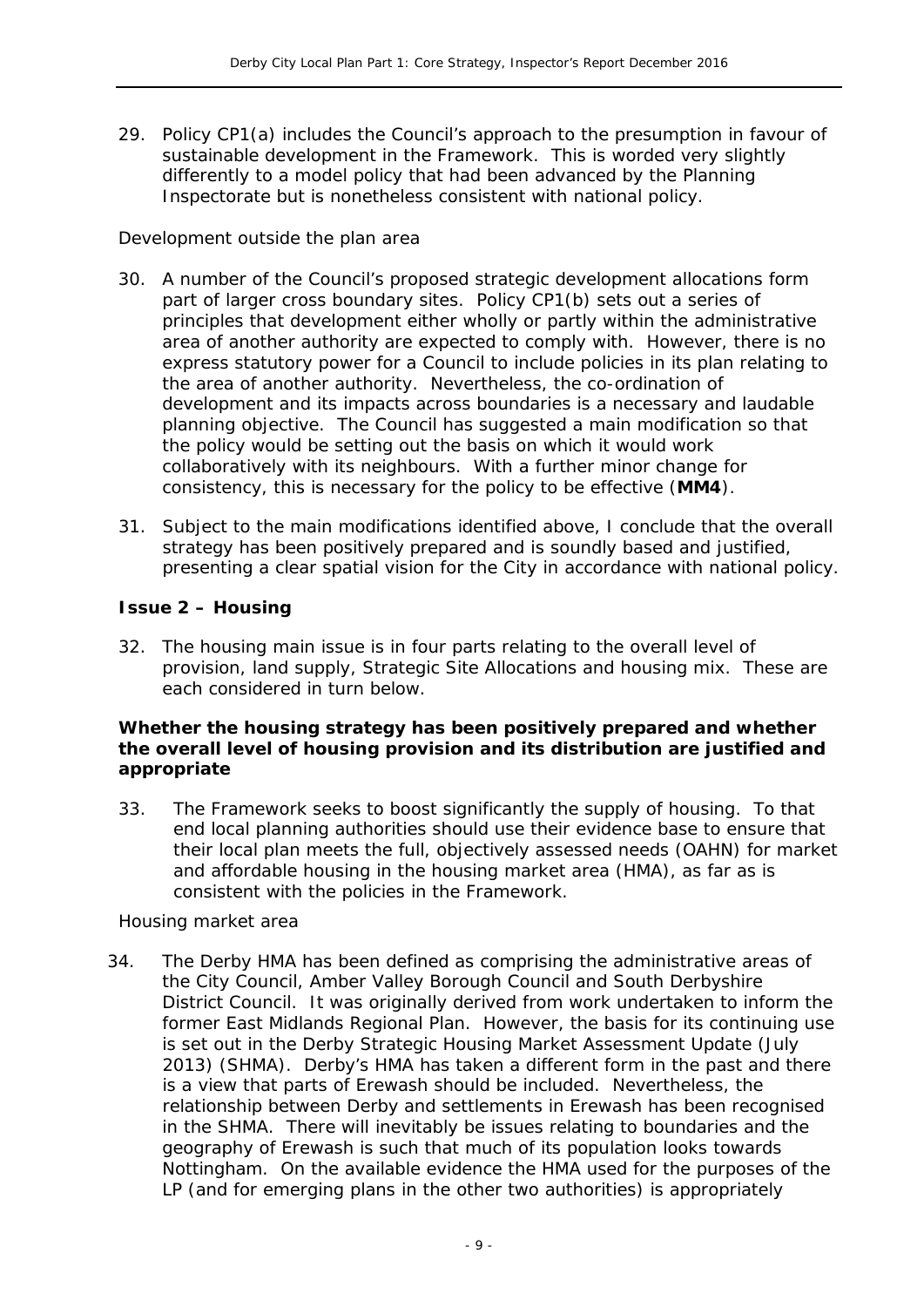defined and justified.

#### *Objectively assessed housing needs*

- 35. The LP is based on a need for 33,388 new homes in the HMA between 2011 and 2028, with 16,388 being that for Derby. However, the provision in Derby is for 11,000 dwellings on the basis that there is a capacity constraint, the neighbouring authorities accommodating the unmet needs. The Council's Interim Housing Position Statement records the process by which these figures have been derived.
- 36. The national Planning Practice Guidance (PPG) indicates that the household projections published by the Department for Communities and Local Government (DCLG) should provide the starting point estimate of overall housing need. In this context, the 2013 SHMA took account of the 2011 Census and 2011-based sub-national population and household projections. Three projections were undertaken in the SHMA based on trends, economic forecasts for the HMA authorities and the sub-national projections. It concludes that the trend-based projection is the most appropriate resulting in a demographic requirement for 30,630 dwellings in the HMA and 14,612 in Derby between 2011 and 2028.
- 37. The Amber Valley Local Plan Inspector asked for further sensitivity testing of these figures which resulted in an additional report in March 2014 (Housing Need in the Derby HMA – Sensitivity Testing Analysis). It found that this did not undermine the previous conclusions. However, the Inspector preferred an updated projection that tracked the mid-point between the household formation rates used in the 2008- and 2011-based sub-national projections. He considered that this would temper the suppression of formation rates in recent trends due to under-supply and worsening affordability. Accordingly, he concluded that there should be an uplift of about 9% to give the HMA total of 33,388 dwellings.
- 38. Following the publication of the 2012-based SNPP, a review of their implications (November 2014) supported a slightly lower level of need (32,142 dwellings). However, in December 2014 both the Amber Valley and South Derbyshire Inspectors agreed that 33,388 new homes represented the best estimate of objectively assessed housing need for the HMA. While the Amber Valley plan has been withdrawn, I note that the South Derbyshire Inspector remained of that view in her final report to the Council.
- 39. In response to the publication of the DCLG 2012-based SNHP the HMA authorities' consultants, G L Hearn, confirmed that based on this the HMA need figure would be 32,207 in the plan period. This would not be materially different to that produced in the context of the earlier SNPP and the Councils did not press for an alternative to that previously accepted by the two Inspectors.
- 40. The 2014-based SNHP, published in July 2016 and based in part on 2014 based SNPP published in May 2016, indicate household growth for the HMA in the plan period that is not significantly different to those with a 2012 base. Local plans should be kept up-to-date. The PPG indicates that a meaningful change in the housing situation should be considered in this context, but this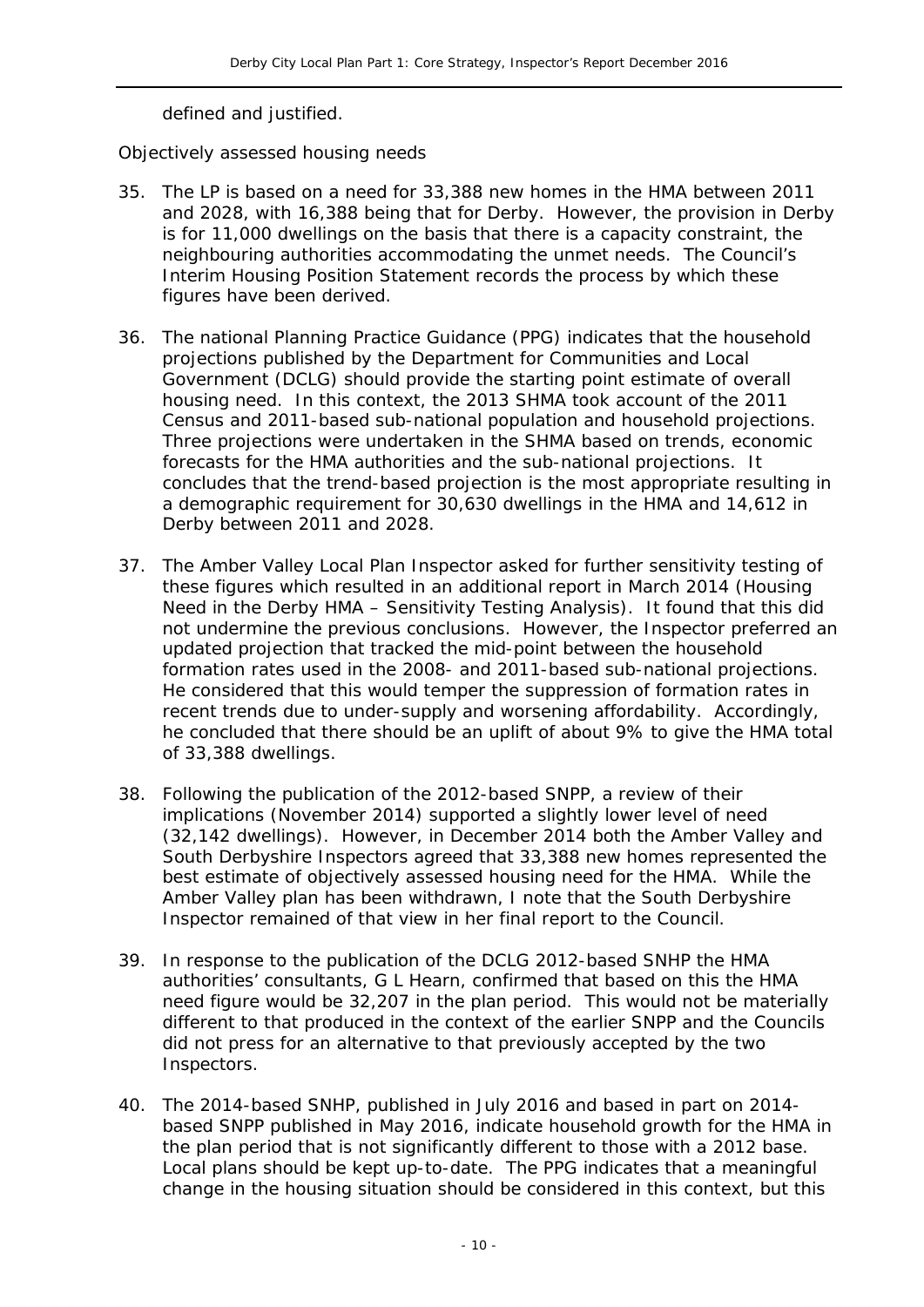does not automatically mean that housing assessments are rendered outdated every time new projections are issued. In this case the differences are not so substantial that they could be regarded as meaningful. They do not justify a further reassessment of the OAHN for the HMA.

- 41. The PPG indicates that the housing need number suggested by household projections should be adjusted to reflect appropriate market signals as well as other market indicators of the balance between the demand for and supply of dwellings. Both the SHMA and the November 2014 review considered the range of signals suggested by the PPG. Prices and rents in the HMA are generally lower than the national average. In terms of affordability, price growth relative to incomes has been modest compared with other parts of the country. The uplift relating to household formation should assist in addressing overcrowding, concealed households and shared households. While levels of overcrowding in Derby are above national and regional benchmarks, the additional provision in the neighbouring authorities in the context of this uplift should enable this to reduce.
- 42. Little evidence was put before me that would counter the Council's conclusions on market signals. Overall there is not a demand-supply imbalance within the HMA that would justify a higher housing figure based on market signals.
- 43. In terms of the relationship with employment trends, the SHMA alternative economic-led projections show a significantly lower level of housing need than those on which the LP is based. These were reconsidered in the November 2014 Review which projected an HMA increase in working population of about 22,800 people between 2013 and 2028. This compares with a job forecast by Oxford Economics of around 8,600 in this period. While there are uncertainties about the link between jobs and residents in employment, this indicates that the projected population increase would not be a barrier to economic growth. There has been no persuasive other evidence presented to me that would justify an upward adjustment to housing provision in the HMA for economic reasons.
- 44. Although the Framework requires that both market and affordable housing needs should be met, the PPG sets out a methodology for calculating affordable needs which is different to the demographic-based approach used above. This entails adding together the current unmet housing need and the projected future needs and then subtracting it from the current supply of affordable housing stock. Having said that, there is an element of affordable need that is included in the demographic calculation. In this context, the SHMA identifies an affordable housing need of 10,117 dwellings in Derby and 19,012 in the HMA between 2012 and 2028. This amounts to 63% of the total HMA need and 74% of that for Derby.
- 45. The PPG states that an increase in the total housing figures included in the local plan should be considered where it could help deliver the required number of affordable homes. The LP seeks 30% affordable housing on sites of 15 or more dwellings. Although it is intended that Derby's overall unmet needs would be met by the neighbouring authorities, the scale of the HMA affordable needs is very significant when set against the total housing figures.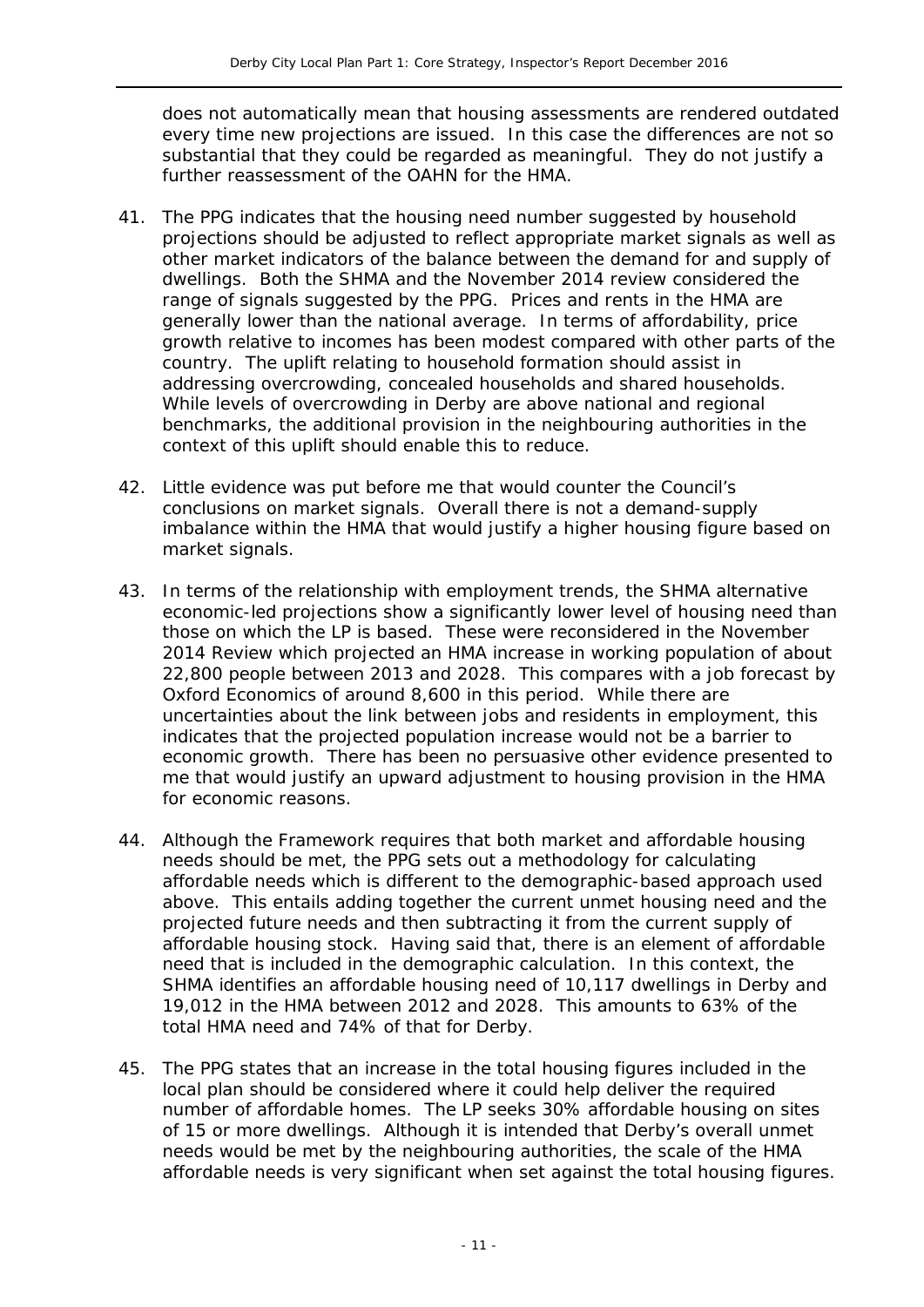- 46. The SHMA concluded that, taking account of the potential role of the private rented sector as well as affordable housing in meeting housing need, the demographic projections would be capable of meeting the needs of all households over the plan period. The November 2014 review endorsed this conclusion, finding that the affordable housing needs analysis per se did not provide a basis for adjusting upwards the overall assessment of housing need. However, private rented accommodation is not included in the definition of affordable housing.
- 47. I note that the South Derbyshire Inspector concluded on the evidence before her that with the affordable housing target proposed there and with other measures the optimum level of affordable housing would be achieved. An uplift in the overall housing requirement was not necessary. With the withdrawal of the Amber Valley plan the position there has not been established. However, in Derby itself, if the presence of a capacity limit on further housing is justified (considered below), then allocating more land within the City boundary would not be an option so any additional provision would have to be made in the neighbouring authorities. On the basis of these considerations, an uplift in the City LP would not help to deliver more affordable homes.
- 48. Having regard to the approach to accommodation for gypsies and travellers (considered below) the SHMA has appropriately assessed the needs of different groups in the population. Overall an appropriate and justified methodology has been used in deriving the OAHN. In the light of the above considerations, I am satisfied that 33,388 new homes represent the OAHN for the HMA with 16,388 for Derby.
- 49. South Derbyshire's Local Plan Part 1 has been adopted, incorporating its agreed share of housing provision. That for Amber Valley was withdrawn from examination in December 2015. However, through the Statement of Continuing Joint Working Amber Valley remains committed to the agreed housing figure with an indicative target to achieve an adopted plan by March 2018. While the neighbouring Council has some ground to make up, no conclusive evidence has been presented that would suggest that it cannot deliver its contribution in the plan period. As such, the circumstances at Amber Valley do not amount to persuasive reasons as to why the overall HMA OAHN should not be achieved.

#### *Capacity to accommodate objectively assessed housing needs*

- 50. The Council considers that there is insufficient capacity to meet all of the City's OAHN within the plan area, based on an assessment of a range of constraints and opportunities. The constraints relate to the viability or sustainability of sites and include the Nottingham/Derby Green Belt and Green Wedges.
- 51. The Framework indicates that an essential characteristic of Green Belts is their permanence. Once established, boundaries should only be altered in exceptional circumstances, through the preparation or review of the Local Plan. The most recent review of the Green Belt took place in 2006. However, in 2012 a Technical Assessment of the Derby Principal Urban Area Green Belt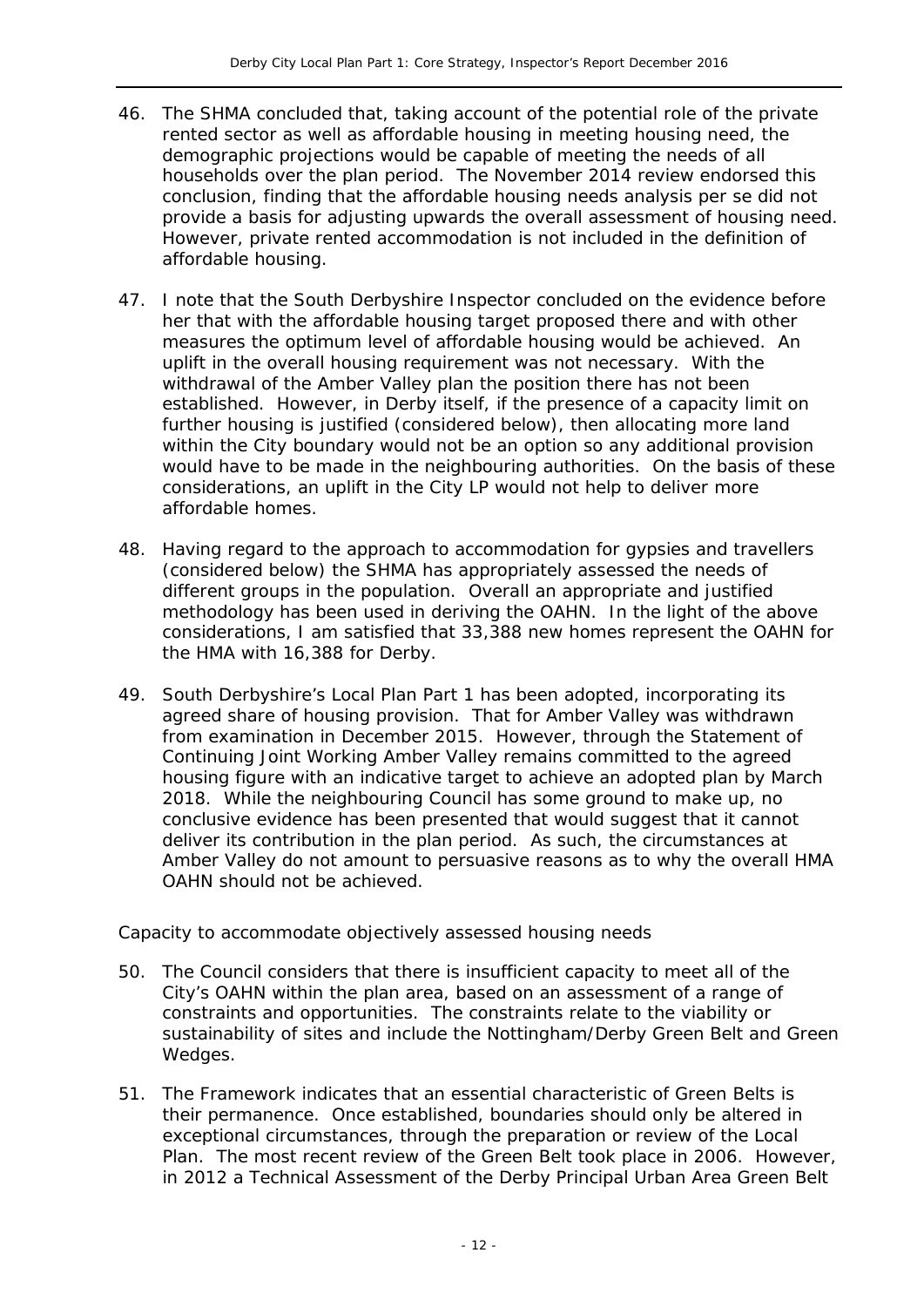Purposes was undertaken. It focussed on areas on the periphery of the urban area when considered against the five Green Belt purposes set out in the Framework.

- 52. The Green Belt extends around the northern and eastern edges of the City but there are only very limited areas within its administrative boundary. The Technical Assessment concluded that only to the south east was there scope for an adjustment to the Green Belt. Most of the area considered in this regard is outside the City boundary. The Green Belt also has a limited area in South Derbyshire and, although it is more extensive in Amber Valley, there is no evidence that the development needs of the HMA as a whole cannot be accommodated. Overall, there is not a compelling case, amounting to exceptional circumstances, for the release from the Green Belt of areas within the City.
- 53. The Green Wedges are thirteen areas of predominantly open land that penetrate the City from the surrounding countryside. They first featured formally in local policy in 1989 and are incorporated in the current Local Plan, adopted in 2006. Their primary function is identified in the LP as being to define and enhance the urban structure of the City as a whole.
- 54. There are no references to Green Wedges in the Framework. However, taking account of the different roles and character of different areas is part of a core planning principle underpinning national policy. The Wedges play an important role in defining the character of Derby as a city. They contribute to local distinctiveness and identity by maintaining areas of open land between neighbourhoods. In principle therefore they are consistent with national policy. I note that this view was shared by other Inspectors in determining recent planning appeals in the City (Ref: APP/C1055/W/15/3003445, APP/C1055/W/14/3001441, APP/C1055/W/15/3132386).
- 55. The current Green Wedge policy and that in the LP in Policy CP18 are similar to Green Belt in terms of the restrictions applied but do not have its permanence. The designated areas are not as extensive and are set within rather than around the urban area. The Council has undertaken a Green Wedge Review (2012) to inform the LP. This has resulted in some adjustments to boundaries, such that sites for around 2,000 dwellings have been identified in the LP on land previously within Green Wedges. It is the Council's intention in Part 2 of the plan to consider whether further amendments to boundaries would be necessary to achieve the housing requirement on sites not yet identified. In part, **MM40** clarifies this possibility and is necessary for the plan to be effective in this regard.
- 56. Overall, The Green Wedge Review has provided a robust basis for supporting the principle of the designation and shown that, while some adjustments and further flexibility are possible, it is an important and justified constraint on development.
- 57. The extent of the existing built up area within the City boundary is such that there are limited options outside the Green Belt or Green Wedges for further housing land. The LP has allocated some previously developed land for housing and made assumptions about potential windfall development. There is flexibility so that some existing employment sites can provide an element of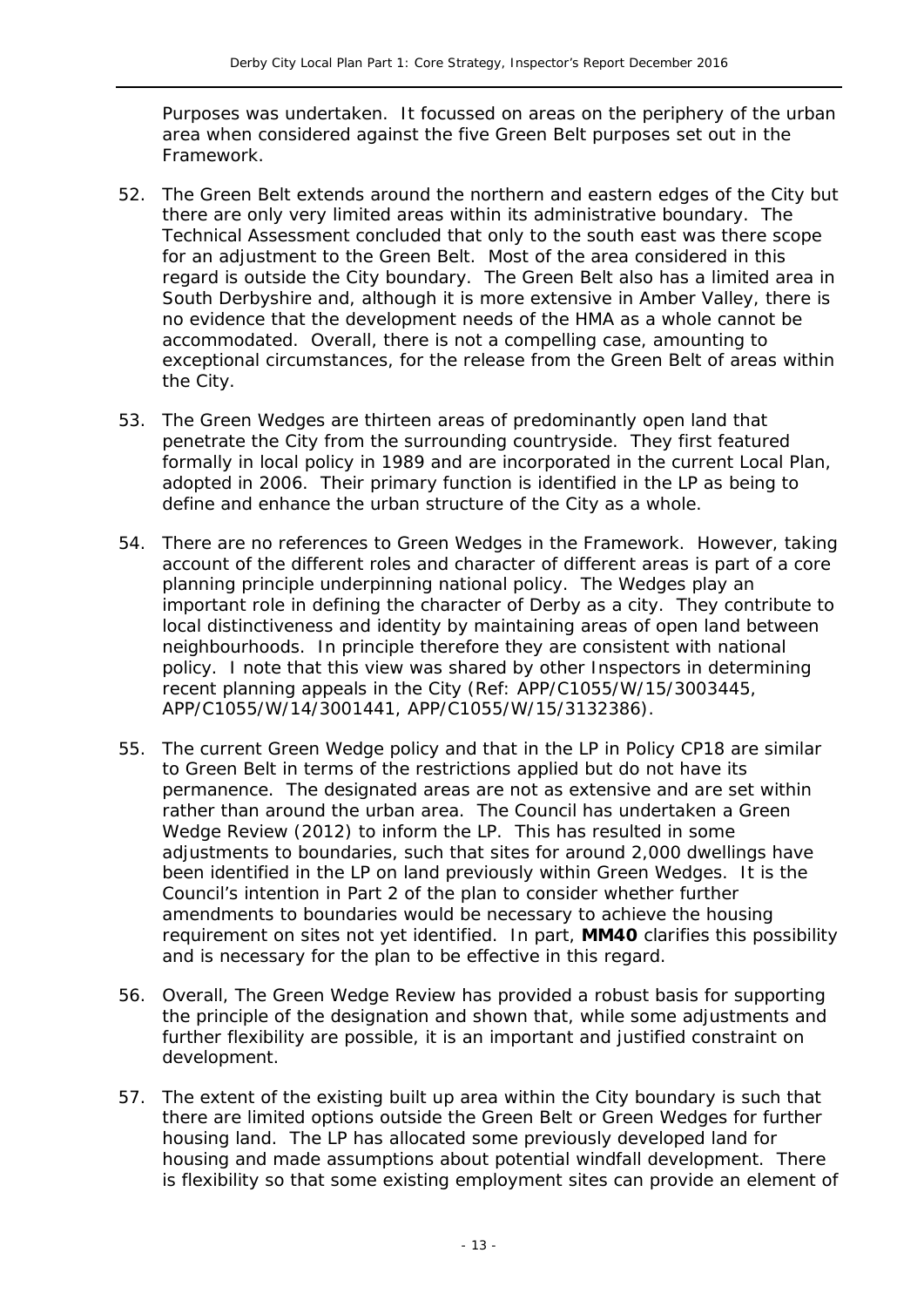housing if current uncertainties over viability or deliverability can be addressed. There is no persuasive evidence that the plan has materially underestimated the role that previously developed land can play in meeting OAHN. It is not the intention of the Part 1 LP to allocate all the sites necessary to achieve the plan requirement. Other developable sustainable sites can be identified in Part 2.

58. The Council has agreements in place with its neighbours that aim to meet full OAHN for the HMA as a whole. Having regard to this and the other factors identified, I conclude that it has been demonstrated that the adverse impacts of meeting the City's full OAHN within the LP area would significantly outweigh the benefits when considered against the policies in the Framework taken as a whole. Accordingly, the minimum provision of 11,000 new homes in Policy CP6 has been justified.

#### *Distribution and overall conclusion*

- 59. The distribution of housing development within the plan area broadly accords with the overall spatial strategy. As considered above in that context, the alternatives to this distribution and the flexibility to take a different approach to the housing strategy are limited. The LP has therefore been based on a reasonable consideration of these matters.
- 60. In the light of these considerations, I conclude that, with the main modification proposed, the housing strategy has been positively prepared and the overall level of housing provision and its distribution are justified and appropriate.

#### **Whether the Local Plan would assist in boosting significantly the supply of housing in terms of both a 5-year housing land supply and sufficient sites to achieve the plan requirement**

#### *Five year land supply*

- 61. The Framework requires that the Council should identify and update annually a supply of specific deliverable sites sufficient to provide 5 years worth of housing against their housing requirements with an additional appropriate buffer. It goes on to indicate that relevant policies for the supply of housing should not be considered up-to-date if the local planning authority cannot demonstrate a 5-year supply of deliverable sites. Bearing in mind that the LP does not seek to allocate all the sites needed in the plan period, it should establish an appropriate strategy that with the Part 2 plan would deliver an on-going 5-year supply.
- 62. The Council's position on submission of the LP was that it had a 5.55 years supply as at April 2016. This included meeting a shortfall from the early years of the plan period in the 5-year land supply requirement (the 'Sedgefield method') and a 20% buffer to reflect a past record of persistent under delivery. However, the buffer was not applied to the shortfall. When that was done the supply reduced to 5.28 years. In the light of more up-to-date information, including on house completions in 2015/16, and the possibility that the plan might be adopted towards the end of 2016 the Council also produced a supply calculation for April 2017. This shows a 5.22 year supply at that date with the buffer applying to the shortfall. However, for April 2016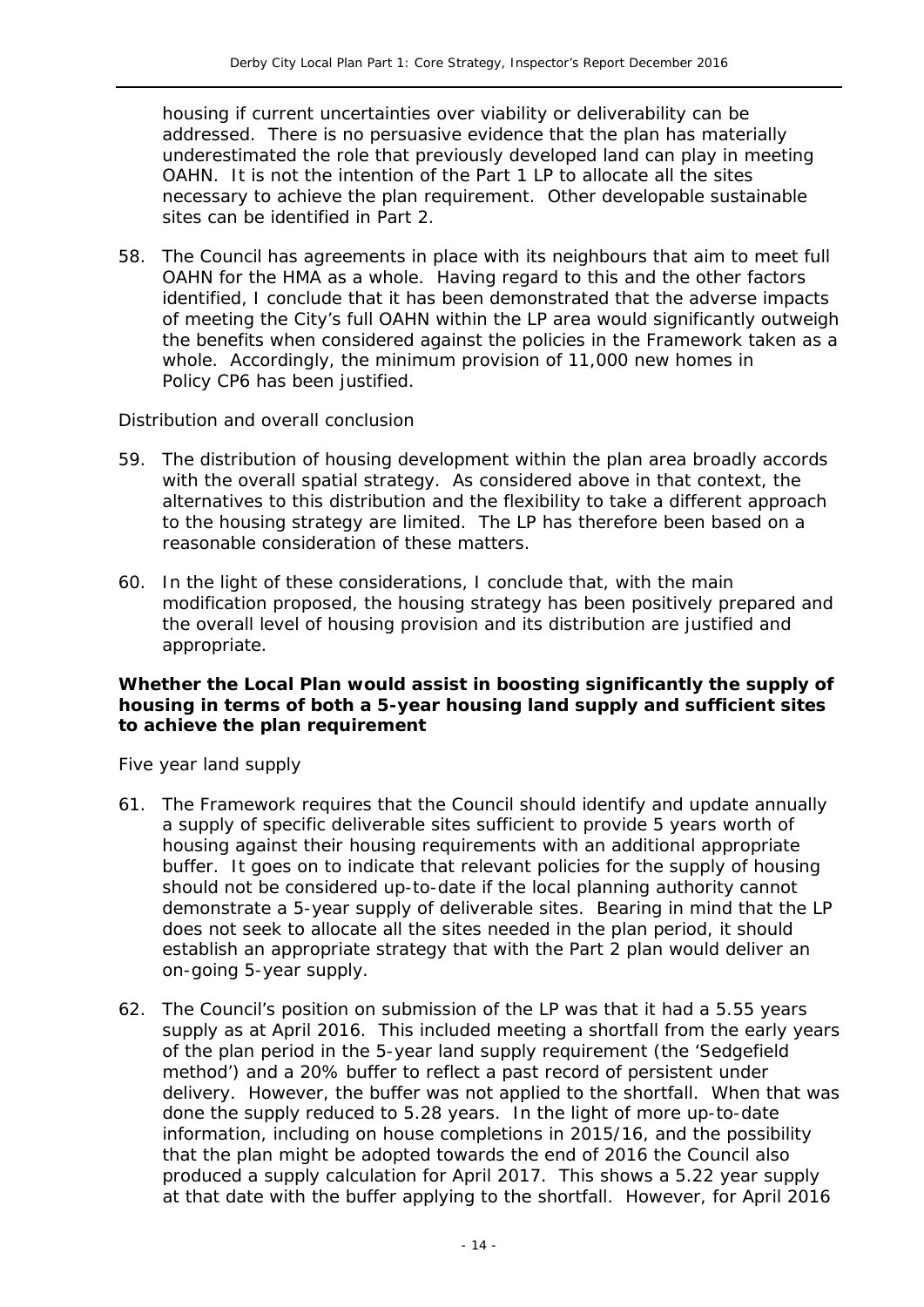the same data would result in only a 4.78 year supply.

- 63. In the light of comments made about the methodology, some assumptions and the likely delivery rates of some sites, the Council revisited the basis for the land supply calculation after the hearings. This did not alter its view that April 2017 was the appropriate point for the supply to be calculated but that in the light of some revised assumptions this amounted to 5.39 years (and 5.02 years in 2016). The views of parties on the results were sought and have been taken into account.
- 64. The evidence base supports the use of a 20% buffer and this is correctly applied to the shortfall. Using the 'Liverpool' method of meeting the shortfall across the plan period would result in a 6.08 year supply in 2017 (and 5.63 years in 2016). However, current local circumstances do not justify a departure from the PPG's preference for 'Sedgefield'. The Council has provided compelling supporting evidence on the allowances for windfalls and development on small sites. The assumptions about completions in 2016/17 appear robust. There is no requirement to include housing stock losses in the supply calculation. In this context, I am satisfied that the broad methodology and overall assumptions that result in the 5.39 (or 5.02) year supply are appropriate.
- 65. Turning to the sites that make up the supply, for these to be considered deliverable they must be available now, offer a suitable location for development now, and be achievable with a realistic prospect that housing will be delivered on the site within 5 years and in particular that the development of the site is viable. On the basis of the general evidence and the justification for individual sites considered elsewhere in this report those identified are suitable and available.
- 66. In terms of achievability, about one third of the supply does not have planning permission. However, the great majority of the strategic housing allocations have been subject to planning applications. Sites with planning permission should be considered deliverable until permission expires unless there is clear evidence that schemes will not be implemented within 5 years. The PPG indicates that allocations can also be included as deliverable sites on this basis. Over 10% of the supply is brownfield land where delivery may be more difficult.
- 67. The Council has based its assessment of likely delivery on discussions with site developers where possible. Although these can be optimistic and must be treated with caution, assumptions on lead times and build out rates will vary according to local circumstances. I note the conclusions of other Inspectors at planning appeals elsewhere in which they have not been persuaded by the local planning authority's case on site deliverability. For the LP the Council has addressed in detail the comments made by others and taken as a whole the evidence indicates that appropriate assumptions have been made.
- 68. Since the land supply was calculated by the Council it has resolved to grant planning permission, subject to planning obligations, on two greenfield sites for a total of 310 dwellings. These were not included in the 5-year supply. However, they are controlled by developers and could reasonably be expected to contribute materially. The Part 2 plan will provide the opportunity to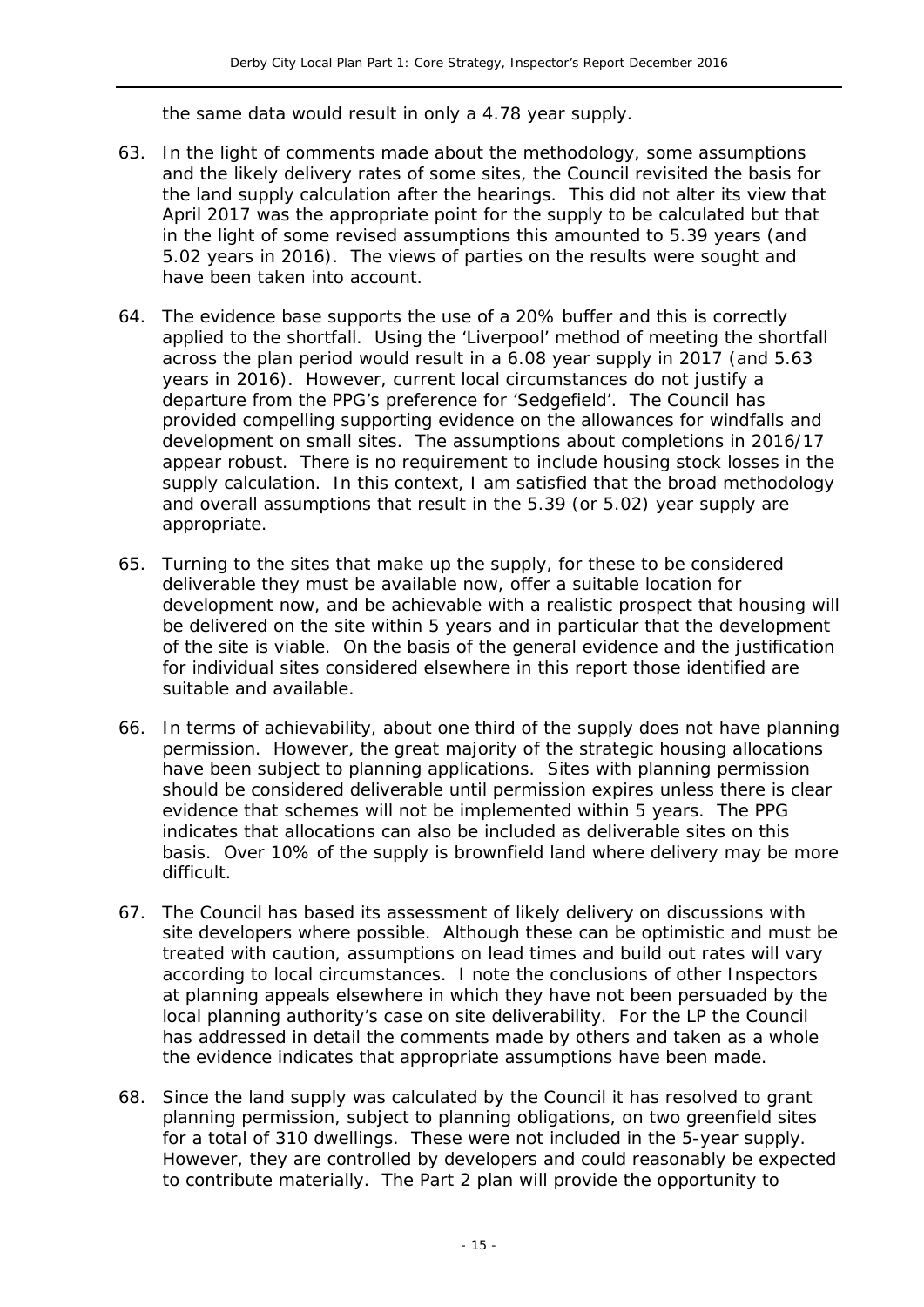allocate more sites. Overall, the position is likely to be tight initially but there is sufficient evidence to conclude that there is a reasonable prospect that on adoption of the LP the City would have a 5-year land supply and that this would be maintained going forward.

#### *Housing trajectory and allocated sites*

- 69. The LP provides for almost 7,000 new dwellings on 15 strategic housing sites. However, it does not allocate all the sites needed to meet the total plan provision figure. Sites for 1,294 dwellings are to be identified through the Part 2 plan and there is an assumption of 900 dwellings as windfalls.
- 70. The SHLAA includes sites which may have the potential to be Part 2 allocations. Over 400 dwellings are already identified as being on developable sites. **MM40** includes the commitment to consider further amendments to Green Wedge boundaries. Along with this change there is sufficient evidence to have reasonable certainty that the required further allocations can be found. The windfall allowance is modest compared with past rates and relates to small sites under 10 dwellings which would not normally be allocated in the plan. Double counting between windfalls and Part 2 allocations is therefore not a significant concern.
- 71. The Framework requires the identification of a supply of specific deliverable sites or broad locations for growth in years 6-10 and, where possible, for years 11-15. To be considered developable, sites should be in a suitable location with a reasonable prospect that they are available and could be viably developed at the point envisaged. My reasoning on individual LP strategic housing sites is set out below. Having regard to my conclusions on those and the Part 2 plan provision, the Framework requirements in this respect have been satisfied.
- 72. The LP includes a housing trajectory illustrating expected delivery over the plan period. **MM71** makes it clear that it includes both market and affordable housing. It does not include any allowance for the Part 2 allocations. However, while it does not give a full picture, such trajectories should be updated as new information becomes available and the approach taken here is acceptable.

#### *Implementation and conclusion*

- 73. The Council intends that its Annual Monitoring Report should fulfil the requirements of the Framework in setting out a housing implementation strategy for the full range of housing, describing how it will maintain delivery of a 5-year supply of housing land to meet the housing target. **MM17** is proposed to clarify this approach and is necessary for the LP to be effective in this respect.
- 74. Having regard to all these considerations, I conclude that, with the Part 2 plan in due course, the LP would assist in boosting significantly the supply of housing in terms of both a 5-year housing land supply and sufficient sites to achieve the plan requirement.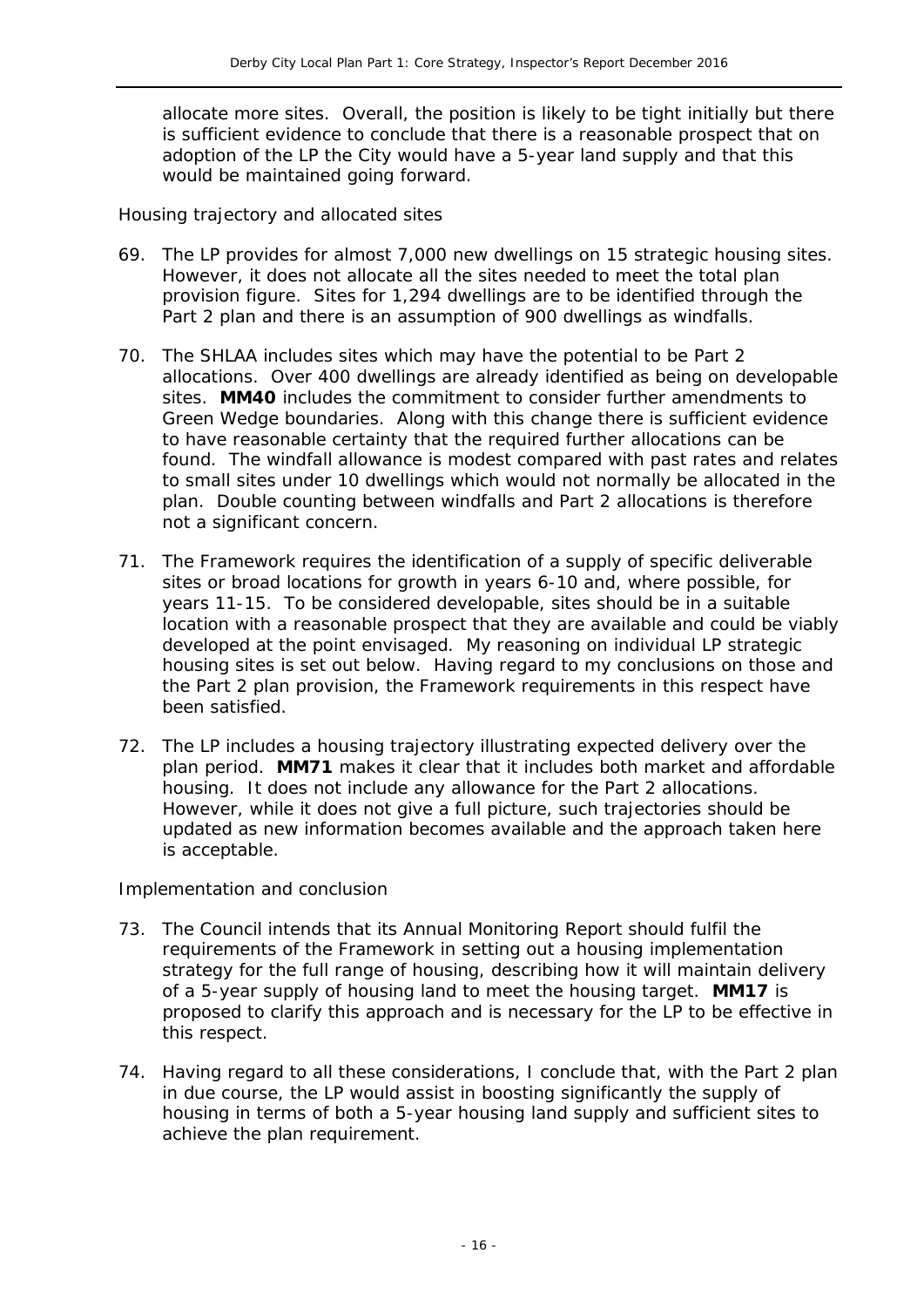#### **Whether the Strategic Site Allocations are justified and deliverable**

#### *General*

- 75. About 6,975 dwellings of the housing requirement are provided for on Strategic Site Allocations. The Council indicates that it had been the intention to include only large strategic sites in the Part 1 plan but some smaller deliverable sites have also been included in order to assist with providing a 5 year land supply. However, the intention is that smaller non-strategic sites, generally in the region of 10 to 100 dwellings, will be identified in the Part 2 plan as established in principle in the LDS.
- 76. The Framework requires that each local planning authority should produce a Local Plan for its area with any additional development plan documents only being used where clearly justified. In this case the HMA Councils had agreed an approach based on each producing a Part 1 plan or Core Strategy. For the City Council to have changed course to produce a plan containing all new allocations would have entailed delay and would not have been in the interests of boosting the supply of housing.
- 77. The SA sets out the basis on which reasonable alternatives for strategic sites were generated from those identified in the SHLAA. These included sites with the capacity to deliver over 150 dwellings, including those in the Green Belt and Green Wedges. The SA clearly sets out the results of the appraisal, indicating on what basis sites have been selected or rejected. The Interim Housing Position Statement and the Site Summary Compendium: Update both provide detailed evidence on the basis for site selection, while the Green Wedge Review examines sites within that designation. Factors such as deliverability as well as sustainability have been taken into account. Overall, the process of site selection is supported by robust evidence.

#### *Individual strategic site allocations*

- 78. Policy AC1 supports the delivery of a minimum of 2,200 homes in the *City Centre*. This includes a minimum of 800 dwellings at *Castleward* and 400 dwellings at the *former Derbyshire Royal Infirmary site* (Policy AC6), in both cases as part of regeneration initiatives on brownfield land. Both these sites have planning permission for this amount of development and are developable in the plan period. About 1,000 new dwellings would therefore be needed on other sites. The Council has provided details of the potential supply of sites which is well in excess of this requirement. There is therefore a reasonable prospect of the overall amount of housing in the City Centre being achieved.
- 79. *Castleward* is envisaged as a mixed use area, including commercial, leisure and community uses. Subject to a main modification (**MM58**) to clarify the approach to office development adjacent to Traffic Street, Policy AC6 provides an appropriate framework for the redevelopment.
- 80. The *Osmaston Regeneration Area* (Policy AC14) is a mainly residential location but with a number of existing or former employment sites providing potential redevelopment opportunities. A minimum of 600 homes is envisaged. The main provision for 400 dwellings will be at the former Rolls-Royce Main Works site which has been cleared for redevelopment. Policy AC14 provides a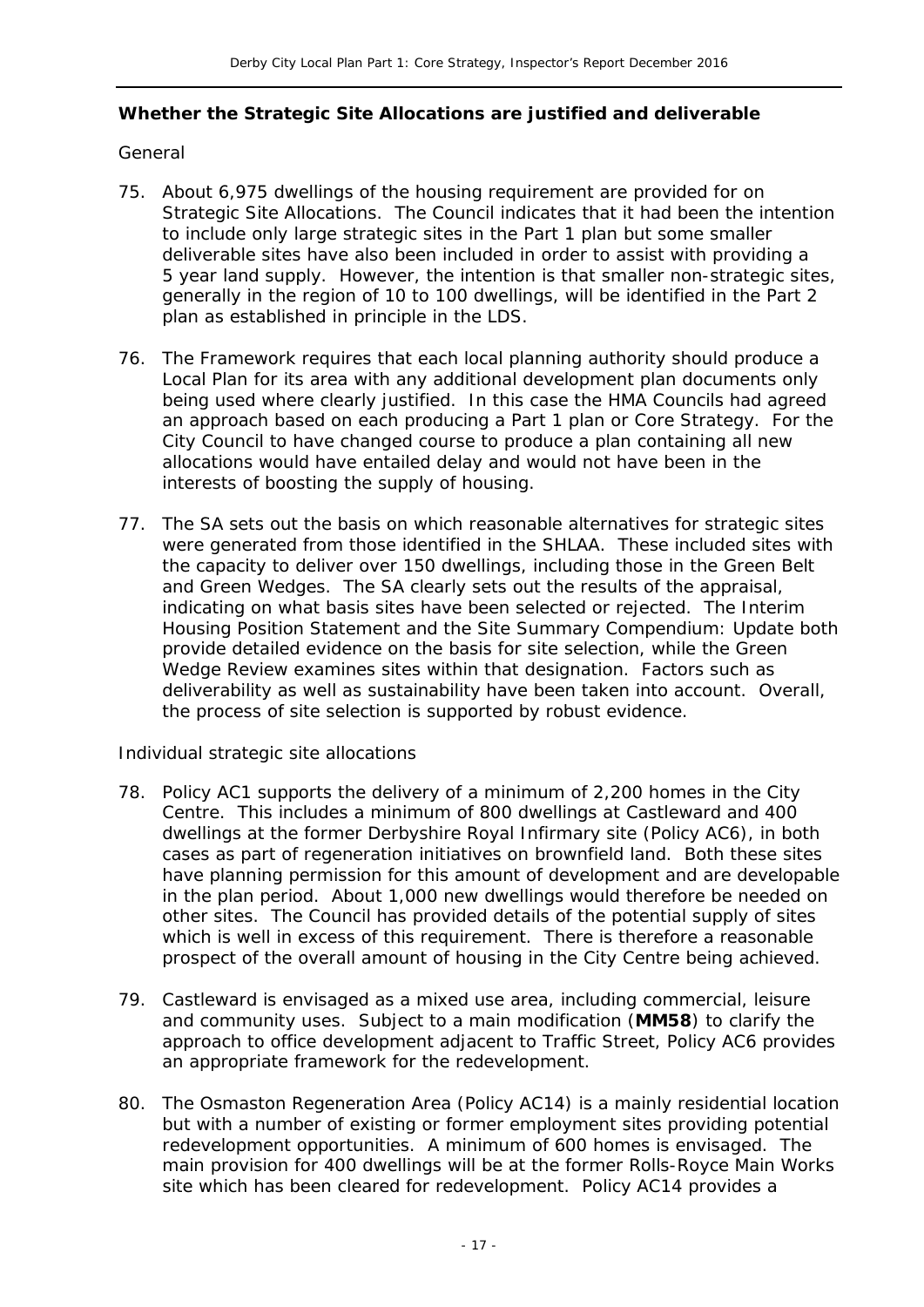suitable context for the general enhancement of the area and there is reasonable certainty that the amount of development can be achieved over the plan period.

- 81. *Wragley Way, Sinfin* (Policy AC18) is a greenfield location on the edge of the urban area. A minimum of 180 homes are proposed within Derby as part of an urban extension of 2,000 dwellings most of which is provided for in the South Derbyshire Local Plan. There is an outline planning permission for 130 dwellings with a current application for the remaining 50, indicating that the site is likely to be deliverable. The policy includes appropriate references to the delivery of the South Derby Integrated Transport Link.
- 82. The *former Manor and Kingsway Hospitals* (Policy AC19) are allocated for a minimum of 700 homes with a business park (B1 uses) of no less than 5ha and a neighbourhood centre. There is outline planning permission for some 600 dwellings, including offices, retail and business units, and a full permission for 100 dwellings. However, based on a market assessment it has been suggested in representations that the provision of offices here is not viable as there is an oversupply in the City. As such, that part of the allocation should also be for housing.
- 83. There are benefits from an employment allocation to the west of the City, close to new residential developments, with good access to the A38 and city centre. However, the Framework seeks to avoid the long term protection of sites allocated for employment use where there is no reasonable prospect of them being developed for this purpose. In this case the site as a whole was allocated for mixed use in the existing Local Plan adopted in 2006. Nevertheless, the planning permissions have only recently been granted. Some housing has been built but the total amount of development will take some years to achieve, and as it establishes it is more likely that it would be attractive to employment uses. No evidence has been presented of any marketing of this aspect so far. In this context, it is too early to conclude that the business element of the proposed allocation would not be achieved. Policy AC19 is therefore an appropriate framework for the development of the site.
- 84. Land on both sides of *Rykneld Road, Littleover* (Policy AC20) is allocated for a minimum of 900 new homes as part of a larger growth area including the development of 1,200 dwellings on adjacent land in South Derbyshire. The LP also includes provision for a new primary school, the expansion of Heatherton Neighbourhood Centre and at least 2.4ha of B1 employment uses on land adjacent to the enlarged Centre.
- 85. In representations a similar case has been made to that for the previous site for the employment element to be removed from the Policy with provision being made for further housing instead. It is considered not to be viable or deliverable, with evidence presented on the commercial property market in Derby.
- 86. In the past there was a significantly larger employment allocation here that was marketed but never realised. More recently, the 2006 Local Plan allocated the site for a similar proposal to that in Policy AC20 with housing as the main component. However, it was not until 2013 that the Council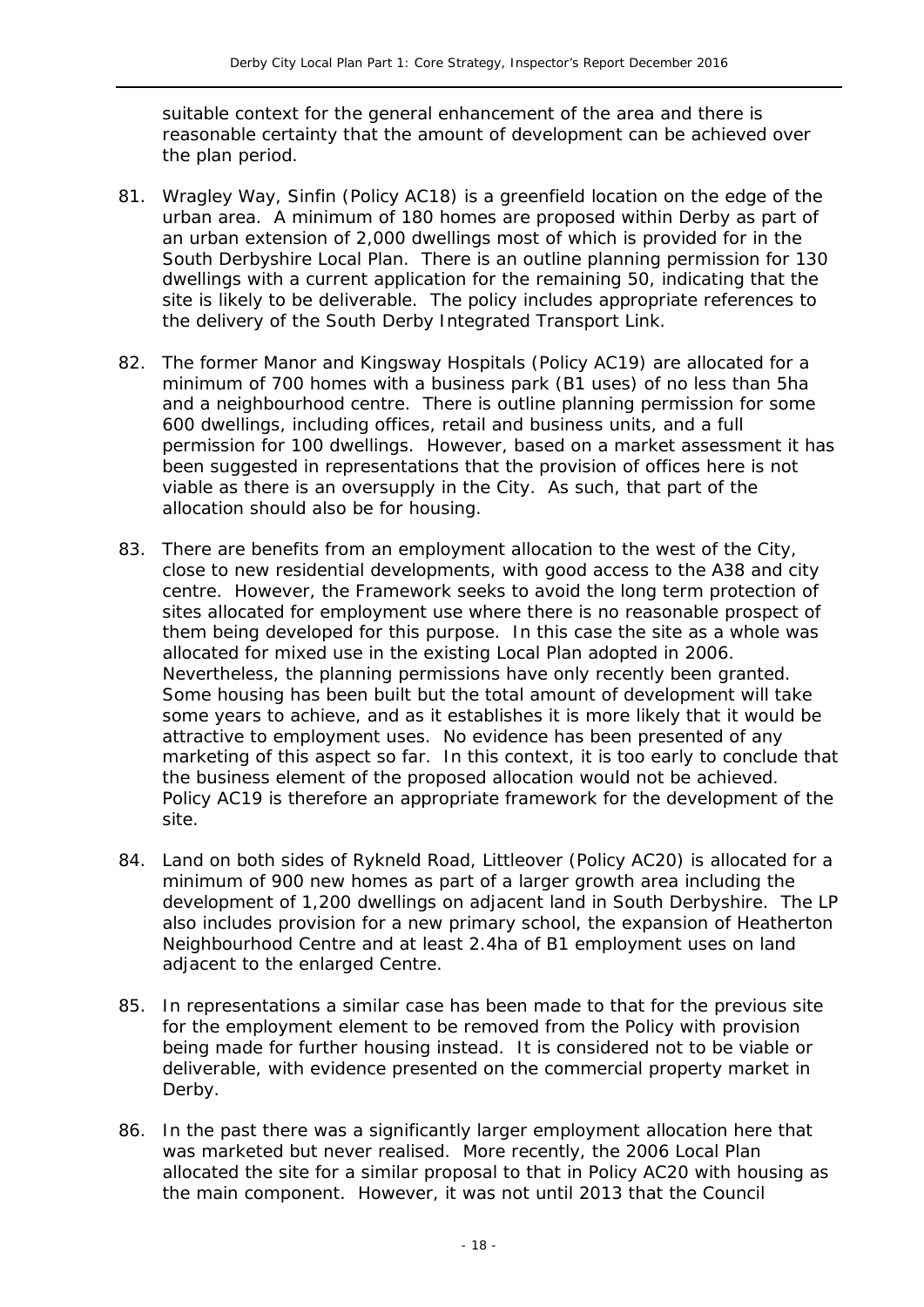resolved to grant an outline planning permission for 800 dwellings, which does not cover the whole of the allocated area but includes provision for B1 business units. The permission has not been issued as a s106 agreement has not been concluded. The Council indicates that this is due to ownership and education provision issues but that these are close to resolution. There has been no evidence that would refute this. Given the uncertainty about the wider site it is unsurprising that there has not been recent progress with the B1 aspect.

- 87. Although the allocation would be small it could still provide a significant number of local jobs. The site is well related to the A38. There are clear benefits from providing some employment close to a major cross boundary new housing allocation. Notwithstanding the other offers in the employment land supply in Derby, in this context it would be premature to delete the employment uses from the allocation. It cannot be concluded that there is no reasonable prospect of it being used for that purpose.
- 88. The site is shown on the PM as a single allocation with no distinction between the different proposed uses. In 2008, the Council produced a Supplementary Planning Document (SPD) that provided a Development Brief for the site, showing particular areas where the different land uses would be located, including the B1 element.
- 89. Policy AC20 does not require the development of the site to accord with the SPD. However, it is referred to in supporting text. In the light of the requirements of the 2012 Regulations concerning the content of SPD the Council has proposed a modification that would delete this reference. With the inclusion of a further minor change to the modification so that subsequent supporting text is consistent with this approach, this is necessary to ensure that the policy context for development is clearly focused on the criteria in Policy AC20 (**MM62**).
- 90. Representations have been made, supported by technical evidence, that if the land proposed for employment purposes in the SPD was used for housing it could be served by an independent access to Rykneld Road. The Council accepted that this was achievable. However, Policy AC20 provides for two access points to each part of the site in addition to off-site highways improvements. This is not expressed as a limitation on further access points if appropriate. The policy is not unsound in this regard as currently worded.
- 91. *Hackwood Farm, Mickleover* (Policy AC21) is a greenfield allocation for an urban extension of a minimum of 400 dwellings which would be part of a larger development of at least 690 dwellings including land in South Derbyshire. A part of the site is within a Green Wedge as defined by the existing Local Plan. This area would be small and not crucial to the overall purpose of the Green Wedge. The Policy also proposes some enhancements to the Green Wedge, including the provision of new public green space and the overall effect on the designation here would be acceptable. Although there has been concern at the loss of agricultural land this must be balanced against the need for housing. The Council has granted outline planning permission for 410 dwellings and there is no evidence to suggest that the necessary infrastructure required cannot be delivered.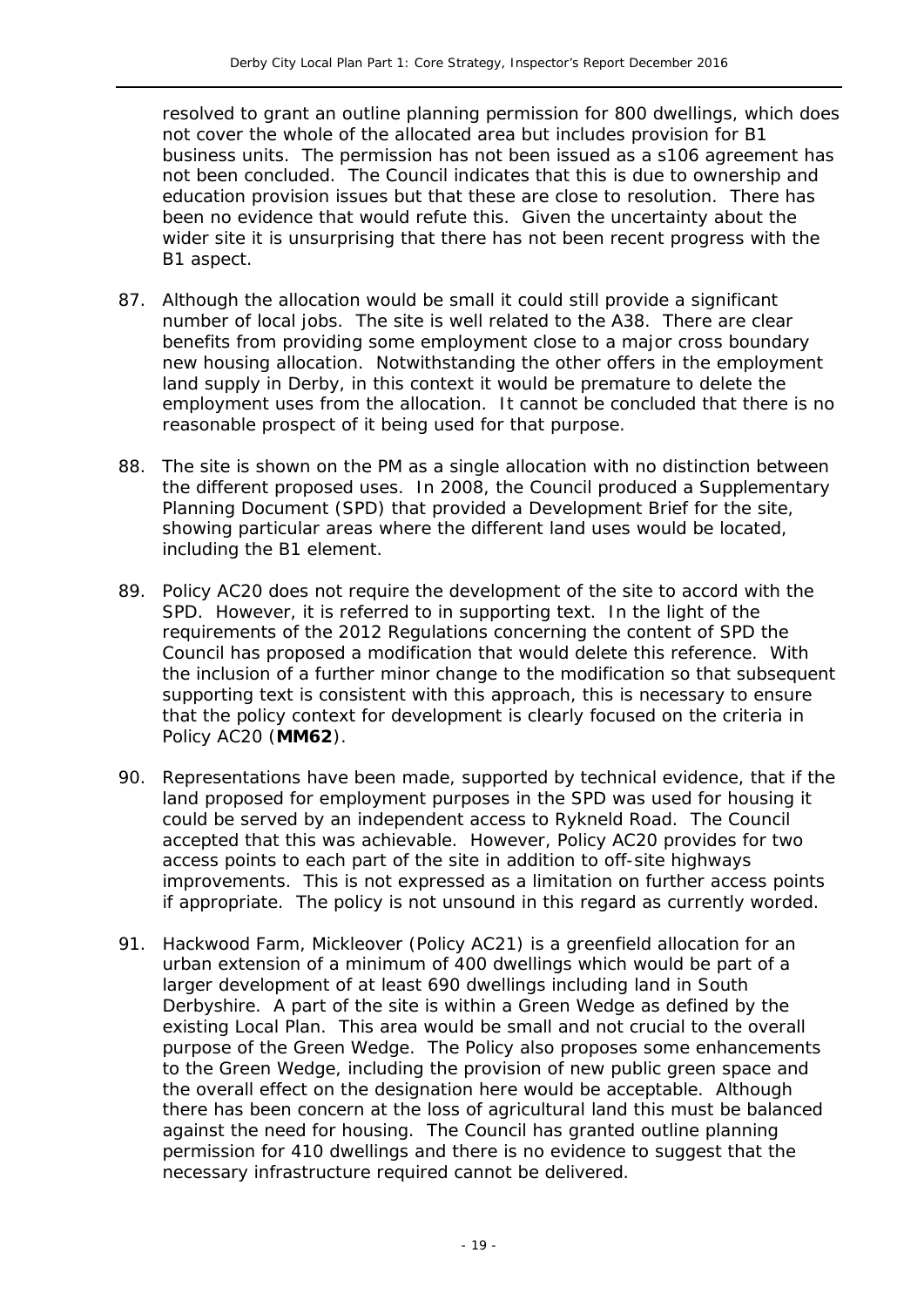- 92. Two sites between Mickleover and Mackworth are proposed in Policy A22. That north of *Onslow Road, Mickleover* would provide for up to 200 homes while that at the site of the former *Mackworth College* would provide for up to 221. Both sites are within a Green Wedge. However, a significant gap would remain between them and the Green Wedge Review is robust in concluding that there is scope to release land here without undermining its overriding principle. Subject to a modification (**MM63**) that would clarify the relationship of the development to further primary school provision, the Policy is justified and provides an appropriate framework for the development of the sites.
- 93. *Land at Boulton Moor* (Policy AC23) is intended to provide about 1,000 homes comprising some 200 as an extension to Chellaston to the north of Fellow Lands Way and about 800 to the south of Field Lane, Alvaston. The latter would be part of a strategic urban extension with a further 1,950 dwellings being built on land within South Derbyshire. The Derby sites are within an existing Green Wedge and the Policy provides for a retained area between the two component parts where significant new green infrastructure would be provided. Although the Wedge would narrow, this would be a substantial benefit contributing to unmet needs for green space in this part of the City. The detail of this can be appropriately addressed through the proposed masterplanning of the site.
- 94. As worded the Policy provides an appropriate degree of flexibility towards new shopping and community facilities depending on whether a new district centre comes forward in the South Derbyshire part of the development.
- 95. Part of the site is within Flood Zone 2. However, the development would assist in mitigating flood risks from surface water run-off and from the Thulston Brook watercourse. The Council has addressed the flood risk in accordance with national policy and the Environment Agency has not objected to the proposals. With a modification for clarity (**MM65**) the approach is justified. A further modification (**MM64**) is necessary to clarify the access points into and routes through the proposed urban extension.
- 96. A further urban extension is proposed to the *South of Chellaston* (Policy AC24) with two sites contributing around 100 new homes to a development that overall would provide some 750 dwellings including land in South Derbyshire. Both sites have full planning permission following the recent approval of reserved matters. The Woodlands Farm site is adjacent to a Scheduled Monument and, at the request of Historic England, the Council has suggested a modification to add an additional criterion to the Policy to safeguard its setting (**MM66**). This is necessary for the Policy to be effective in this regard and sound overall.
- 97. *Brook Farm, Chaddesden* (Policy AC25) would provide up to 275 dwellings and the Council has resolved to grant planning permission for this amount. The site is in the existing Green Wedge but makes only a limited contribution to urban structure. The Policy requires that no vehicular access be taken from Acorn Way. However, the planning permission would include an access from that road. The Council's suggested main modifications (**MM67, MM68**) would include the possibility of an appropriate access and are necessary for the policy to be effective and therefore sound.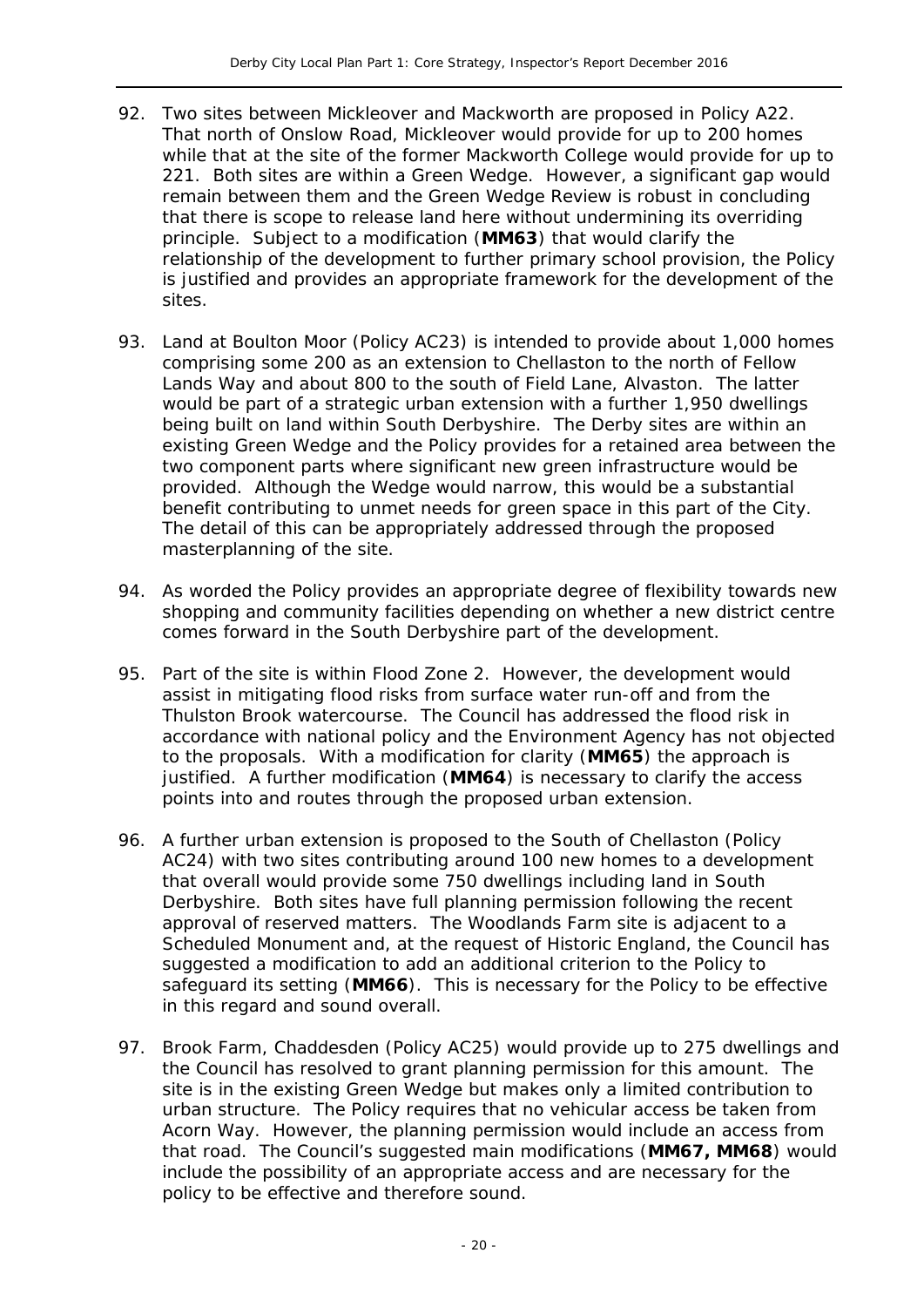- 98. *Land South of Mansfield Road, Oakwood* (Policy AC26) would provide up to 200 homes. This is also a Green Wedge site and is adjacent to the Green Belt. There would be some narrowing of the 'mouth' of the Wedge from the countryside but given the relationship to existing development on Foxglove Drive this would not be so significant that the principle of the designation would be materially harmed.
- 99. The Policy provides for contributions to the enhancement and maintenance of Chaddesden Wood Local Nature Reserve which is close to the allocation. As such, the nature conservation interests would be safeguarded. Appropriate flood risk mitigation measures could be achieved. Outline planning permission has been granted for up to 250 dwellings on a slightly larger site and the evidence indicates that the allocation is deliverable.

#### *Implications of allocations in neighbouring plans*

- 100. It is evident from the above that a number of the proposed allocations are part of larger urban extensions that include land in a neighbouring authority. The infrastructure implications of these sites have been assessed satisfactorily. However, there is also a significant new allocation to the west of Mickleover for around 1,650 dwellings in the South Derbyshire Local Plan Part 1 that is adjacent to the common boundary. This emerged during the course of the examination of that plan and was recommended as a modification by the Inspector. There are separate strategic allocations in the LP in the Mickleover area. There are concerns that the cumulative effects of all these developments on infrastructure would be unacceptable.
- 101. The City Council did not object to the west of Mickleover allocation but raised traffic impact concerns and the related issue of air quality. The impact of the west of Mickleover allocation was considered in detail by the South Derbyshire Local Plan examination Inspector. The City Council is confident that with the requirements included in the South Derbyshire plan the allocation will not impact on Derby's strategy. It considers that any further mitigation will not add to the burden of sites and will address impacts within the City. I have seen no persuasive evidence that would lead me to a different conclusion.

#### *Omission sites*

- 102. A number of additional sites, all of which are in the existing Green Wedges, have been promoted in representations. In the light of my conclusions on the 5-year housing land supply there is no compelling reason in principle why further sites should be included in the LP. Furthermore, a number of the omission sites are small in comparison with the Council's criteria for strategic allocations and more appropriate for consideration in the Part 2 plan.
- 103. *Land at Mansfield Road, Breadsall Hilltop* and to the *North of Allan Avenue/Pritchett Drive, Littleover* are both sites that the Review identified as having some potential for development but where there were unresolved issues. There have been outline planning applications for 230 and 80 dwellings respectively which the Council has resolved to approve subject to s106 agreements. These could be included as non-strategic housing allocations in the Part 2 plan. Their addition to the LP is not necessary for it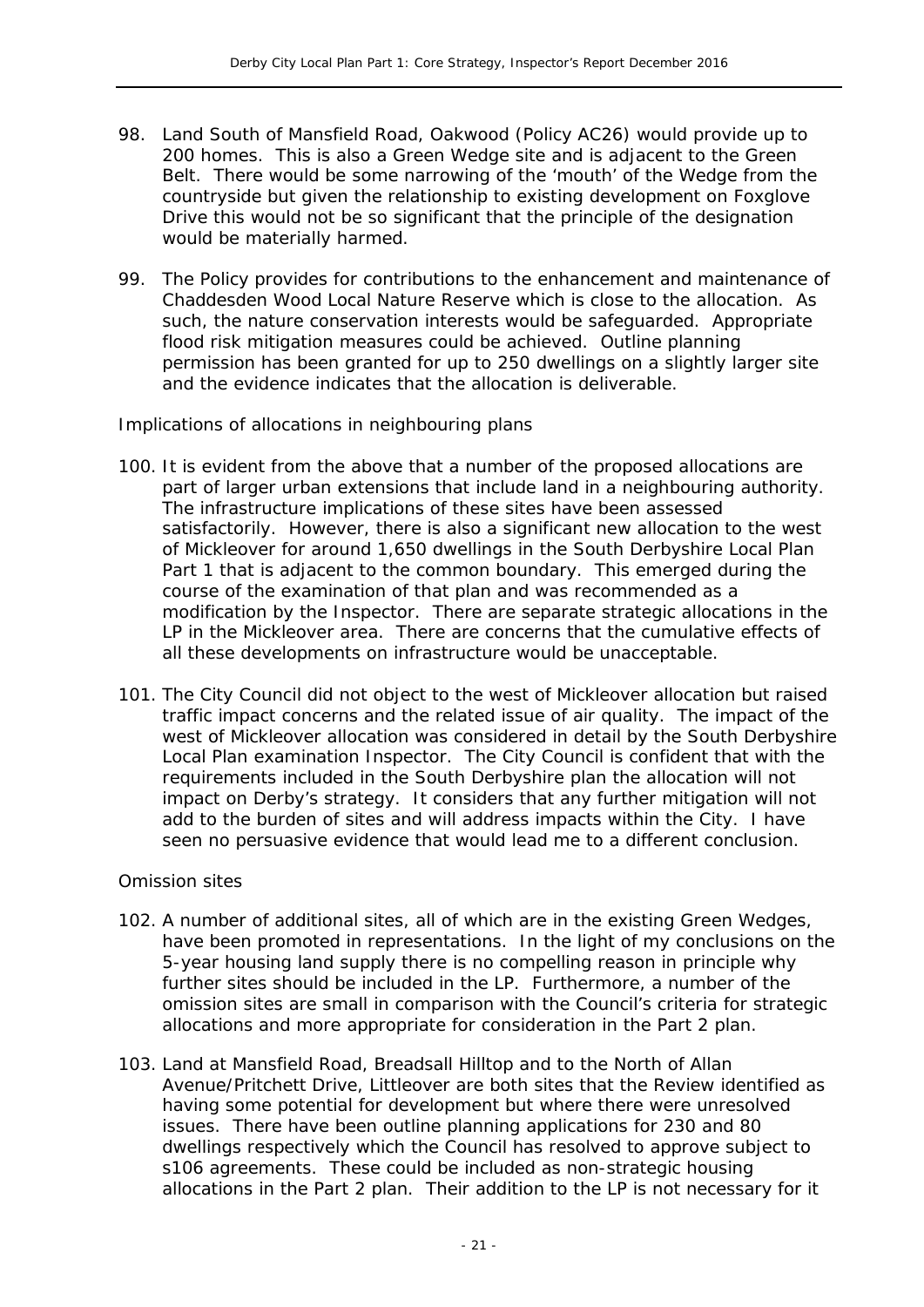to be effective in achieving the amount of housing required.

- 104. *Land at Acorn Way/Derby Road, Spondon* has been the subject of a planning application for up to 125 dwellings with a neighbourhood park and extension to a local nature reserve. An appeal relating to this was dismissed in April 2016. The Inspector concluded that the openness of the site was crucial to the function of this part of the Green Wedge. The evidence before me does not lead to a different conclusion.
- 105. *Land at Rough Heanor Farm, Mickleover* was not promoted or considered in the Green Wedge Review. There is a planning application for up to 80 dwellings with roadside service facilities. The site would require the realignment of slip roads on to the A38 and there is insufficient information as to whether this would be feasible or viable.
- 106. *Land West of Moorway Lane, Littleover* as promoted would introduce development in a significant part of a Green Wedge in an area where the Council has sought to provide a city park in the existing Local Plan. It is appropriate for this to be considered as part of a review of open space in the Part 2 plan.
- 107. *Land at North Avenue, Darley Abbey* could accommodate about 45 dwellings. The site cannot be regarded as strategic and could be considered under the Part 2 plan.

#### *Conclusion*

108. In the light of these considerations, the inclusion in the LP of the promoted omission sites is not necessary for soundness. I conclude that with the identified main modifications the Strategic Site Allocations are justified and deliverable.

#### **Whether the Local Plan makes appropriate provision for a range of housing in terms of affordability, mix and type**

#### *Mix*

109. Policy CP6 requires an appropriate mix of housing having regard to the most up-to-date SHMA. It seeks to ensure that a mix of size, tenure and density is provided which meets needs and is appropriate to the area. This is consistent with the Framework requirement, while providing flexibility to deal with changing circumstances, and is sound in that regard.

#### *Affordable housing*

- 110. The Framework requires that policies should be set for meeting affordable housing needs on site. In this context Policy CP7 requires that on sites of 15 or more dwellings there should be 30% affordable housing. This threshold is above the minimum level at which such provision can be made set in the Written Ministerial Statement (WMS) of 29 November 2014. There is no persuasive evidence that would justify the use of a different threshold level.
- 111. The LP is supported by a Derby HMA CIL Viability Assessment (VA) (July 2014), with an Addendum, that amongst other things, examine the effects of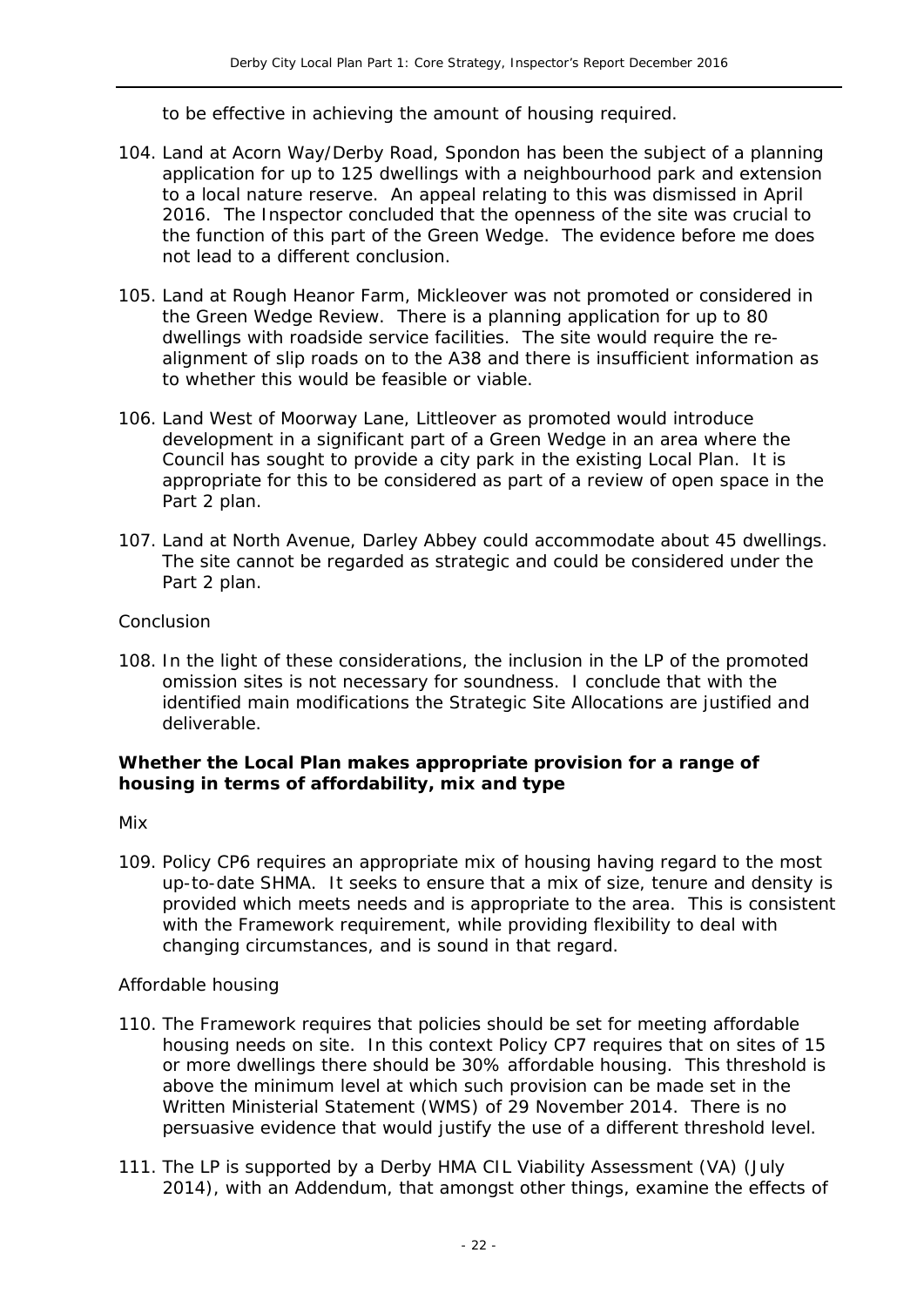different levels of affordable housing on the viability of development in each of the three constituent local authority areas. In the context of setting potential Community Infrastructure Levy (CIL) rates it has examined 5 generic development scenarios and a range of affordable tenure mixes and percentages. House sale values in Derby are at the low or medium part of the price range in the HMA as a whole. The VA and Addendum show that, in the low value areas in particular, 30% affordable housing could adversely affect viability. However, there is a mixed picture depending on the development scenarios or whether a site is greenfield or brownfield.

- 112. The Council has pointed to an analysis of actual amounts of affordable housing secured on sites between 2012 and 2014. These vary considerably with 28% achieved in some cases. More recently 30% has been agreed in granting planning permission for two of the strategic housing sites. Main modification **MM18 (part)** would make it clear that the 30% figure is a maximum. Both Policy CP7 and the supporting text provide for viability considerations to be taken into account. It is evident that the maximum figure can be achieved in some circumstances and that the Council is prepared to negotiate a lower level of provision.
- 113. It is unlikely that the imposition of vacant building credits will have a significant effect on affordable housing delivery in the context of the LP's general approach to viability. **MM19 (part)** would nonetheless be necessary for effectiveness as it would provide clarity that this should be taken into account in applying Policy CP7.
- 114. It is appropriate that the tenure split for affordable housing should be informed by the latest SHMA and other evidence on a site by site basis. This should also be the basis for any targets for affordable housing by size and in that context the removal of indicative figures by **MM25** and **MM26** is necessary for effectiveness.
- 115. Changes to the level of social rent will have an effect on schemes that include such provision. However, the social rented requirement in Derby is not as significant as in some areas and the flexibility in Policy CP7 will assist with ensuring that the delivery of new housing is not constrained by viability concerns.
- 116. Having regard to these considerations, the percentage of affordable housing being sought has been justified and its effect on the overall viability of development has been appropriately considered.

#### *Specialist housing*

117. In the light of the WMS of March 2015 following on from the Housing Standards Review the Council has proposed main modifications that would remove references to Lifetime Homes and wheelchair adapted dwellings. While it is likely that the optional standards under the Building Regulations Part M would be less onerous in terms of their effect on viability than the requirements of Policy CP7, the WMS requires that they must address a clearly evidenced need. Although there is general evidence of an ageing population in the SHMA, having regard to the PPG this does not amount to the justification required for the LP to include the optional standards and the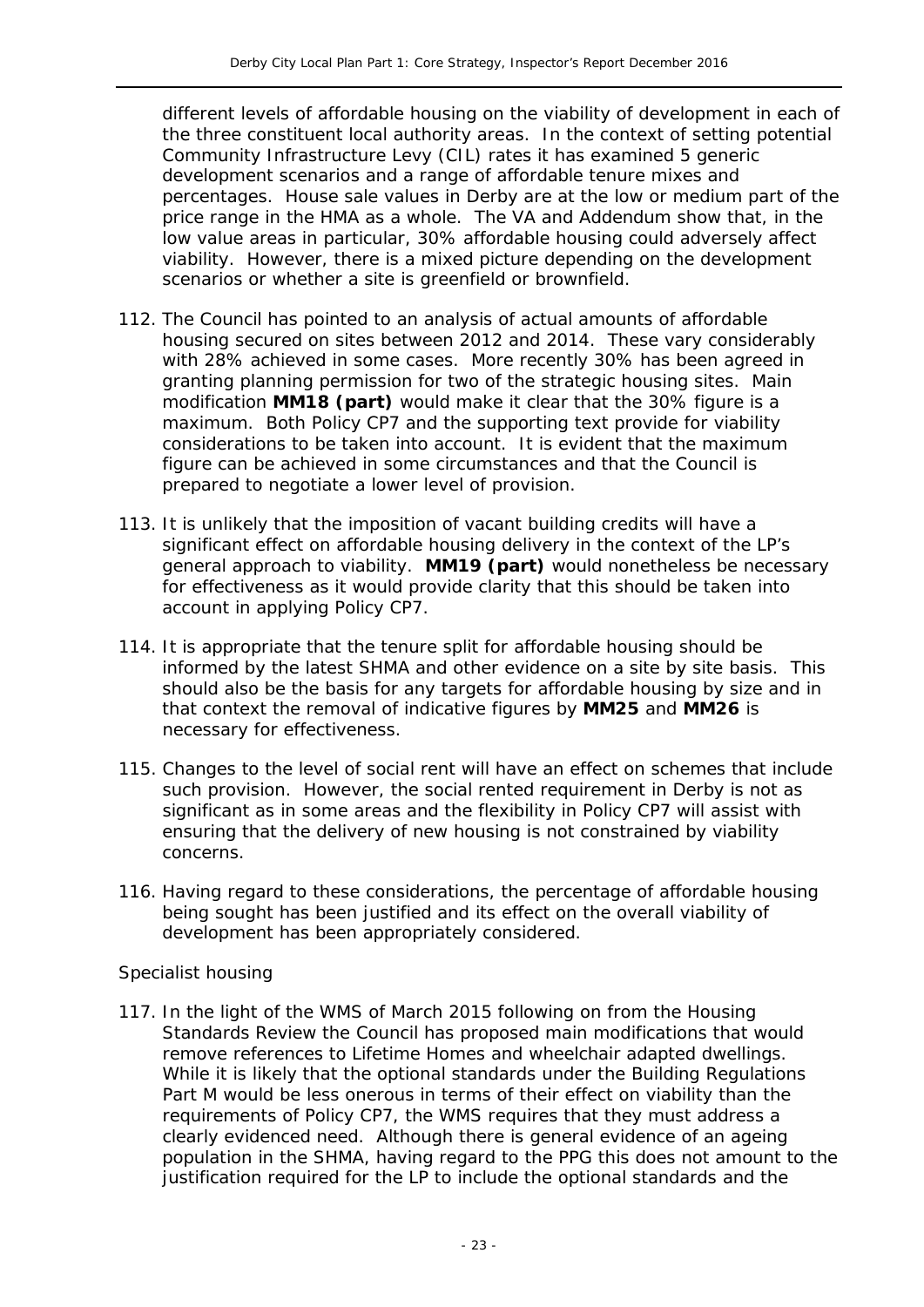specific proportion of Part M4(2) dwellings. This is a matter that could be addressed through the Part 2 plan. Main modifications are therefore necessary to achieve consistency with national policy (**MM16, MM18 (part), MM20, MM21, MM22, MM24, MM27, MM28, MM48, MM69**).

118. Until it is clear exactly how the Government intends to carry forward its starter homes proposals following consultation, it is not practical in this particular instance for the LP to include specific provisions. Policy CP7 provides encouragement for those wishing to build their own homes by providing in principle support. Detailed consideration of both these matters could be addressed if necessary in the Part 2 plan. The evidence in the SHMA supports the conclusion that the requirement for student accommodation would be unlikely to result in a need for additional housing over and above the overall household projections.

#### *Gypsies and Travellers*

- 119. The LDS provides for a target and sites for gypsy and traveller accommodation to be included in the Part 2 plan. A joint Gypsy and Traveller Accommodation Assessment (GTAA) was published in June 2015 and the Council indicates that work is underway in terms of considering site options. In that context, LP Policy CP8 includes criteria by which potential site allocations or planning applications will be assessed. The National Federation of Gypsy Liaison Groups has agreed with the Council a statement of common ground indicating support for a number of main modifications to the LP and the approach to the Part 2 plan. These modifications are necessary for consistency with national policy or to refer to the GTAA context (**MM29 to MM33**). With these changes the LP would adequately address the accommodation needs of gypsies and travellers.
- 120. Overall, with the main modifications identified, the LP makes appropriate provision for a range of housing in terms of affordability, mix and type.

#### **Issue 3 – The Economy and Regeneration**

#### *Whether the Local Plan would proactively drive and support sustainable economic development*

#### *Overall strategy and employment land needs*

- 121. The LP spatial vision and the strategy in Policy CP9 encourage sustainable economic growth and reflect the strengths and opportunities for the local economy. They are realistic as well as aspirational.
- 122. The Derby HMA Employment Land Review: Forecasts Update (March 2013) (ELR) has based the likely employment requirements for the HMA on housing needs. A need for 21,300 additional jobs between 2008 and 2028 has been identified, subsequently increased to almost 22,000 in the light of OAHN changes. The plan period has been rebased since that figure was calculated, but given the uncertainties associated with the relationship between population and job change it remains a reasonable guide to the magnitude of likely growth. The HMA gross employment land requirement resulting from this growth of about 276ha between 2008 and 2028 is an appropriate basis on which to plan the provision of sites.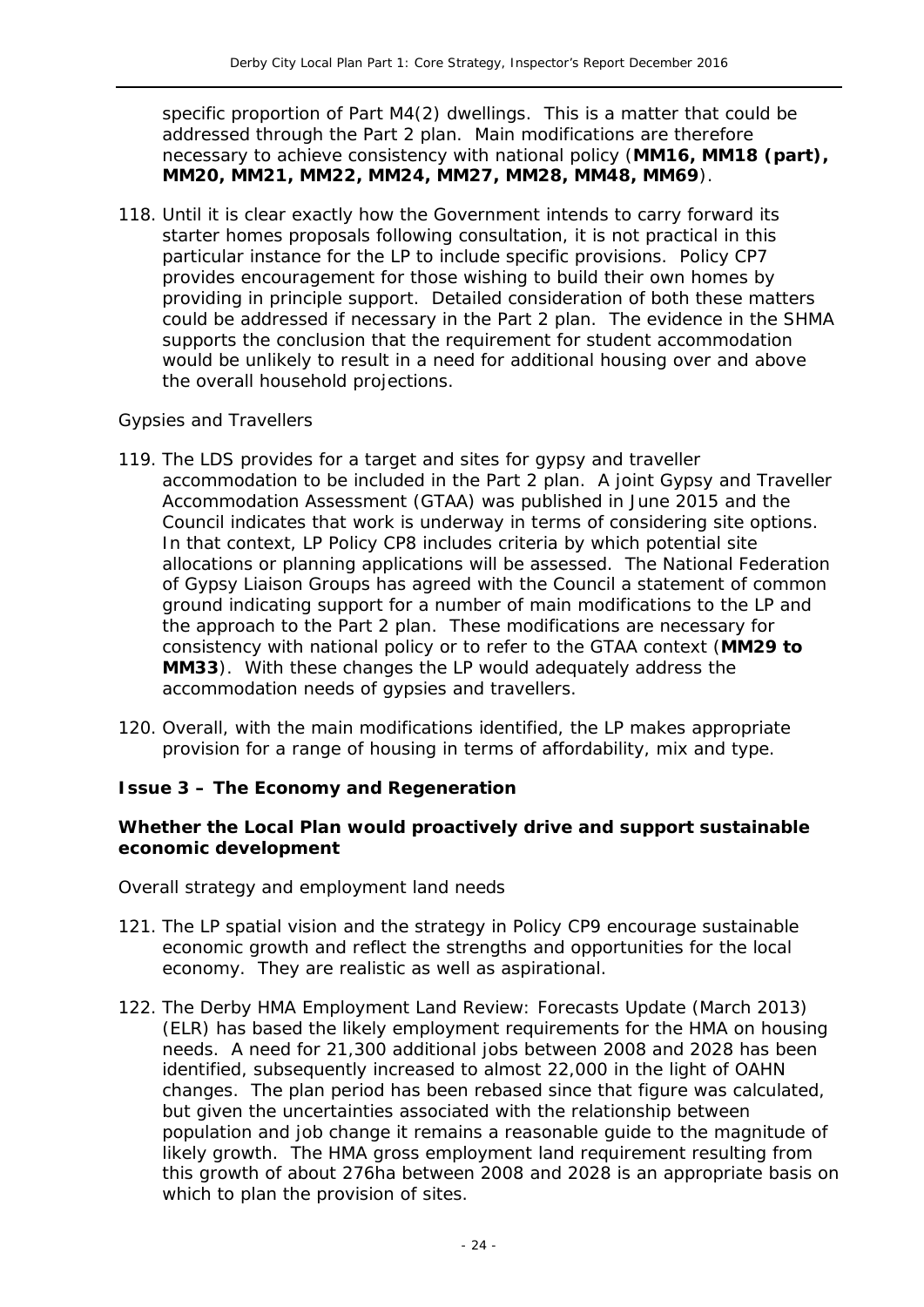123. Splitting the land requirement proportionately between the three HMA authorities according to the share of housing provision is an acceptable and sustainable approach, giving the Derby Urban Area a gross land requirement of 150.5ha over the plan period. The LP provides for about 199ha but allowing for necessary infrastructure this reduces to some 128ha net on strategic sites allocated in the plan, mixed use sites and other existing allocations to be reviewed in the Part 2 plan. However, taking account of the 30ha in South Derbyshire as an extension to the land south of Wilmore Road in the City (Policy AC15), the range of sites involved and the size of the flexibility margin (29%) built into the need forecast, the total provision for the Derby Urban Area would be sufficient to meet needs. The flexibility margin would provide significant headroom to accommodate needs not anticipated in the plan.

#### *Strategic employment allocations*

- 124. In addition to the Central Business District (CBD), considered under Issue 4, the LP identifies three strategic employment locations. The VA indicates that speculative commercial development is generally not viable in Derby. However, many forms of commercial development are undertaken directly by occupiers.
- 125. *The Derwent Triangle* site is adjacent to the recently developed Pride Park and the Wyvern Retail Park. Significant remediation and site raising of this former mineral working have already taken place. However, there are necessary local highways infrastructure and flood mitigation measures that would impact on development viability. To assist with viability an element of housing has been suggested but this might be difficult to accommodate given the surrounding uses. Policy AC11 sets out possible alternatives to Class B uses that might assist its redevelopment. The LP also indicates that the Council will consider evidence on the need for alternative uses to help deliver the site and will balance their impacts against the benefits.
- 126. *Derby Commercial Park, Raynesway* is adjacent to the A6 and has outline planning permission for a storage and distribution park. The significant investment needed in highways and flood alleviation works has already taken place and some warehouse units have been constructed.
- 127. *Land South of Wilmore Road, Sinfin* is a greenfield site allocated as a business park. The Infinity Park Derby part of the site has Enterprise Zone status. The first phase will be an 'Innovation Centre' as part of a wider 'Innovation Hub' with key involvement from a consortium of universities. The necessary key infrastructure is being delivered. Main modifications (**MM59, MM60, MM61**) are necessary to ensure that Policy AC15 is effective by ensuring that the development takes account of the South Derby Integrated Transport Link and the Local Geological Site and that the approach to public transport services is clarified.
- 128. These locations are clearly justified by the evidence. Having regard to the above considerations they should be capable of delivery within the plan period.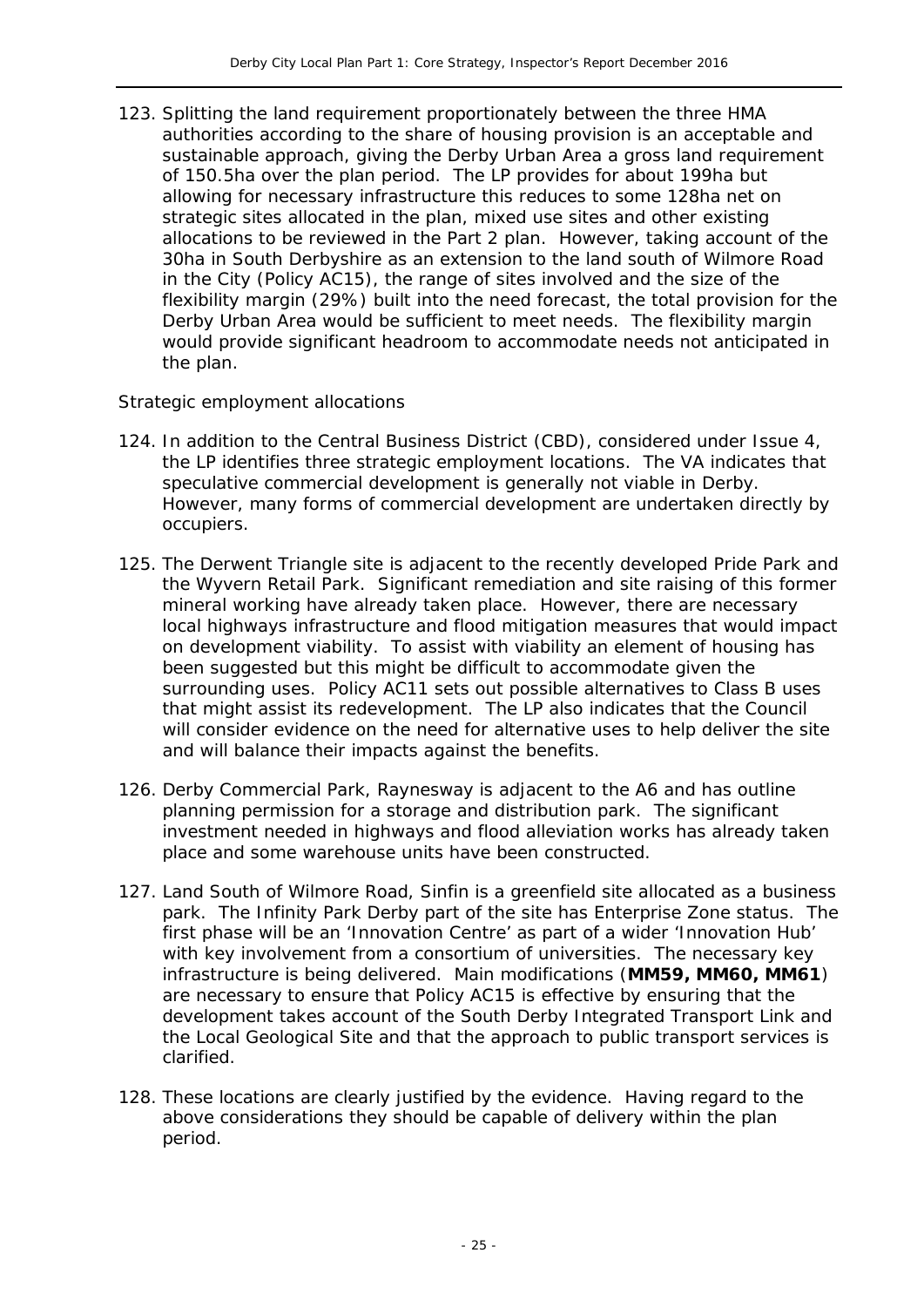#### *Regeneration*

- 129. Policy CP5 sets out a justified series of priority areas for regeneration, including older commercial and residential sites and District Shopping Centres. A number of the LP strategic allocations are on previously developed land that is or was in industrial use.
- 130. The *Former Celanese Acetate Site, Spondon* was a chemical factory. It is a substantial site but with significant contamination, access and flood risk issues. Although it is next to a railway station it is otherwise relatively isolated. Policy AC13 supports continued use for employment but also recognises that development viability is an issue. It sets out the Council's willingness to work with the landowner to agree an appropriate comprehensive development scheme. The Part 2 plan could provide further guidance in the light of additional information. There is concern that the site should be used for housing, but in the light of the constraints and current uncertainties the approach in the policy is justified.
- 131. The *Derby Aerospace Campus* comprises the main facilities of Rolls-Royce, the largest employer in the City. Policy AC16 supports the rationalisation and enhancement of the site to form a modern campus. There is outline planning permission for the site.
- 132. The existing employment land at *Sinfin Lane* has previously been subject to proposals for housing which the Council has supported in principle. However, these have not come to fruition. Policy AC17 supports continued employment use or comprehensive redevelopment for housing.
- 133. These policies provide an appropriate basis for the redevelopment or enhancement of these areas. They take account of the current circumstances of the sites providing an appropriate degree of flexibility on the mix and amount of development.

#### *Other matters and conclusion*

- 134. Planning policies should avoid the long term protection of sites allocated for employment use where there is no reasonable prospect that the site would be used for that purpose. In this context, some of the LP housing and regeneration sites were formerly in commercial use. Policy CP10 sets out criteria by which some areas of existing employment land could be redeveloped for other uses but seeks to protect various key sites. It is intended that the existing supply of employment land will be reviewed in the Part 2 plan. The LP is therefore consistent with national policy in this regard.
- 135. Policy CP11 makes appropriate provision for office development, with the preferred location being the CBD while there is scope to consider alternative options outside this area on a sequential approach basis.
- 136. The LP does not include a policy on telecommunications development. However, the Framework provides some guidance on this area. Such a policy does not necessarily have to form part of the LP and further consideration can be given to it in the Part 2 plan.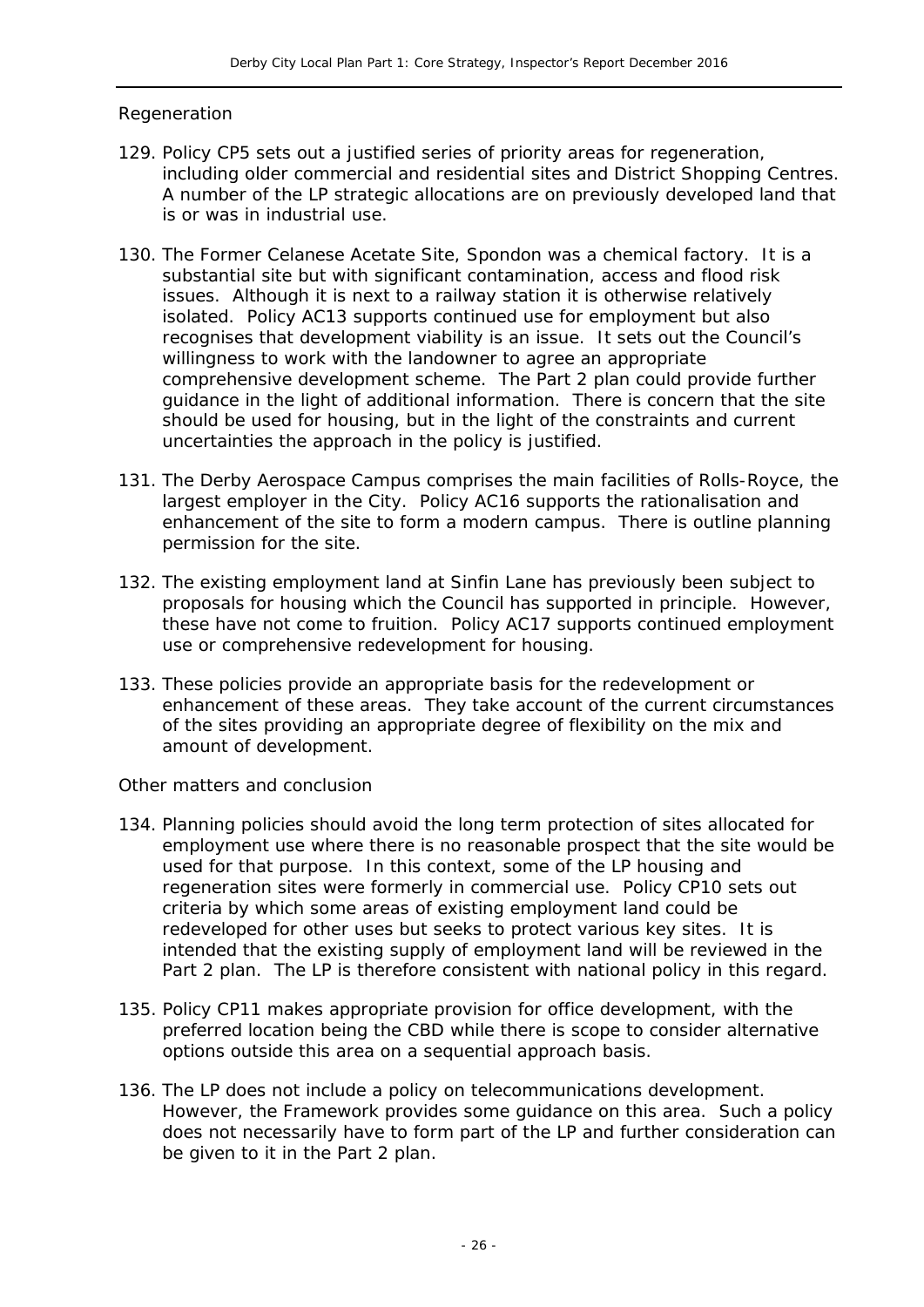137. Provided that the main modifications are made I conclude that the LP would proactively drive and support sustainable economic development.

#### **Issue 4 – City Centre, Other Centres and Town Centre Uses**

#### **Whether the Local Plan sets out an appropriate strategy and policies for the City Centre, other centres and town centre uses which are positively prepared, justified, effective and consistent with national policy**

#### *City centre*

- 138. Policies AC1 and AC2 provide the main context for the city centre strategy. The CBD is the preferred location for major new business, leisure, hotel or conferencing development with a smaller Core Area as that for retail development. The Framework requires that the LP should define the extent of town centres and the primary shopping area. In this case the former is the CBD and the latter the Core Area. In applying the sequential test for retail development, national policy defines edge of centre as being 300m from the primary shopping area. The approach in the LP is therefore consistent with the Framework. However, given the different terminology used, modifications **MM34** and **MM37** are necessary to clarify which are the sequentially preferable locations for retail and other town centre uses.
- 139. Friar Gate Goods Yard is a significant edge of City Centre site containing a number of heritage assets. It has been derelict for some time with various planning permissions having been granted but none implemented. The size and shape of the site are such that some parts of it are some distance from the CBD and Core Area. However, given the importance of regenerating the site and the issues of viability, I agree with the Council that part of the site should be shown on the PM as being within the CBD. Modifications to the LP (**MM54, MM56**), including an appropriate reference to heritage assets, are necessary to clarify its priority status and to ensure that the plan would be effective in achieving an appropriate mixed use redevelopment.
- 140. Further modifications to Policy AC2 and supporting text (**MM51, MM52, MM53, MM55**) are necessary to ensure that an appropriate and effective context is provided for different detailed aspects of the City Centre strategy.
- 141. Policy AC2 defines a number of character areas with different priorities for regeneration and environmental improvement, reflecting their specialist roles and functions. These have been appropriately justified and there is no evidence that their boundaries have been designated incorrectly.
- 142. Policy AC4 sets out a transport strategy for the City Centre. It includes limitations on the use of redevelopment sites for public parking. This would encourage previously developed land being brought forward for development in accordance with national policy. In general the strategy is deliverable and consistent with the aim of reinforcing the Centre's economic, cultural and social role.
- 143. Overall, the LP provides an appropriate strategy for the City Centre that is justified, effective and consistent with national policy.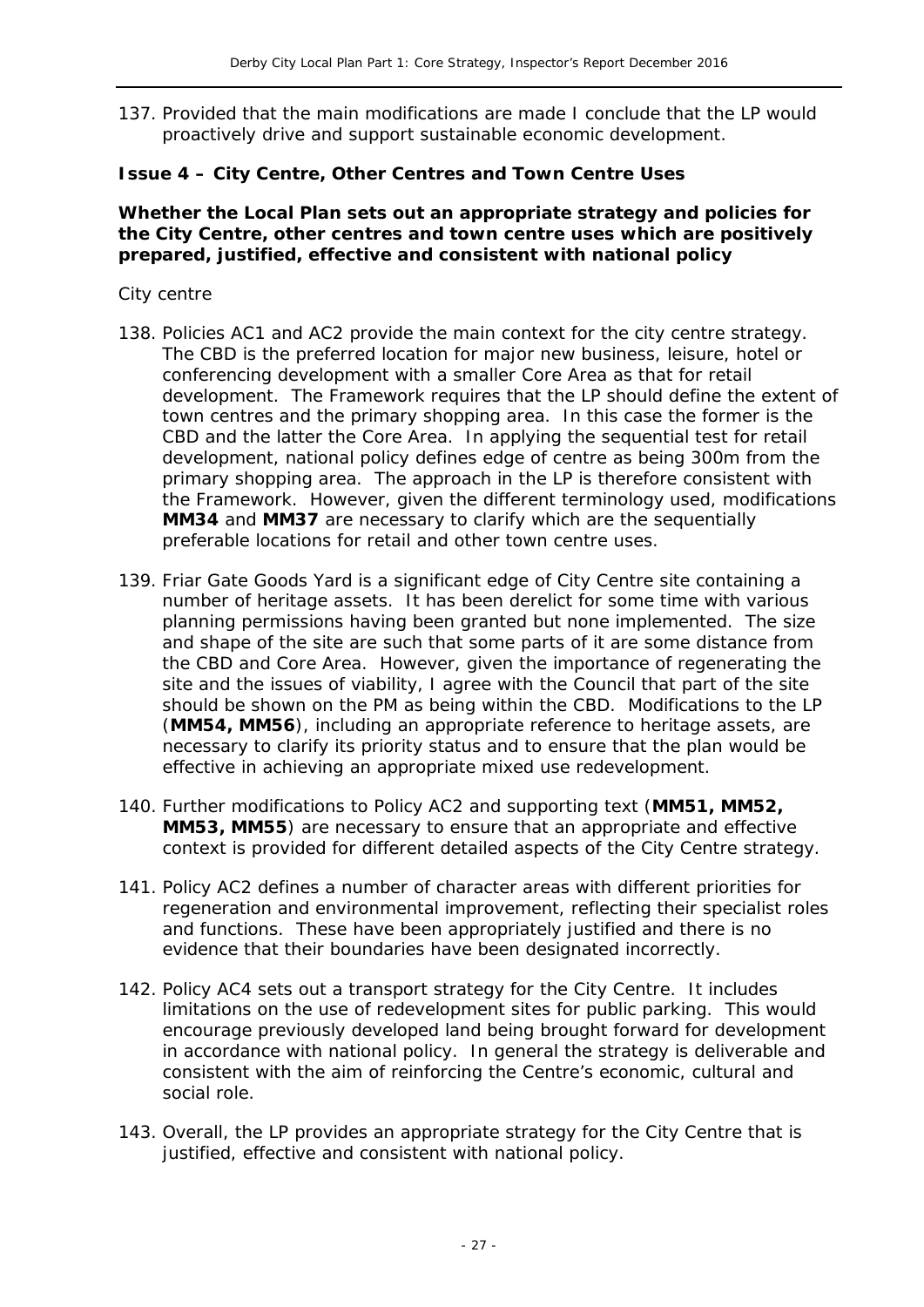#### *Hierarchy of centres*

144. In addition to the City Centre, Policy CP12 defines a hierarchy that includes District and Neighbourhood Centres. It entails some flexibility of approach and is likely to be resilient to anticipated future economic changes. This flexibility will also assist with supporting the viability and vitality of centres.

#### *Retail and other town centre uses*

- 145. The LP retail policies are supported by the Derby Retail and Leisure Study (2009) and a Retail Capacity Partial Update (2015). Together they amount to an appropriate objective assessment of needs. They support the general LP approach of not allocating sites for major retail development other than identifying the Core Area as a broad location. Nonetheless, Policy CP13 supports development outside defined centres where it can help to meet identified needs and deficiencies. It introduces to the sequential approach the consolidation of existing out-of-centre provision ahead of the establishment of new locations. Given the character of the urban area of Derby and the likelihood that established locations would offer the possibility of linked trips and sustainable transport, this approach does not conflict with national policy.
- 146. The Council has clarified that the intention in Policy CP13 is for the out-ofcentre provision to relate to small shops and other town centre uses. With main modifications (**MM35, MM36**) to address this point (including a minor change to reflect comments made during consultation) the policy would not conflict with the Framework. In the context of the Council's recent experience of a number of smaller retail proposals that could have cumulative impacts a floorspace threshold for retail impact assessments of 1,000sqm is justified.
- 147. Notwithstanding recent changes to permitted development rights, the approach to Primary and Secondary Shopping Frontages in Policy AC3 is supported by the evidence base. Changes to defined Primary Frontages on the PM are justified either as they reflect a contraction of retail function in recent years and support a more diverse range of uses in the deleted areas or as they reflect different circumstances in established shopping centres.
- 148. The Visitor Economy Strategy 2011-2016 provides a context for the tourism aspects of Policy CP14. There is evidence to support the aims of the policy in enhancing the quality of the tourism offer and increasing participation in cultural and leisure activities.
- 149. Policy CP15 provides a justified approach to dealing with proposals for food, drink and other evening economy uses, consistent with national policy.

#### *Conclusion*

150. In conclusion, I consider that as proposed to be modified the LP would set out an appropriate strategy and policies for the City Centre, other centres and town centre uses that are positively prepared, justified, effective and consistent with national policy.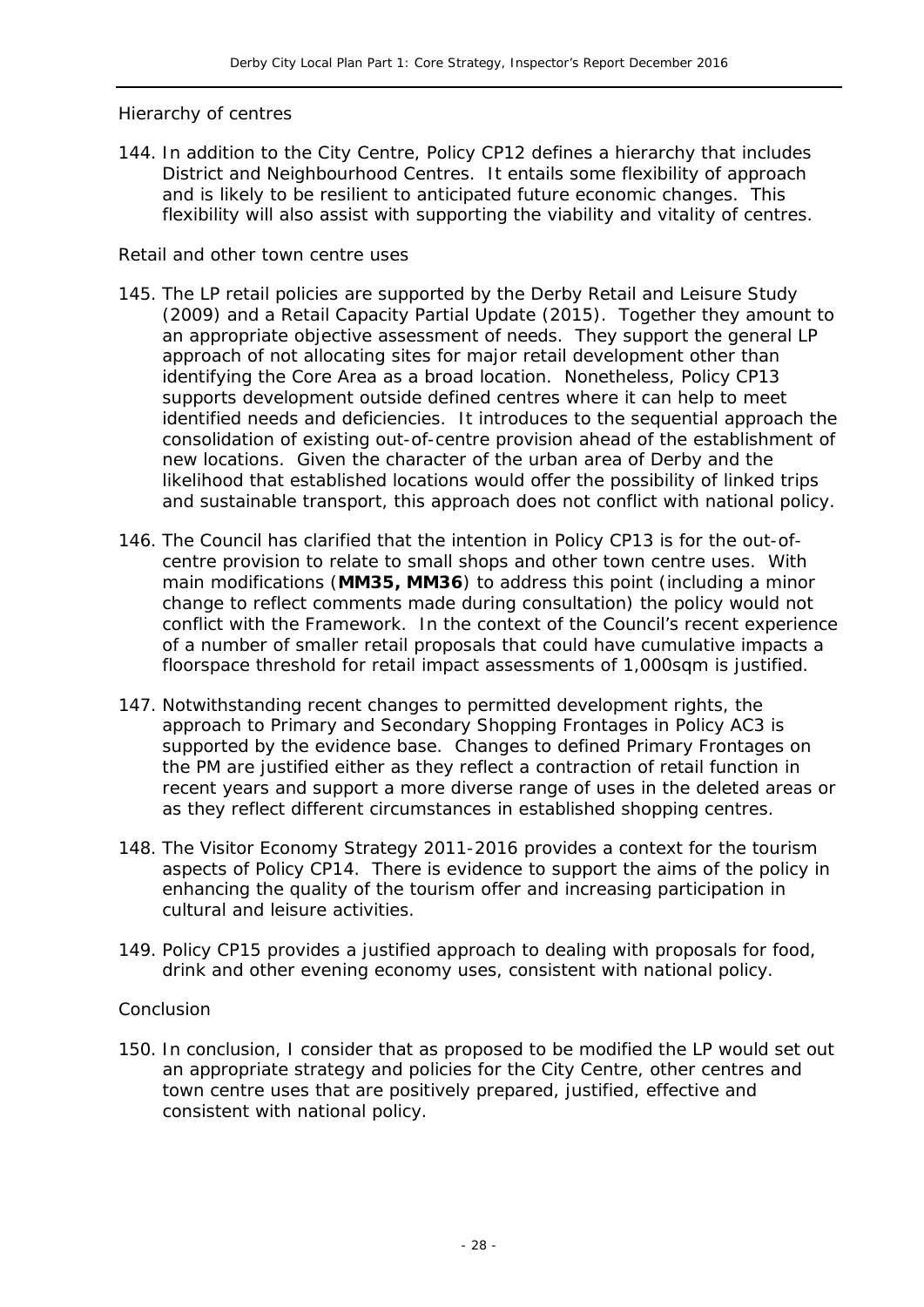#### **Issue 5 – Infrastructure and Implementation**

#### **Whether the infrastructure requirements for the Local Plan are soundly based and deliverable and whether the development proposed is viable with clear mechanisms for implementation and monitoring**

#### *General*

151. The LP is supported by an Infrastructure Delivery Plan (December 2015) (IDP) that identifies the infrastructure required by the development proposed, the likely timescale, cost and sources of funding. The Council has clarified which of these are critical to delivery, comprising mostly transport, education and flood alleviation measures. These are justified by the evidence base. Subject to detailed considerations, below, the IDP gives comfort that there is reasonable certainty about the funding, providers and delivery of the critical infrastructure.

#### *Transport*

- 152. The evidence base includes transport modelling for the HMA as a whole as well as specific testing of the A38 Grade Separation proposals and potential sites for the LP. Overall these provide an adequate assessment of the transport implications of the LP, including on traffic congestion. Various mitigation measures are included in the IDP and Policy CP24. Taken as a whole they are justified and will assist with the continued functioning of an already constrained network.
- 153. Local mitigation measures will be delivered through development. The A38 Grade Separation scheme will be funded by Highways England with a start by 2019/20. The South Derby Integrated Transport Link and some other schemes will be delivered through a mixture of developer and public funding. There is no indication of a significant risk that critical schemes will not be delivered.
- 154. The proposed A52/Wyvern junction improvement is shown indicatively on the PM. This scheme has recently been granted planning permission and the process of acquiring the necessary land has commenced. There is concern that more precision on the PM would assist with proposed development adjacent to the junction. However, given the stage reached and the possibility that if necessary a further change to the PM could be included with the Part 2 plan, the LP is not unsound with the scheme shown in its current form.
- 155. The promotion of sustainable transport is key to the LP strategy in Policy CP23 and has been a criterion in the strategic site selection process. Most of the strategic site policies include sustainable transport measures.
- 156. The Council's proposed main modifications (**MM49, MM50, MM57**) would ensure that the approach to local parking standards accords with the Framework and the WMS of February 2015.
- 157. The possibility of strategic rail freight facilities was considered in the preparation of the plan. A study by the East Midlands Development Agency concluded that the only site in the HMA with potential as an interchange was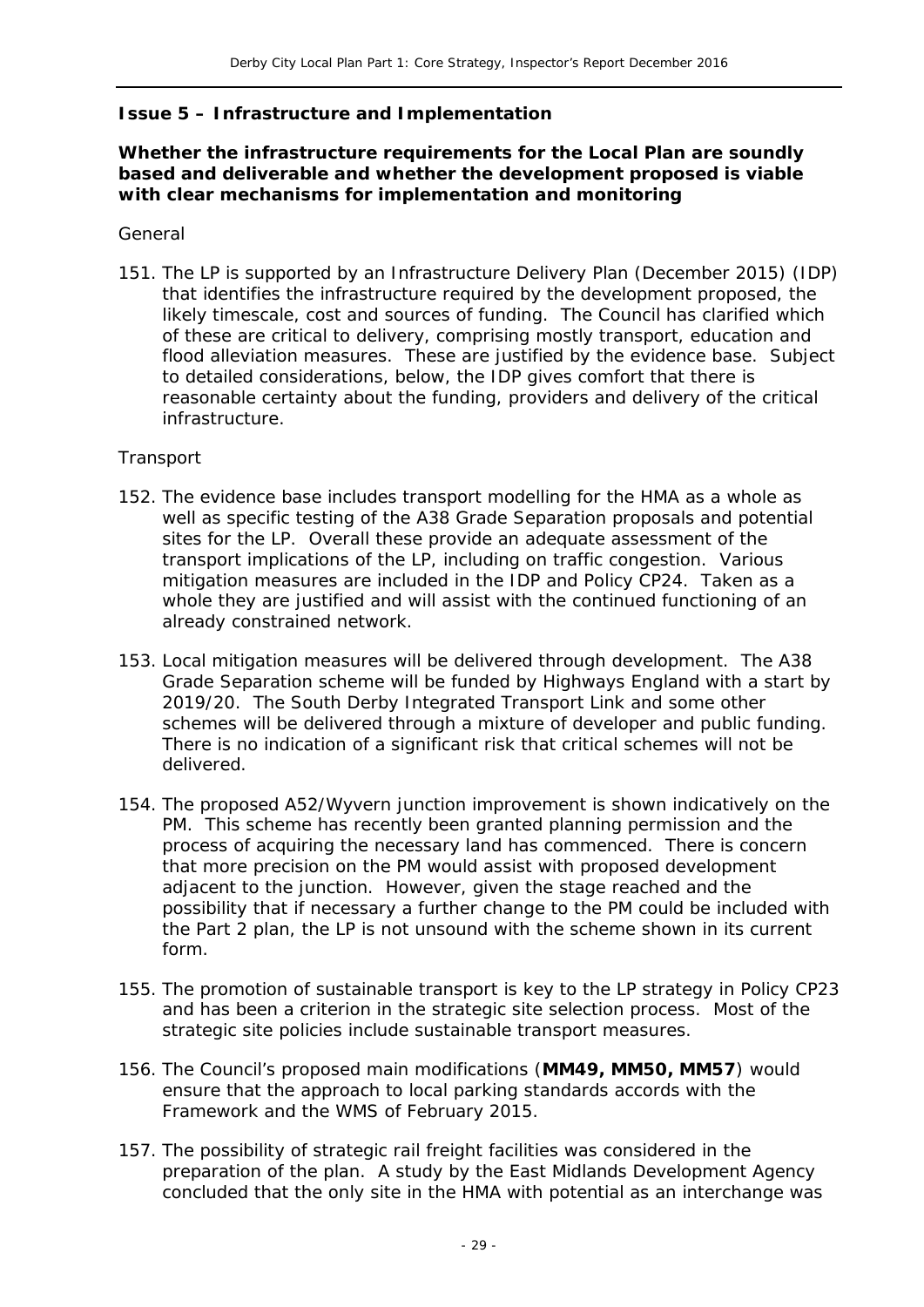in South Derbyshire. No specific site in Derby has been promoted in response to the submitted LP and the absence of a reference to such infrastructure does not make the plan unsound.

#### *Education*

- 158. The scale of development proposed will require the provision of a number of new primary schools as well as the expansion of existing facilities. With strategic sites straddling the boundary with South Derbyshire some of the new provision will be in the neighbouring authority. There will also be a need for further secondary school places, including a new school in South Derbyshire. There is robust evidence supporting these conclusions.
- 159. The additional facilities are intended to be funded by developer contributions or on site provision. This has taken account of the statutory limitations on the pooling of s106 contributions. There are therefore effective mechanisms for implementation.
- 160. Policy CP22 makes appropriate provision for higher and further education, seeking to support further growth and development of the sector in the City.

#### *Other infrastructure and services*

- 161. Policy CP21 provides an appropriate strategy for the retention, improvement and provision of community facilities. The LP and IDP do not provide a detailed breakdown of the additional facilities required but in the context of a compact urban authority where the enhancement of existing facilities may be an option the flexible approach is appropriate.
- 162. The Derby HMA Water Cycle Study (2010) provides a suitable basis for the consideration of water resource and waste water matters. Pressure on water resources has been addressed in Seven Trent Water's Water Resources Management Plan and appropriate new infrastructure is programmed. Similarly Seven Trent Water is addressing waste water sewerage capacity to the south of Derby. The Environment Agency (EA) has not objected to the LP and these factors should not be a constraint on development.
- 163. Policies CP3 and MH1 include public art as appropriate infrastructure. However, while this is encouraged there is no requirement for it to be delivered as a matter of course. In that context, the approach to public art is acceptable. The use of a planning obligation to secure public art would nonetheless have to meet the tests in the Framework and the provisions of CIL Regulation 122.
- 164. For consistency with national policy **MM15** is necessary to explain that, while Policy CP3 encourages the installation of sprinkler systems in residential development, this is not a requirement of the plan.

#### *Viability and implementation*

165. The PPG indicates that evidence should be proportionate to ensure that plans are informed by a broad understanding of viability. Assessing the viability of plans does not require individual testing of every site and site typologies may be used. This is the approach that has been taken in the VA and Addendum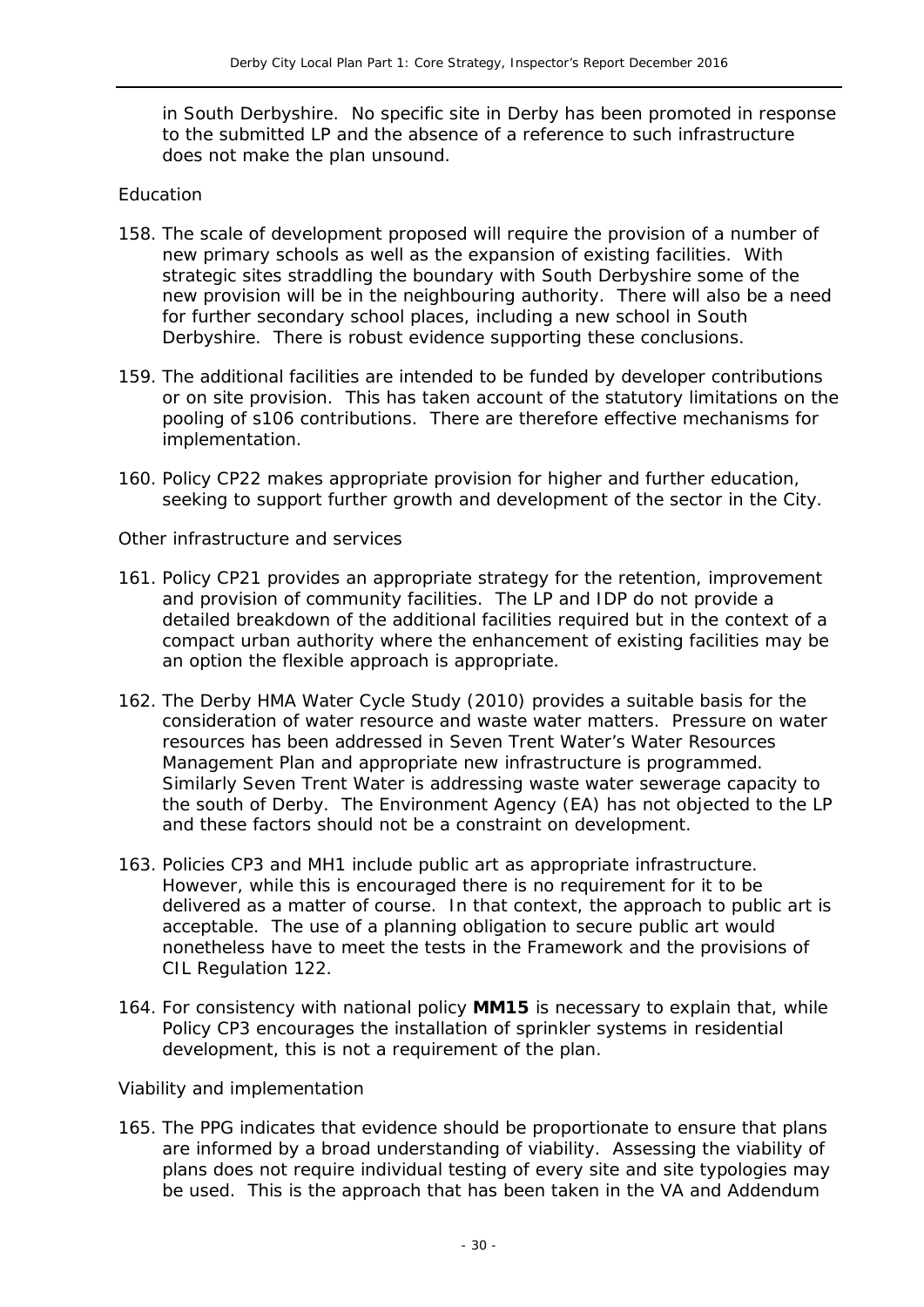and is an appropriate methodology. The effect of affordable housing on viability has been considered above. Having regard to the other requirements in the plan, including possible s106 contributions, and the flexibility of the plan policies, the viability of its implementation as a whole would not be put at risk.

- 166. The Council is not currently pursuing a CIL in the context of the conclusions of the VA. Although it is keeping the position under review, this means that it would be reliant on developer contributions under s106 in the context of the statutory limit on the number that can be pooled to fund a project. Many requirements in the IDP are site specific and agreements are already in place on several of the strategic allocations. There is no compelling evidence that the limitations on pooling would have any significant implications for the delivery of critical infrastructure. The overall approach to securing infrastructure requirements through planning obligations in the plan complies with CIL Regulation 122 and the policy requirements of the Framework.
- 167. The Council has operated for some time the approach of seeking 'clawback' agreements from developers whereby necessary developer contributions are reduced in some cases where development would otherwise be unviable but may be increased in the future should viability improve during the lifetime of the development. This is included in Policy MH1. The risk with the approach is that the mitigation required may not be provided at all. However, it is justified and appropriate as a way of ensuring that necessary development takes place. The approach has been applied in particular in relation to the provision of affordable housing and in part **MM19** and **MM23** are necessary for this aspect to be most appropriately addressed in Policy CP7.
- 168. **MM47** is necessary to ensure that Policy CP21 reflects legal and national policy requirements in terms of the role of SPDs in relation to the development plan.
- 169. Section 8 sets out a monitoring framework for the LP that will be kept under review to ensure that it remains effective. Overall, the LP provides sufficient clarity over the arrangements for managing and monitoring its implementation.
- 170. I conclude that the infrastructure requirements for the LP are soundly based and deliverable. With the main modifications the development proposed is viable with clear mechanisms for implementation and monitoring.

#### **Issue 6 – Natural and Built Environment**

#### **Whether the Local Plan makes appropriate provision for the protection, conservation and enhancement of the natural and built environment and the achievement of good design**

#### *Nature conservation*

171. There are no internationally designated nature conservation sites within or adjacent to the plan area. The Habitat Regulations Assessment screening Report (August 2015) has considered possible effects on the River Mease Special Area of Conservation (SAC) which is to the south of Derby. As no discharges to the River Mease catchment would occur as a result of proposed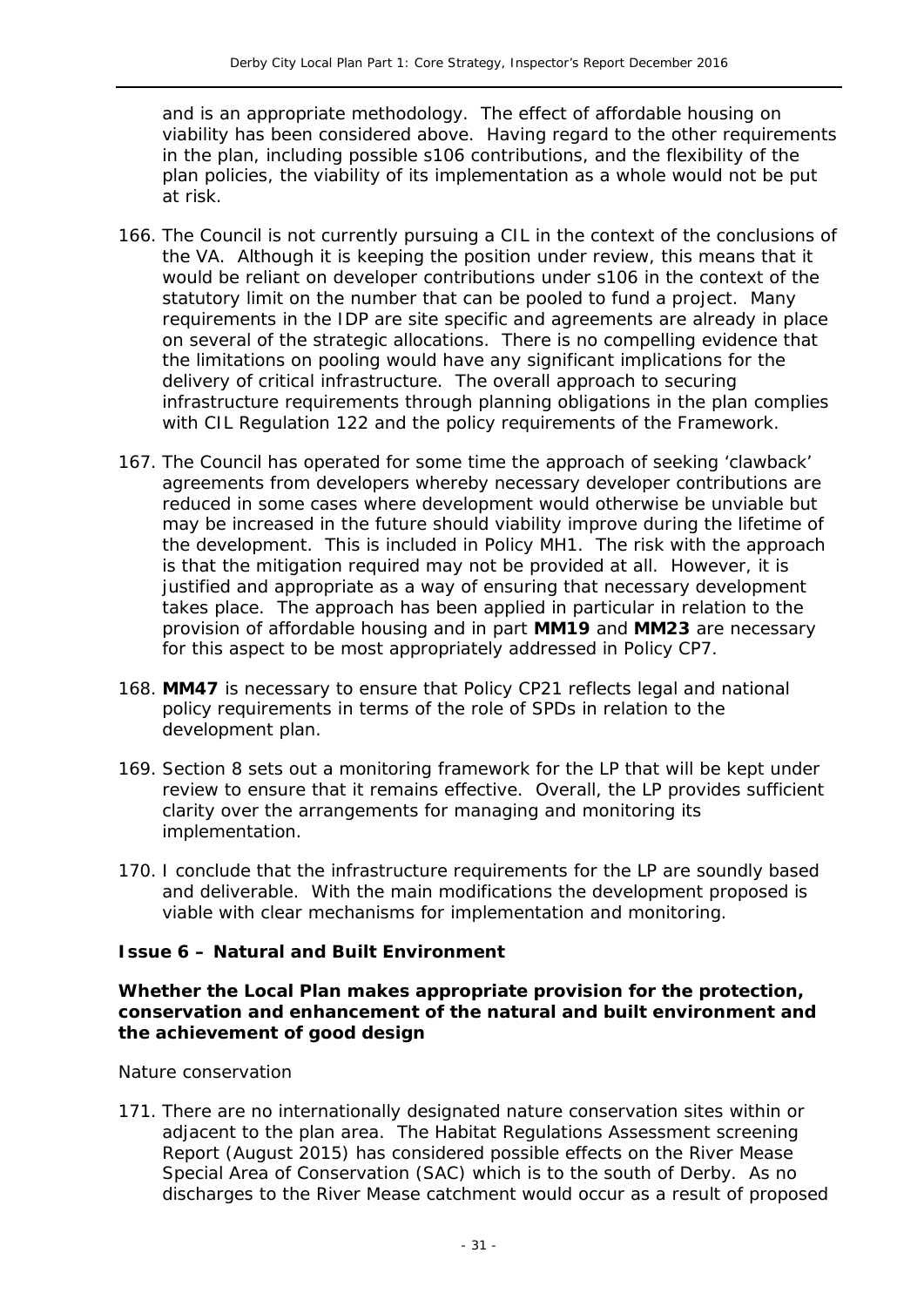development it concludes that there would be no likely significant effects on the SAC. No evidence has been presented that would conflict with this conclusion and Natural England has raised no objections to the plan.

172. Policy CP19 applies the same degree of protection to all nature conservation sites, irrespective of whether they are of international, national, regional and local importance. The Council has suggested possible main modifications to that policy (**MM41**, **MM42**) that would ensure that protection is commensurate with their status. These are necessary for the Policy to be consistent with the Framework in this respect.

#### *Built environment*

- 173. Policies CP3 and CP4 set out the principles for placemaking and for development to make a positive contribution towards local character, distinctiveness and identity. Overall, these policies in particular provide a robust and comprehensive approach to the quality of development that will be expected in the area. They avoid unnecessary prescription or detail in the LP as it is the Council's intention to produce separate supplementary design guidance.
- 174. The Council has suggested main modifications to Policy CP20 and its supporting text (**MM43 to MM46**) that seek to clarify the position concerning the setting of heritage assets and the balancing exercise in terms of any public benefits. These are supported by Historic England. Although alternative wording has been suggested by other parties, with the Council's suggested modifications the approach to heritage assets in Policy CP20 would be consistent with national policy. Overall, the LP includes a positive strategy for the conservation and enjoyment of the historic environment.

#### *River Derwent*

- 175. The River Derwent is an asset to the City, playing an important part in its identity and containing heritage, green infrastructure and biodiversity features. There are opportunities for riverside regeneration and the exploitation of these assets. In this context, Policy AC7 provides a justified and effective strategy for the management of development in the River Derwent Corridor. Policy AC9 provides a sound approach to the protection and enhancement of that part of the Derwent Valley Mills World Heritage Site (WHS) that is within the plan area. While it refers to the effect on monitored views into and out of the WHS without specifying which these are, this is not necessary for the policy to be effective as it is an aid to implementation rather than a policy outcome. More specifically, Policy AC10 is an appropriate basis for the development of the Darley Abbey Mills Complex.
- 176. With the main modifications indicated above, I conclude that the LP would make appropriate provision for the protection, conservation and enhancement of the natural and built environment and the achievement of good design.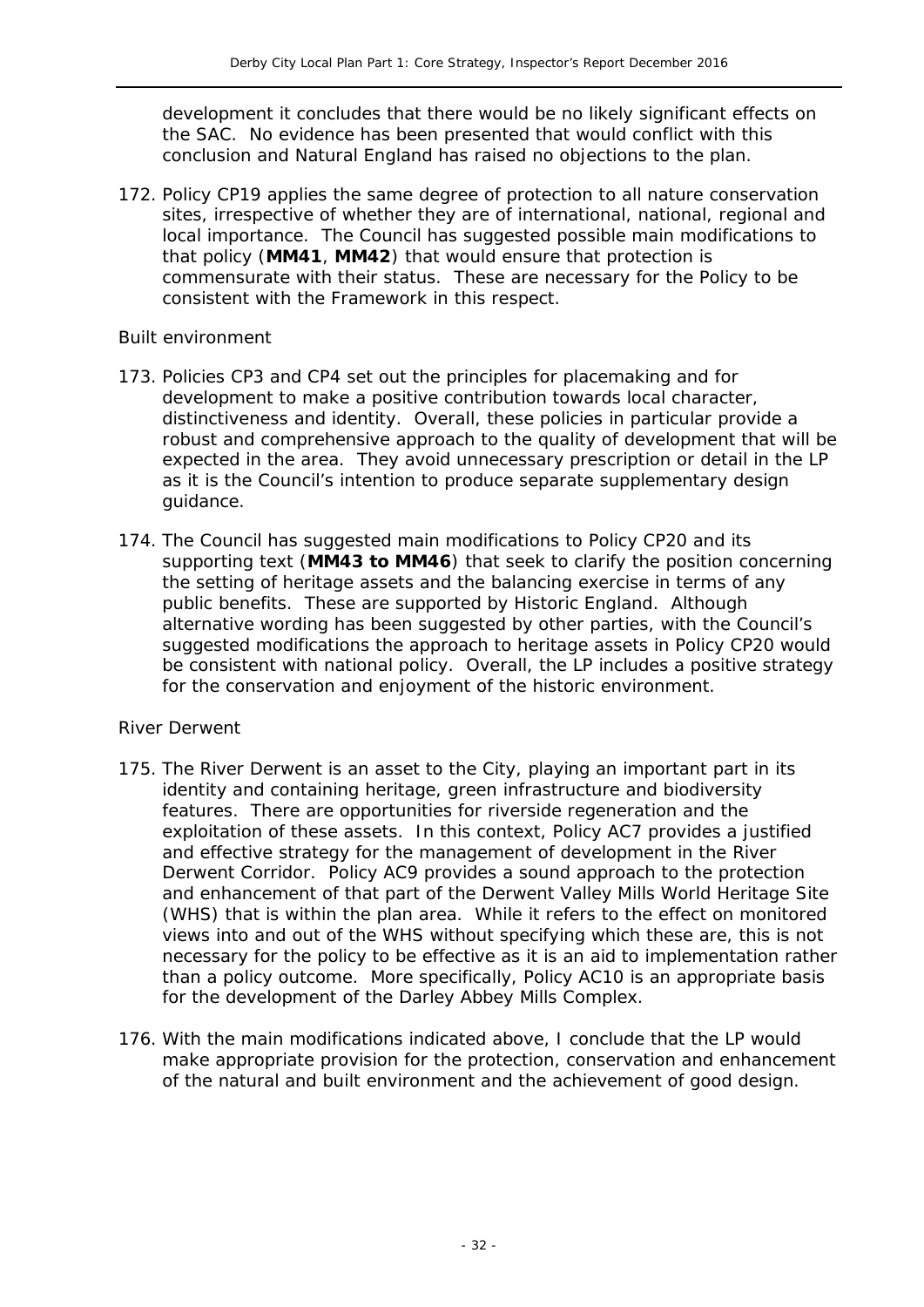#### **Issue 7 – Climate Change, Flood Risk and Pollution**

#### **Whether the Local Plan makes appropriate provision to address climate change, flood risk and pollution**

#### *Sustainable construction and renewable energy*

- 177. Policy CP2 contains a proactive strategy to mitigate and adapt to climate change. As part of this it includes a strategy to promote energy from renewable and low carbon sources. However, following the Government's Housing Standards Review and the WMS of March 2015, some elements of the approach to sustainable design and construction and renewable energy no longer accord with national policy. The Council has suggested some main modifications to the policy and supporting text that are necessary in order to address this (**MM5, MM6, MM9, MM11**).
- 178. With the proposed modifications the Policy would achieve an appropriate balance between maximising renewable and low carbon energy development while ensuring that adverse impacts are addressed satisfactorily. **MM10** would clarify the position on the relationship between viability and deliverability and the requirements for renewable or decentralised energy. Overall, having regard to the intended flexibility concerning the appropriate form of carbon reduction in a development, the LP requirements for climate change mitigation measures would not threaten viability.

#### *Flood risk*

- 179. With the Council's suggested main modifications to Policy CP2 and supporting text (**MM7, MM12, MM13**) that clarify the position on the 'exception test' and the potential sources of flooding, the approach to flood risk would accord with national policy. The policy has the support of the EA in terms of its effectiveness in managing development and flood risk. A number of the Council's strategic development sites have been shown in the Strategic Flood Risk Assessment (SFRA) to have parts that are at a higher risk of flooding. The Council's Water and Flooding Position Statement (August 2015) indicates how the sequential and exception tests have been applied to these sites. The EA is satisfied that these have been applied in an appropriate manner and there is no persuasive evidence that would lead me to a different conclusion.
- 180. The 'Our City, Our River' Masterplan (July 2012) (OCOR) sets out a programme, agreed jointly by the Council and the EA, for managing flood risk in the River Derwent Corridor in the City, while enabling the regeneration of the river frontage, including the enhancement of heritage assets and ecological features. The implications of this for development within the affected area are included in Policy AC8.
- 181. The IDP identifies an overall cost of the alleviation measures of £90.2 million and indicates that there is a £42.6 million funding gap. However, most of the stand-alone flood defences are underway. The OCOR programme will take some 15 years to deliver and the Council is proactive in securing further funding, including through new development. The EA is confident of the Council's commitment to secure the necessary funding. Concern has been expressed at the possibility that smaller developments might be required to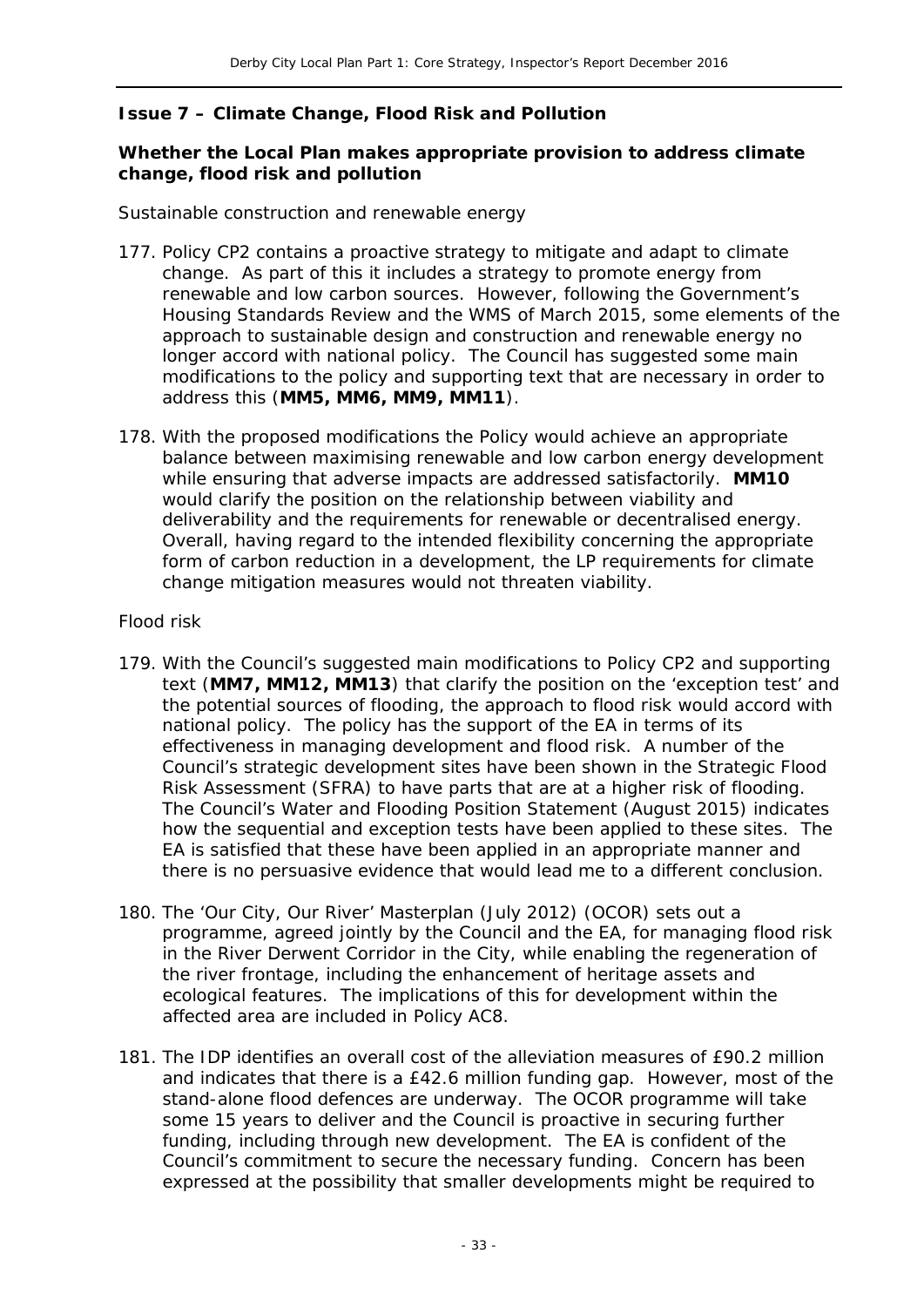contribute towards implementation in an inequitable way. However, the main focus of Policy AC8 is to ensure that the new and realigned flood defences carry forward or do not compromise the OCOR programme. There is some flexibility within the Policy and some matters relating to developer contributions are to be addressed in the Part 2 plan. Overall, Policy AC8 is both justified and effective in providing a framework for reducing flood risk from the River Derwent while regenerating or enhancing the river corridor in the context of other LP policies including AC7, AC9 and AC10.

- 182. In areas of flood risk the Framework requires that development gives priority to Sustainable Drainage Systems (SUDS). In the light of the WMS of 18 December 2014 and the PPG, SUDS should be provided for all developments of 10 homes or more unless it is demonstrated that this would be inappropriate. The SFRA and the Derby HMA Water Cycle Study both provide support for the use of SUDS as part of wider flood alleviation measures, amongst other things.
- 183. In this context, LP Policy CP2 requires developments to be designed and laid out to incorporate SUDS and to ensure that water run-off is directed to areas where it does not cause harm to people or property. It is supported by the EA. However, notwithstanding the clear benefits of SUDS, neither the evidence base nor national policy prescribes their use in all cases. There may be instances where such an approach is simply not achievable. For the LP to be justified and consistent with national policy in this regard there is a need for main modifications to Policy CP2 and supporting text (**MM8, MM14**) to provide a degree of flexibility in that regard.

#### *Air quality*

184. There are a number of Air Quality Management Areas (AQMAs) in Derby. While there has not been a specific air quality assessment, the principal concern is traffic emissions with nitrogen dioxide as the main pollutant. Traffic growth has been modelled as part of the evidence base and gives a good indication of where impacts on air quality may occur. Air quality has been a factor taken into account in the SA and locating new development in areas away from the AQMAs a consideration in developing the strategy. Measures in the LP to promote walking, cycling and public transport will assist in minimising the adverse impacts from emissions. Overall, the effect of the LP policies on air quality been appropriately assessed and taken into account.

#### *Conclusion*

185. I conclude that the LP makes appropriate provision to address climate change, flood risk and pollution, provided that the main modifications are made as specified.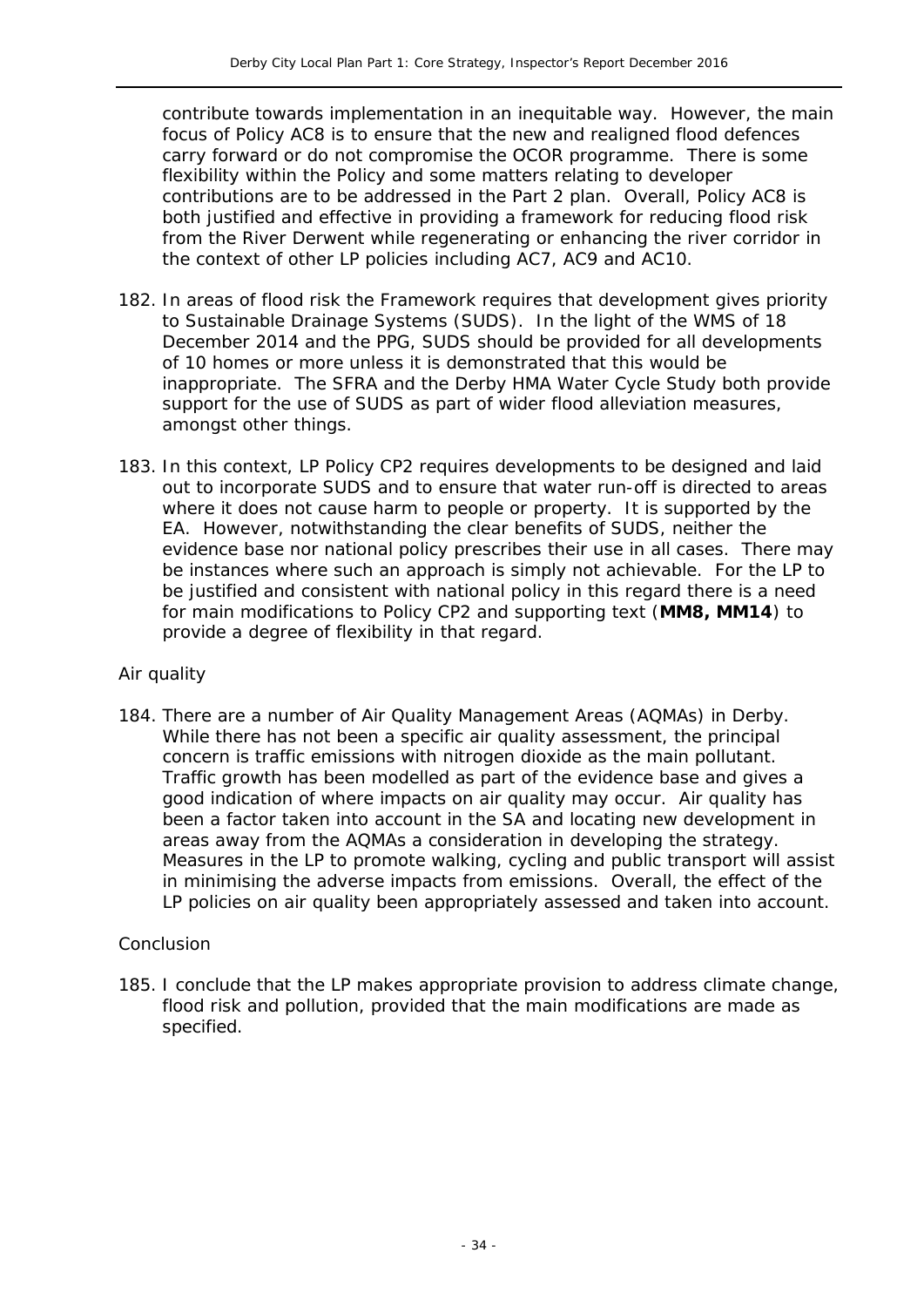#### **Issue 8 – Green Infrastructure and Open Space**

#### **Whether the Local Plan provides a sound strategy for the provision, protection, enhancement or designation of green infrastructure and open space**

#### *Green Belt and Green Wedges*

- 186. Policy CP16 seeks to apply national policy towards the Green Belt and is therefore consistent with it. The approach to Green Wedges is in Policy CP18, setting out a series of criteria similar to those in Green Belt in order to maintain their openness. They provide an appropriate basis for the consideration of development proposals in those areas in the context of the commitment to consider whether boundaries should be amended to allocate further housing sites in the Part 2 plan (**MM40**).
- 187. *Land at Chaddesden Quarry/Sidings* is within the Lower Derwent Valley Green Wedge. It includes operational railway land and a mineral working subject to a restoration condition. This entails aggregate recycling operations and controlled tipping of non-toxic waste to fill and raise levels until 2019. It is very likely that permission will be sought to extend the operations beyond this date. In this context, adjustments to the Green Wedge boundary have been promoted in representations with some land being released for employment, leisure or railway operational needs.
- 188. There are various issues to be addressed, including possible redevelopment of adjacent sites, access and biodiversity, and the land is currently in Flood Zones 2 and 3. Main modification **MM40** also includes a commitment to consider further amendments to Green Wedge boundaries as part of the process of identifying non-strategic employment sites in the Part 2 plan. It clarifies the position of existing operations or uses within Green Wedges and indicates that an extension to the time limits for the existing aggregate recycling facility would not be prejudiced by being within a Green Wedge. This is an effective way of dealing in the LP with these matters which are more appropriately addressed in detail in the Part 2 plan.

#### *Green infrastructure*

- 189. Subject to a main modification to clarify that green infrastructure includes the ecological network (**MM38**) the LP, and Policy CP16 in particular, contains a justified and deliverable strategy in this respect.
- 190. The standards for the provision of public green space in Policy CP17 and Appendix D are based in part on an Open Space Study undertaken in 2010. They carry forward an overall standard of 3.8ha per 1,000 people from the existing Local Plan but widen the types of open space which can contribute to it. A review of open space allocations is proposed for the Part 2 plan and, while the evidence base for the standards is a little dated, the Council indicates that this would be an opportunity to sense check the standards. In a statement of common ground Sport England has agreed that a main modification (**MM39**) that includes an intention to update the Council's Outdoor Sports Strategy would address its concerns that Policy CP17 is not supported by a suitable evidence base. On this basis, the standards in the LP are justified. There is an adequate framework for the protection and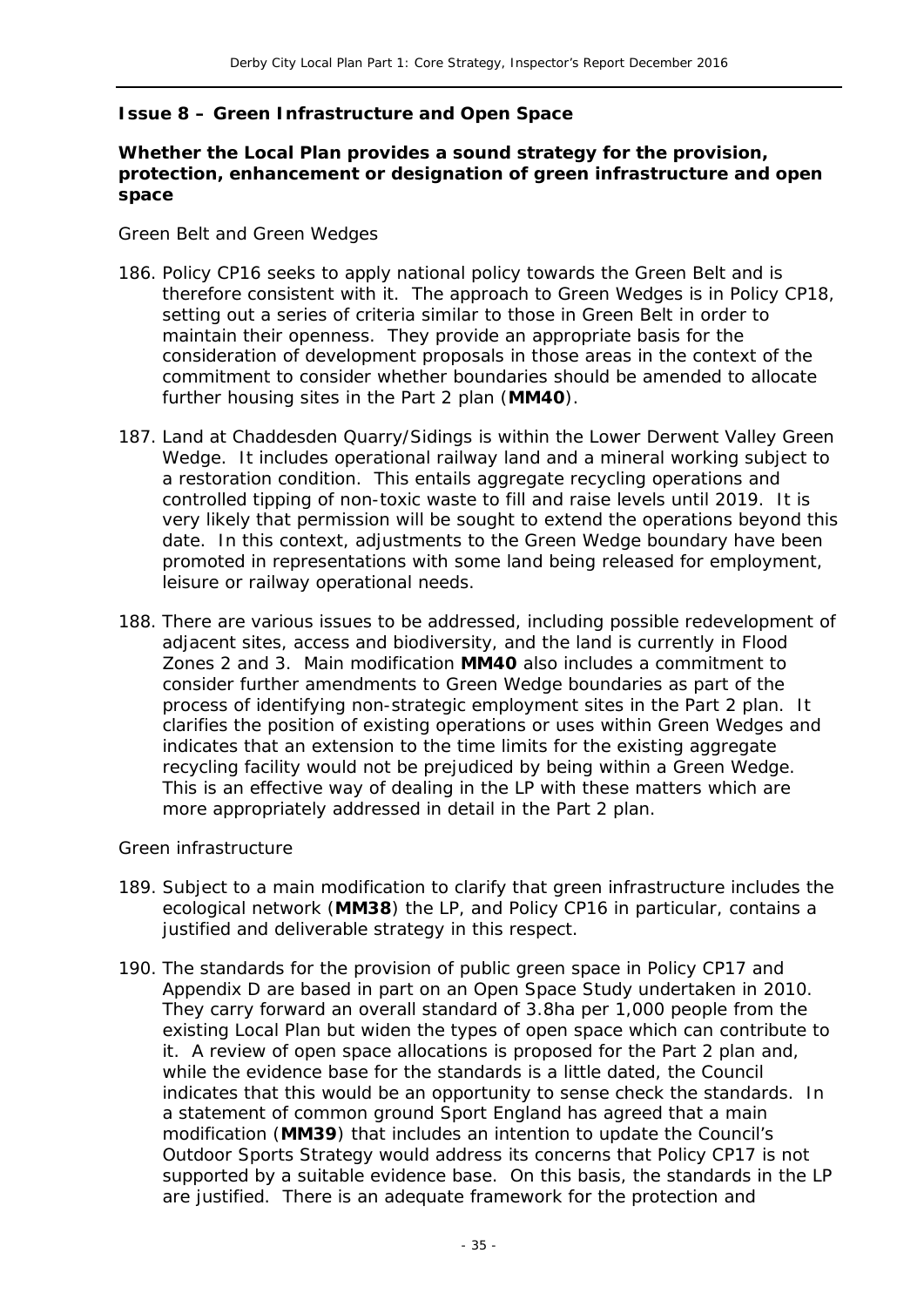development of sports and recreation facilities.

191. Overall, with the incorporation of the main modifications the LP provides a sound strategy for the provision, protection, enhancement or designation of green infrastructure and open space.

### **Assessment of Legal Compliance**

192. My examination of the compliance of the Plan with the legal requirements is summarised in the table below. I conclude that the Plan meets them all.

| <b>LEGAL REQUIREMENTS</b>                                                      |                                                                                                                                                                                                                                                                                                                 |
|--------------------------------------------------------------------------------|-----------------------------------------------------------------------------------------------------------------------------------------------------------------------------------------------------------------------------------------------------------------------------------------------------------------|
| Local Development<br>Scheme (LDS)                                              | The Local Plan Part 1 is identified within the<br>approved LDS (March 2016) which sets out an<br>expected adoption date of December 2016. There<br>may be a little slippage in this due to the time taken<br>for the examination but overall the Local Plan's<br>content and timing are compliant with the LDS. |
| <b>Statement of Community</b><br>Involvement (SCI) and<br>relevant regulations | The SCI was adopted in January 2007 and<br>consultation has been compliant with the<br>requirements therein, including the consultation on<br>the post-submission proposed 'main modification'<br>changes (MM).                                                                                                 |
| Sustainability Appraisal<br>(SA)                                               | SA has been carried out and is adequate.                                                                                                                                                                                                                                                                        |
| Appropriate Assessment<br>(AA)                                                 | The Habitats Regulations AA Screening Report<br>(August 2015) sets out why AA is not necessary.                                                                                                                                                                                                                 |
| <b>National Policy</b>                                                         | The Local Plan Part 1 complies with national policy<br>except where indicated and modifications are<br>recommended.                                                                                                                                                                                             |
| 2004 Act (as amended)<br>and 2012 Regulations.                                 | The Local Plan Part 1 complies with the Act and the<br>Regulations.                                                                                                                                                                                                                                             |

# **Overall Conclusion and Recommendation**

- 193. The Plan has a number of deficiencies in relation to soundness and/or legal compliance for the reasons set out above which mean that I recommend nonadoption of it as submitted, in accordance with Section 20(7A) of the 2004 Act. These deficiencies have been explored in the main issues set out above.
- 194. The Council has requested that I recommend main modifications to make the Plan sound and/or legally compliant and capable of adoption. I conclude that with the recommended main modifications set out in the Appendix the Derby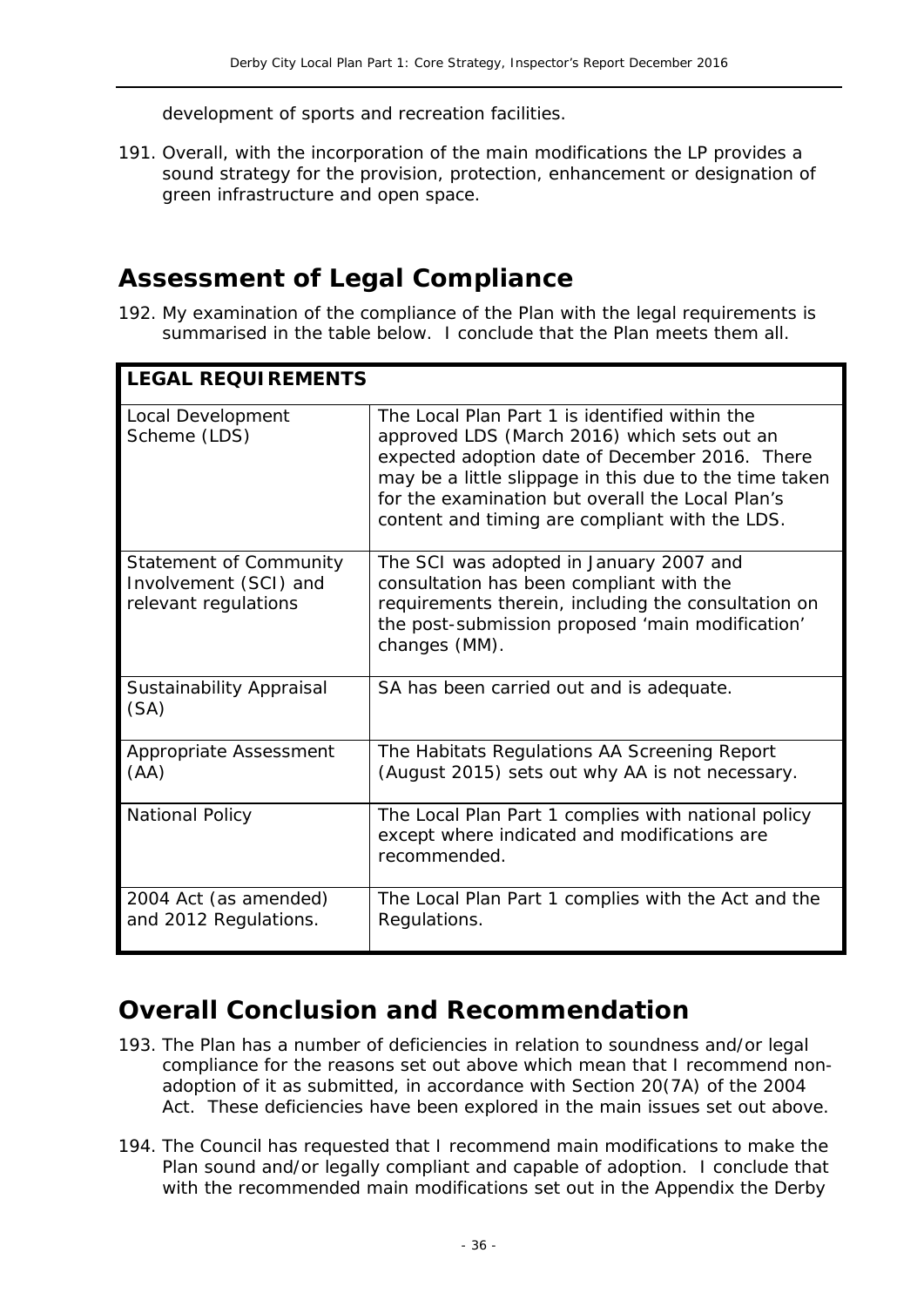City Local Plan Part 1: Core Strategy satisfies the requirements of Section 20(5) of the 2004 Act and meets the criteria for soundness in the National Planning Policy Framework.

# *M J Moore*

Inspector

This report is accompanied by the Appendix containing the Main Modifications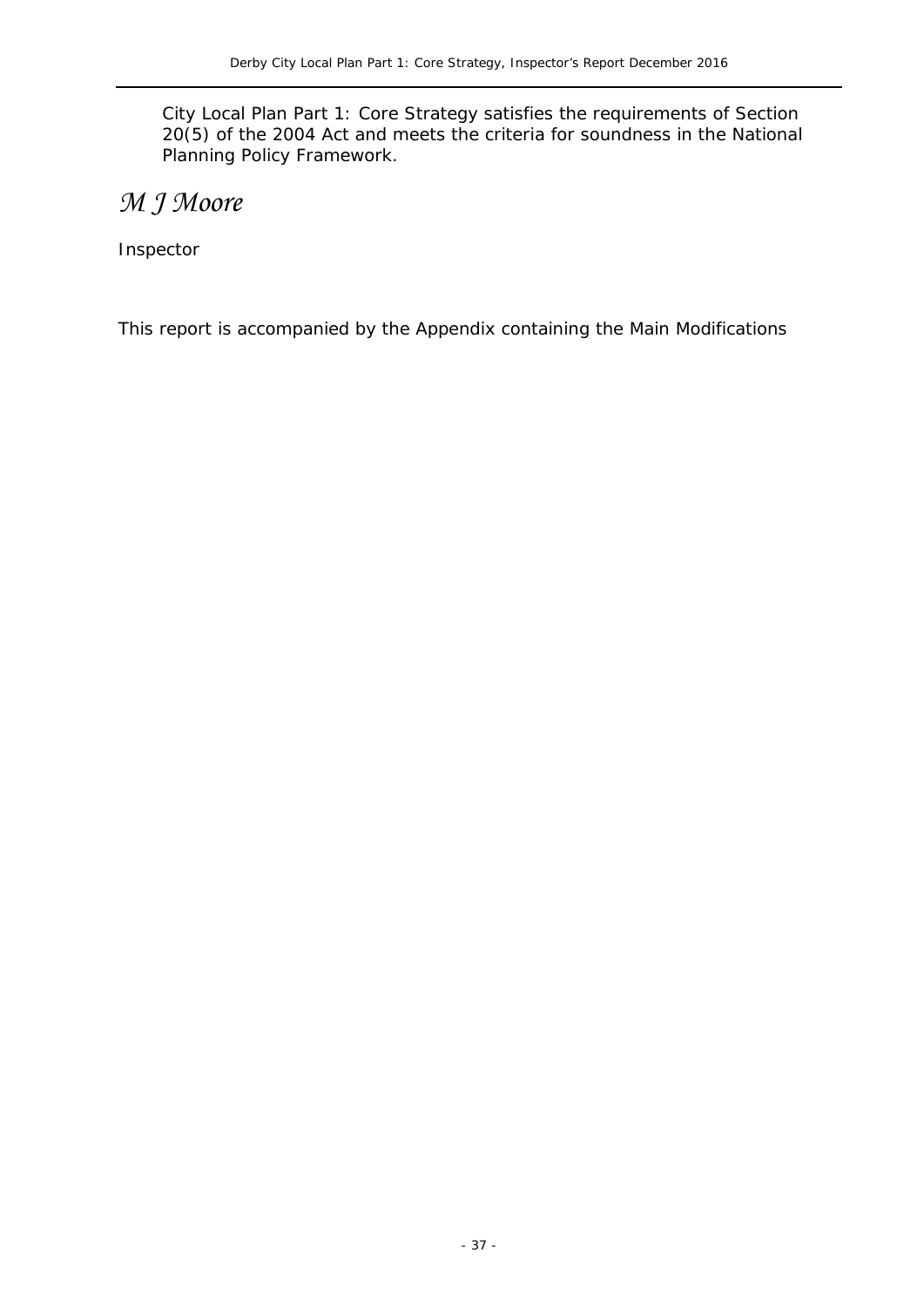# **APPENDIX - MAIN MODIFICATIONS**

The modifications below are expressed either in the conventional form of strikethrough for deletions and *underlining* for additions of text, or by specifying the modification in words in *italics*.

The page numbers and paragraph numbering below refer to the Derby City Local Plan – Part 1 Core Strategy: Pre-Submission, August 2015, and do not take account of the deletion or addition of text.

| Ref             | Page | Policy /<br>Paragraph | <b>Main Modification</b>                                                                                                                                                                                                                                                                                                                                                                                                                                                                    |
|-----------------|------|-----------------------|---------------------------------------------------------------------------------------------------------------------------------------------------------------------------------------------------------------------------------------------------------------------------------------------------------------------------------------------------------------------------------------------------------------------------------------------------------------------------------------------|
| MM1             | 11   | Objective 5           | Amend Objective 5:                                                                                                                                                                                                                                                                                                                                                                                                                                                                          |
|                 |      |                       | To give priority to making make the best use of<br>previously developed land                                                                                                                                                                                                                                                                                                                                                                                                                |
| MM <sub>2</sub> | 11   | Objective 6           | Delete second bullet point, referring to lifetime homes:                                                                                                                                                                                                                                                                                                                                                                                                                                    |
|                 |      |                       | <del>lifetime homes;</del>                                                                                                                                                                                                                                                                                                                                                                                                                                                                  |
| MM <sub>3</sub> | 14   | 4.23                  | Amend final sentence:                                                                                                                                                                                                                                                                                                                                                                                                                                                                       |
|                 |      |                       | The housing strategy continues to prioritise gives great<br>importance to brownfield regeneration sites                                                                                                                                                                                                                                                                                                                                                                                     |
| MM4             | 20   | CP1(b)                | Amend first paragraph of policy CP1(b):                                                                                                                                                                                                                                                                                                                                                                                                                                                     |
|                 |      |                       | The Council will expect work collaboratively on<br>proposals for development on the edge of the City,<br>either wholly or partly within the administrative<br>boundary of a neighbouring authority to seek to ensure<br>schemes:                                                                                                                                                                                                                                                            |
| MM <sub>5</sub> | 21   | CP <sub>2</sub>       | Amend criterion (i):                                                                                                                                                                                                                                                                                                                                                                                                                                                                        |
|                 |      |                       | support and encourage developers to move towards<br>Government targets to deliver low and zero carbon<br>homes and commercial and public buildings and to<br>maximise carbon reduction on site                                                                                                                                                                                                                                                                                              |
| MM <sub>6</sub> | 21   | CP <sub>2</sub>       | Amend criterion $(j)$ :                                                                                                                                                                                                                                                                                                                                                                                                                                                                     |
|                 |      |                       | require developers to deliver appropriate forms of<br>carbon reduction including renewable and<br>decentralised energy within their development. The<br>Council will consider the emerging approach to the<br>provision of 'allowable solutions' to deliver carbon<br>reductions off-site where they cannot be incorporated<br>as part of the development. The Council will seek to<br>identify appropriate schemes and projects which could<br>secure off-site carbon savings and could be |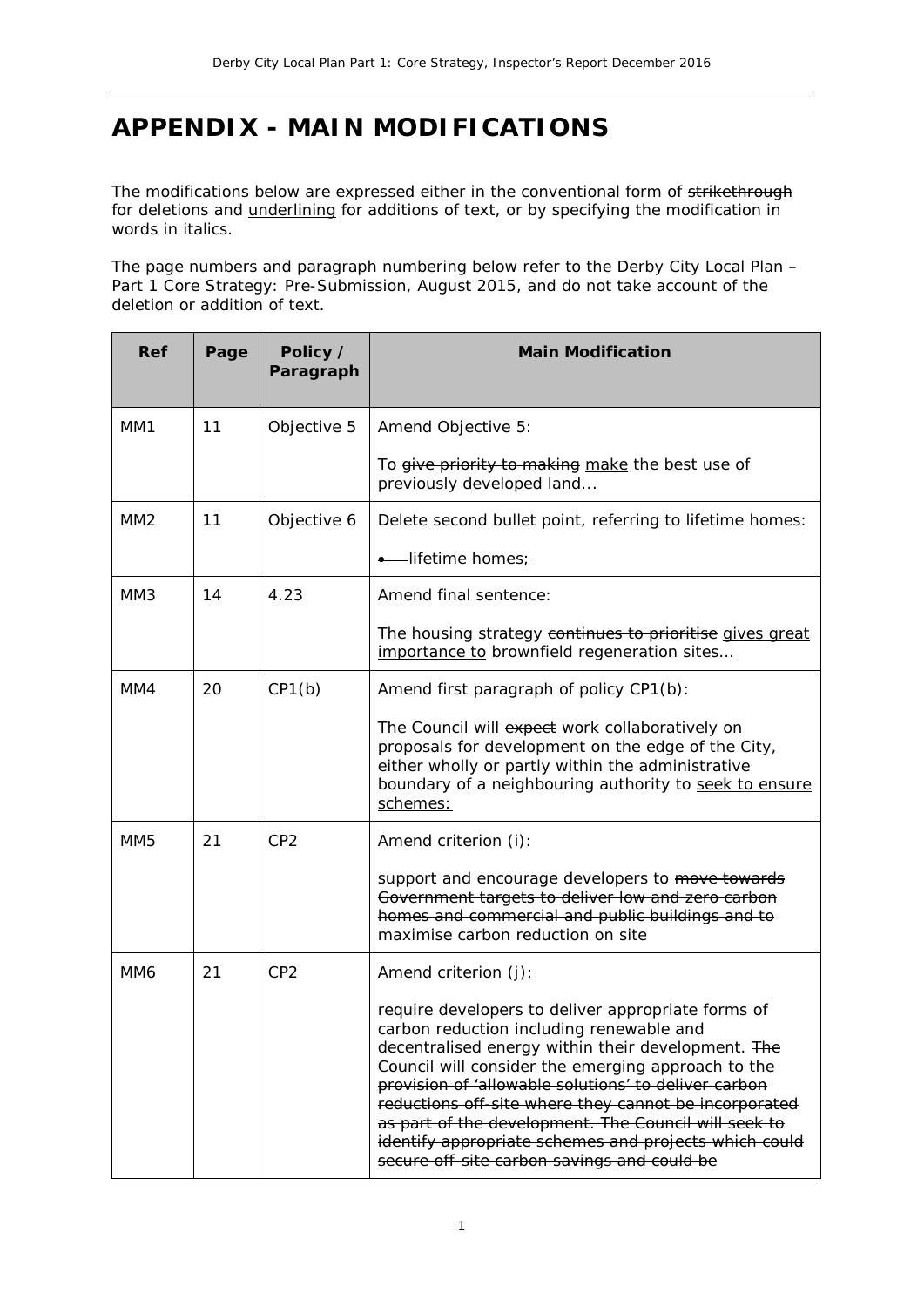| <b>Ref</b>       | Page | Policy /<br>Paragraph | <b>Main Modification</b>                                                                                                                                                                                                                                                                                                                                                                                                                                                                                                                              |
|------------------|------|-----------------------|-------------------------------------------------------------------------------------------------------------------------------------------------------------------------------------------------------------------------------------------------------------------------------------------------------------------------------------------------------------------------------------------------------------------------------------------------------------------------------------------------------------------------------------------------------|
|                  |      |                       | implemented through 'allowable solutions                                                                                                                                                                                                                                                                                                                                                                                                                                                                                                              |
| MM7              | 21   | CP <sub>2</sub>       | Amend final sentence of criterion (I):                                                                                                                                                                                                                                                                                                                                                                                                                                                                                                                |
|                  |      |                       | When considering compliance with the sequential test,<br>the Council will take account of the availability and<br>suitability of alternative sites- and where appropriate,<br>apply the exception test in line with national policy.                                                                                                                                                                                                                                                                                                                  |
| MM <sub>8</sub>  | 21   | CP <sub>2</sub>       | Amend criterion $(p)$ :                                                                                                                                                                                                                                                                                                                                                                                                                                                                                                                               |
|                  |      |                       | require developments to be designed and laid out to<br>incorporate sustainable drainage systems (SuDS) and<br>to ensure that water run-off is directed to areas where<br>it does not cause harm to people or property.                                                                                                                                                                                                                                                                                                                                |
|                  |      |                       | encourage the use of Sustainable Drainage Systems<br>(SuDS) in all new developments and require<br>developments of 10 dwellings or more and major<br>commercial development to be designed and laid out<br>to incorporate SuDS, unless it is demonstrated to be<br>inappropriate to do so. The Council will seek to ensure<br>that water run-off is directed to areas where it does<br>not cause harm to people or property. All new<br>developments in areas at risk of flooding should give<br>priority to the use of Sustainable Drainage Systems. |
| MM9              | 21   | 5.2.1                 | Delete last sentence of the paragraph:                                                                                                                                                                                                                                                                                                                                                                                                                                                                                                                |
|                  |      |                       | better prepare the UK for its effects. Through<br>changes to building regulations and through the use of<br>new technologies for delivering cleaner, more efficient<br>energy, the Government's targets are that all new<br>housing will be zero carbon by 2016 and all buildings<br>will be zero carbon by 2019.                                                                                                                                                                                                                                     |
| MM <sub>10</sub> | 23   | 5.2.16                | Add sentence to the end of the paragraph:                                                                                                                                                                                                                                                                                                                                                                                                                                                                                                             |
|                  |      |                       | In requiring the most appropriate forms of renewable<br>and decentralised energy, the Council will take account<br>of viability and delivery.                                                                                                                                                                                                                                                                                                                                                                                                         |
| <b>MM11</b>      | 23   | 5.2.17                | Delete paragraph:                                                                                                                                                                                                                                                                                                                                                                                                                                                                                                                                     |
|                  |      |                       | Developers will also need to take all appropriate, and<br>achievable opportunities to deliver 'zero carbon' homes<br>and buildings. This may be achieved through a number<br>of methods including building fabric, energy efficiency<br>and on site renewable technologies. However, the<br>Government is currently considering mechanisms to<br>allow developers to provide carbon offsetting off-site<br>where they are unable to do so on-site. It is uncertain                                                                                    |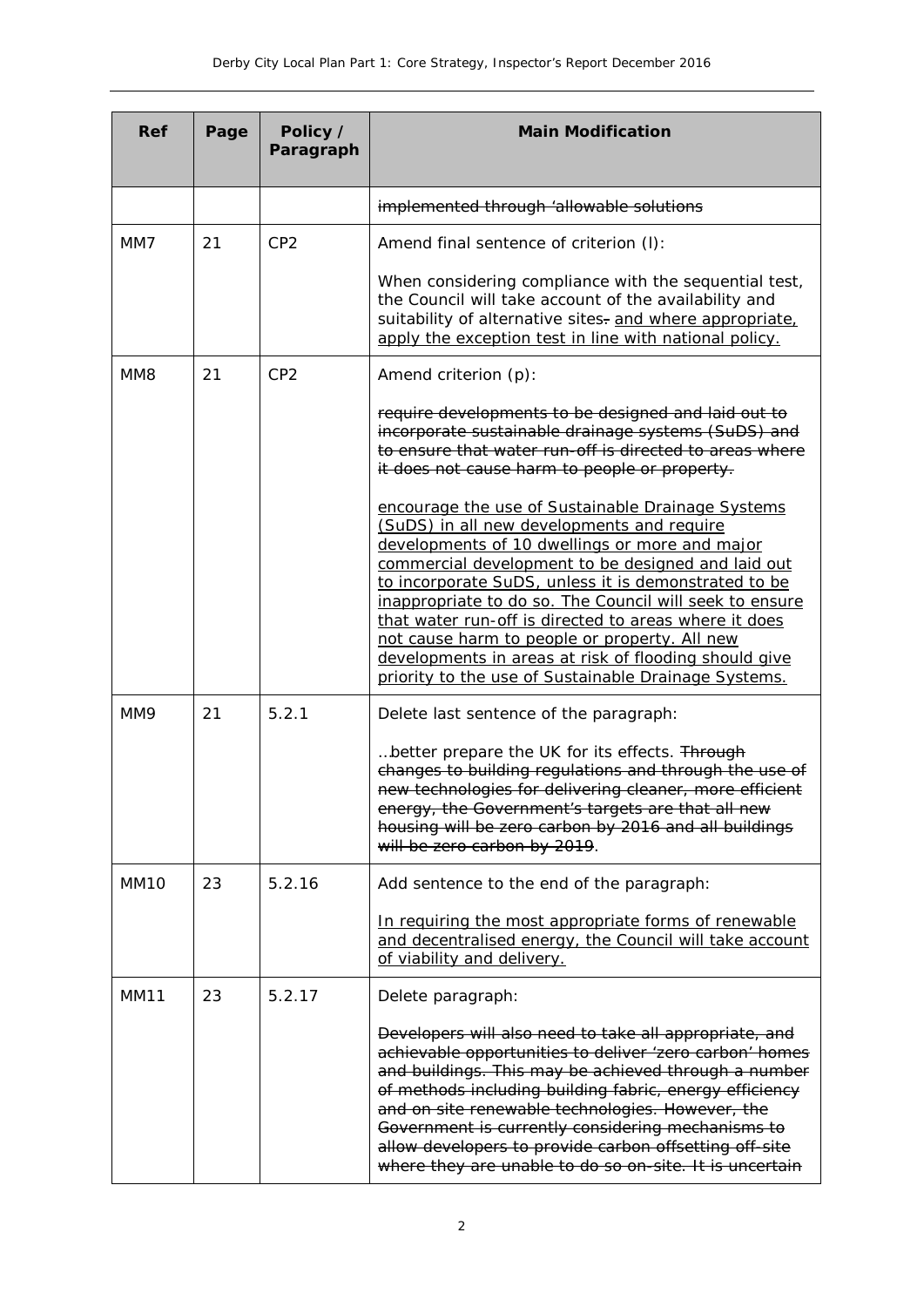| <b>Ref</b>  | Page | Policy /<br>Paragraph | <b>Main Modification</b>                                                                                                                                                                                                                                                                                                                                                                                                                                                                                                                                                                                                                                                                                                                                                                                                                                                                                                                                                                                                                                                                                       |
|-------------|------|-----------------------|----------------------------------------------------------------------------------------------------------------------------------------------------------------------------------------------------------------------------------------------------------------------------------------------------------------------------------------------------------------------------------------------------------------------------------------------------------------------------------------------------------------------------------------------------------------------------------------------------------------------------------------------------------------------------------------------------------------------------------------------------------------------------------------------------------------------------------------------------------------------------------------------------------------------------------------------------------------------------------------------------------------------------------------------------------------------------------------------------------------|
|             |      |                       | how this would work but it is envisaged that provision<br>will be made for developers to contribute to off-site<br>'allowable solutions' to achieve further carbon<br>reductions. The Council will therefore have regard to<br>emerging government guidance in this area and if<br>appropriate will consider opportunities to implement<br>'allowable solutions'.                                                                                                                                                                                                                                                                                                                                                                                                                                                                                                                                                                                                                                                                                                                                              |
| MM12        | 23   | 5.2.18                | Amend paragraph:                                                                                                                                                                                                                                                                                                                                                                                                                                                                                                                                                                                                                                                                                                                                                                                                                                                                                                                                                                                                                                                                                               |
|             |      |                       | One of the major impacts of a changing climate is an<br>increased risk of flooding. Areas can come under risk<br>of flooding from a wide range of sources including from<br>rivers, directly from rainfall on the ground surface and<br>rising groundwater, from overwhelmed sewers and<br>drainage systems, and from other watercourses and<br>artificial sources. either from raised watercourse levels<br>or from problems related to the inability of water to<br>drain effectively. Both All of these potential sources of<br>flood risk issues are particularly relevant in Derby<br>because of its urban nature.                                                                                                                                                                                                                                                                                                                                                                                                                                                                                        |
| <b>MM13</b> | 23   | 5.2.20                | Amend final sentence of paragraph:                                                                                                                                                                                                                                                                                                                                                                                                                                                                                                                                                                                                                                                                                                                                                                                                                                                                                                                                                                                                                                                                             |
|             |      |                       | The Council will apply the sequential and exception<br>tests when considering developments in areas of flood<br>risk-, in line with national policy.                                                                                                                                                                                                                                                                                                                                                                                                                                                                                                                                                                                                                                                                                                                                                                                                                                                                                                                                                           |
| <b>MM14</b> | 23   | 5.2.22                | Amend paragraph:                                                                                                                                                                                                                                                                                                                                                                                                                                                                                                                                                                                                                                                                                                                                                                                                                                                                                                                                                                                                                                                                                               |
|             |      |                       | Further risks of flooding arise from the inability of<br>rainwater to adequately drain through impermeable<br>areas associated with development or because<br>sewerage and drainage systems become over capacity<br>and cannot cope. Permeable construction materials<br>and more sustainable forms of drainage can be used to<br>adapt to this problem as well as utilising low lying<br>green areas as flooding 'sinks' for water to drain to.<br>Through laying out development appropriately and<br>using sustainable drainage systems (SuDS) these risks<br>can be minimised or removed. The Council will<br>therefore require SuDS to be provided on major<br>residential and commercial developments (as defined<br>by relevant legislation) unless it is demonstrated to be<br>inappropriate to do so, in line with the Written<br>Ministerial Statement of 2014. SuDS should be<br>designed and constructed having regard to best<br>practice contained in CIRIA C697 'The SuDS Manual'<br>and the joint Defra and Environment Agency<br>publication 'Rainfall Runoff Management for<br>Developments' |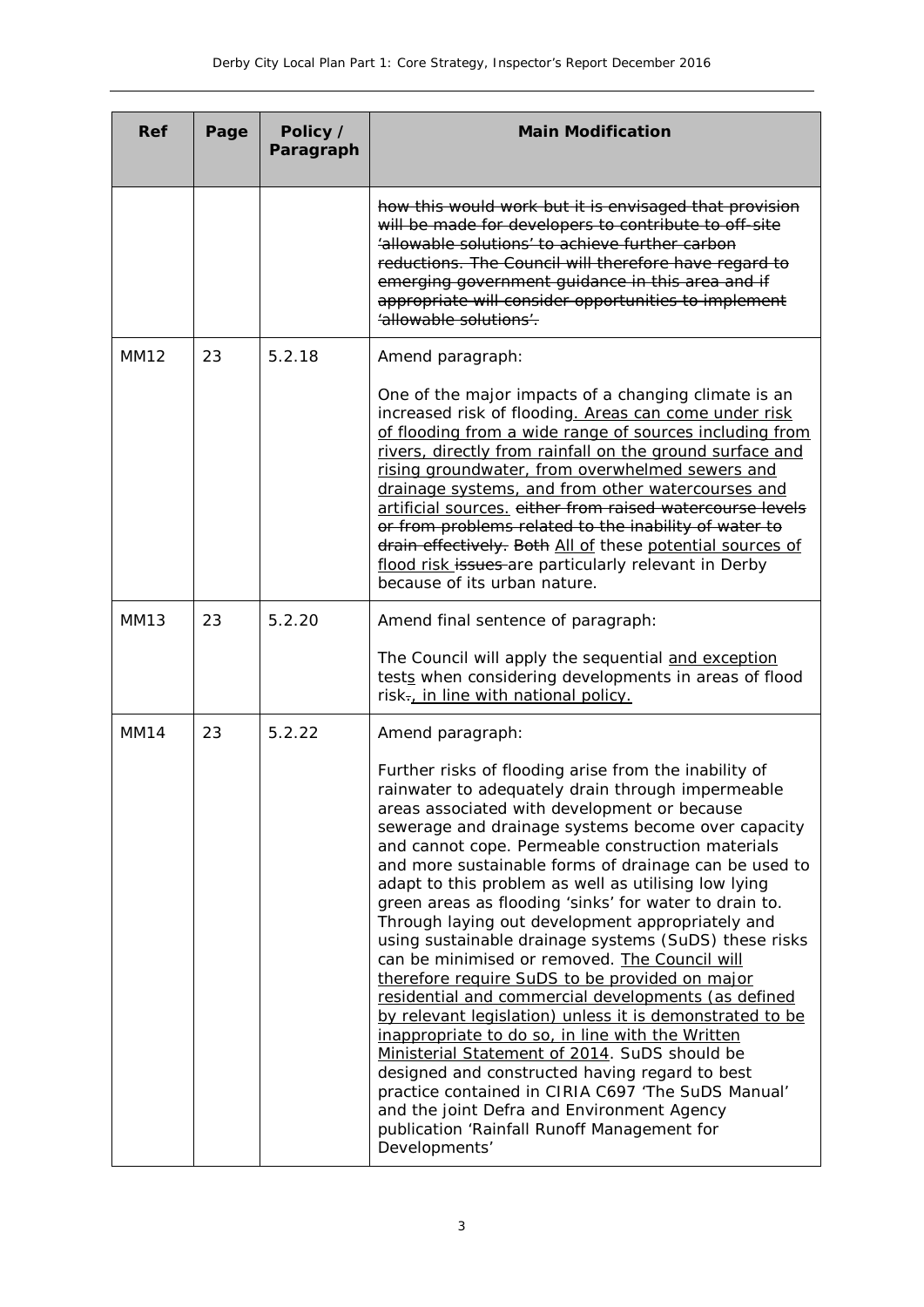| Ref         | Page | Policy /<br>Paragraph | <b>Main Modification</b>                                                                                                                                                                                                                                                                                                                                                                                                                                                                                                           |
|-------------|------|-----------------------|------------------------------------------------------------------------------------------------------------------------------------------------------------------------------------------------------------------------------------------------------------------------------------------------------------------------------------------------------------------------------------------------------------------------------------------------------------------------------------------------------------------------------------|
| <b>MM15</b> | 27   | 5.3.25                | Add sentence to end of paragraph:                                                                                                                                                                                                                                                                                                                                                                                                                                                                                                  |
|             |      |                       | The Council recognises that it is not able to require<br>sprinklers as part of any development, but wishes to<br>highlight this important corporate priority through the<br>Local Plan.                                                                                                                                                                                                                                                                                                                                            |
| <b>MM16</b> | 32   | CP <sub>6</sub>       | Amend criterion (b):                                                                                                                                                                                                                                                                                                                                                                                                                                                                                                               |
|             |      |                       | identify specific thresholds and targets for the delivery<br>of affordable housing and other specialist housing to<br>meet identified needs                                                                                                                                                                                                                                                                                                                                                                                        |
| <b>MM17</b> | 34   | 5.6.14                | Amend paragraph:                                                                                                                                                                                                                                                                                                                                                                                                                                                                                                                   |
|             |      |                       | The Local Plan will allocate sites for housing in Parts 1<br>and 2 which will establish and maintain a five year<br>supply of deliverable housing sites. The 5 year supply<br>will be updated annually in accordance with the NPPF<br>to ensure that it is maintained. The Council's 5 year<br>housing supply position will be reported each year.<br>This will set out the delivery of market and affordable<br>housing to satisfy the requirements of the NPPF in<br>relation to producing a Housing Implementation<br>Strategy. |
| <b>MM18</b> | 35   | CP7                   | Amend criterion (b):                                                                                                                                                                                                                                                                                                                                                                                                                                                                                                               |
|             |      |                       | require the provision of a maximum of 30% affordable<br>housing and lifetime homes standard housing within on<br>residential developments on sites of 15 or more<br>dwellings. Where this threshold is met developers will<br>be required to provide 30% affordable homes and 20%<br>lifetime homes on site. Lifetime Homes, as defined by<br>this policy, may be provided as part of the affordable<br>housing provision. The following factors will also be<br>considered in applying the policy:                                |
| <b>MM19</b> | 35   | CP7                   | Amend criterion (b) point 2:                                                                                                                                                                                                                                                                                                                                                                                                                                                                                                       |
|             |      |                       | site size, suitability and economics of provision taking<br>into account any 'Vacant Building Credits'. Where a<br>developer can provide robust evidence that it is not<br>viable to provide the maximum provision, the Council<br>will negotiate lower percentages of affordable housing<br>provision. In such cases, the Council may require<br>developers to enter a 'clawback' agreement which will<br>allow contributions to be increased in the future should<br>higher levels become achievable.                            |
| <b>MM20</b> | 35   | CP7                   | Delete criterion (b), point 5:                                                                                                                                                                                                                                                                                                                                                                                                                                                                                                     |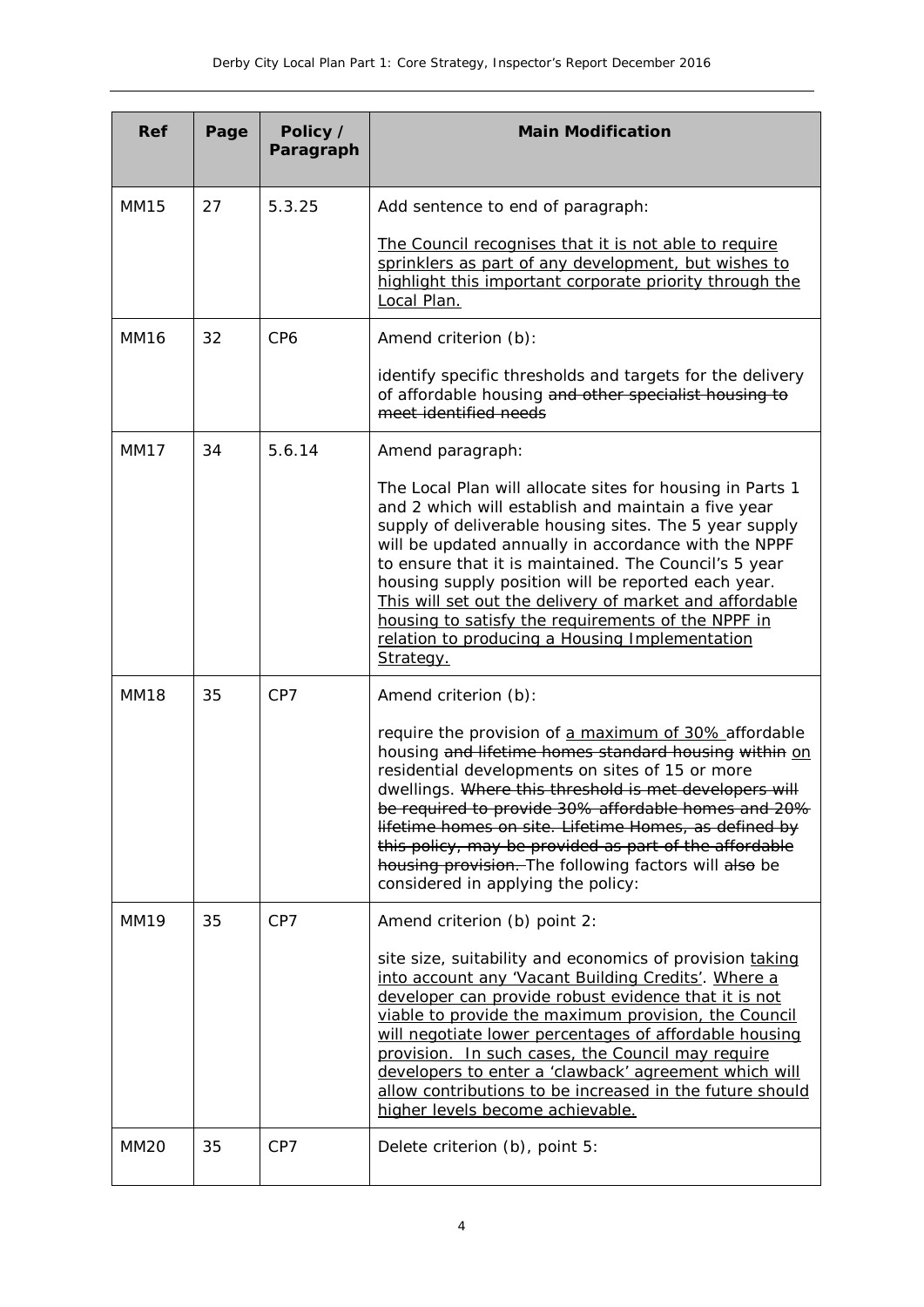| Ref         | Page | Policy /<br>Paragraph | <b>Main Modification</b>                                                                                                                                                                                                                                                                                                                                                                                                                                                                                                                                            |
|-------------|------|-----------------------|---------------------------------------------------------------------------------------------------------------------------------------------------------------------------------------------------------------------------------------------------------------------------------------------------------------------------------------------------------------------------------------------------------------------------------------------------------------------------------------------------------------------------------------------------------------------|
|             |      |                       | in the case of lifetime homes, access to local facilities,<br>shops and public transport                                                                                                                                                                                                                                                                                                                                                                                                                                                                            |
| <b>MM21</b> | 35   | CP7                   | Delete criterion (b), point 6:                                                                                                                                                                                                                                                                                                                                                                                                                                                                                                                                      |
|             |      |                       | where a local need has been identified, the Council<br>may require a proportion of the Lifetime Homes<br>provision to be provided as wheelchair adapted homes.                                                                                                                                                                                                                                                                                                                                                                                                      |
| <b>MM22</b> | 35   | CP7                   | Amend first sentence of criterion (c):                                                                                                                                                                                                                                                                                                                                                                                                                                                                                                                              |
|             |      |                       | support the provision of housing which is capable of<br>meeting the needs of the aging population and people<br>with disabilities and which                                                                                                                                                                                                                                                                                                                                                                                                                         |
| <b>MM23</b> | 35   | CP7                   | Delete first paragraph after criterion (e):                                                                                                                                                                                                                                                                                                                                                                                                                                                                                                                         |
|             |      |                       | Where a developer can provide robust evidence to<br>demonstrate that it is not viable to deliver the policy<br>requirement, the Council will be prepared to negotiate<br>lower percentages of affordable and specialist housing.<br>In such cases, the Council may require developers to<br>enter a 'clawback' agreement which will allow<br>contributions to be increased in the future should<br>higher levels become achievable.                                                                                                                                 |
| MM24        | 35   | 5.7.3                 | Delete paragraph:                                                                                                                                                                                                                                                                                                                                                                                                                                                                                                                                                   |
|             |      |                       | The Council has identified specific needs to provide<br>affordable housing and to meet specific housing needs<br>of the aging population and of people with disabilities.<br>The policy seeks to ensure that new homes are<br>delivered to meet identified needs and are designed<br>and constructed to meet the needs of people with<br>impaired mobility of other physical needs.                                                                                                                                                                                 |
| MM25        | 36   | 5.7.8                 | Delete last two sentences:                                                                                                                                                                                                                                                                                                                                                                                                                                                                                                                                          |
|             |      |                       | The Council will have regard to the most recent<br>Strategic Housing Market Assessment (SHMA) in<br>considering applications for housing development. It<br>will seek to ensure that an appropriate mix of tenures<br>and house sizes are delivered in order to meet<br>identified affordable housing needs. The 2013 SHMA<br>Update identifies a need to provide more smaller 1 and<br>2 bedroomed affordable homes. The assessment<br>recommends indicative targets for the size split of<br>affordable homes based on the recommendations set<br>out in Table 3. |
| <b>MM26</b> | 36   | Table 3               | Delete Table 3:                                                                                                                                                                                                                                                                                                                                                                                                                                                                                                                                                     |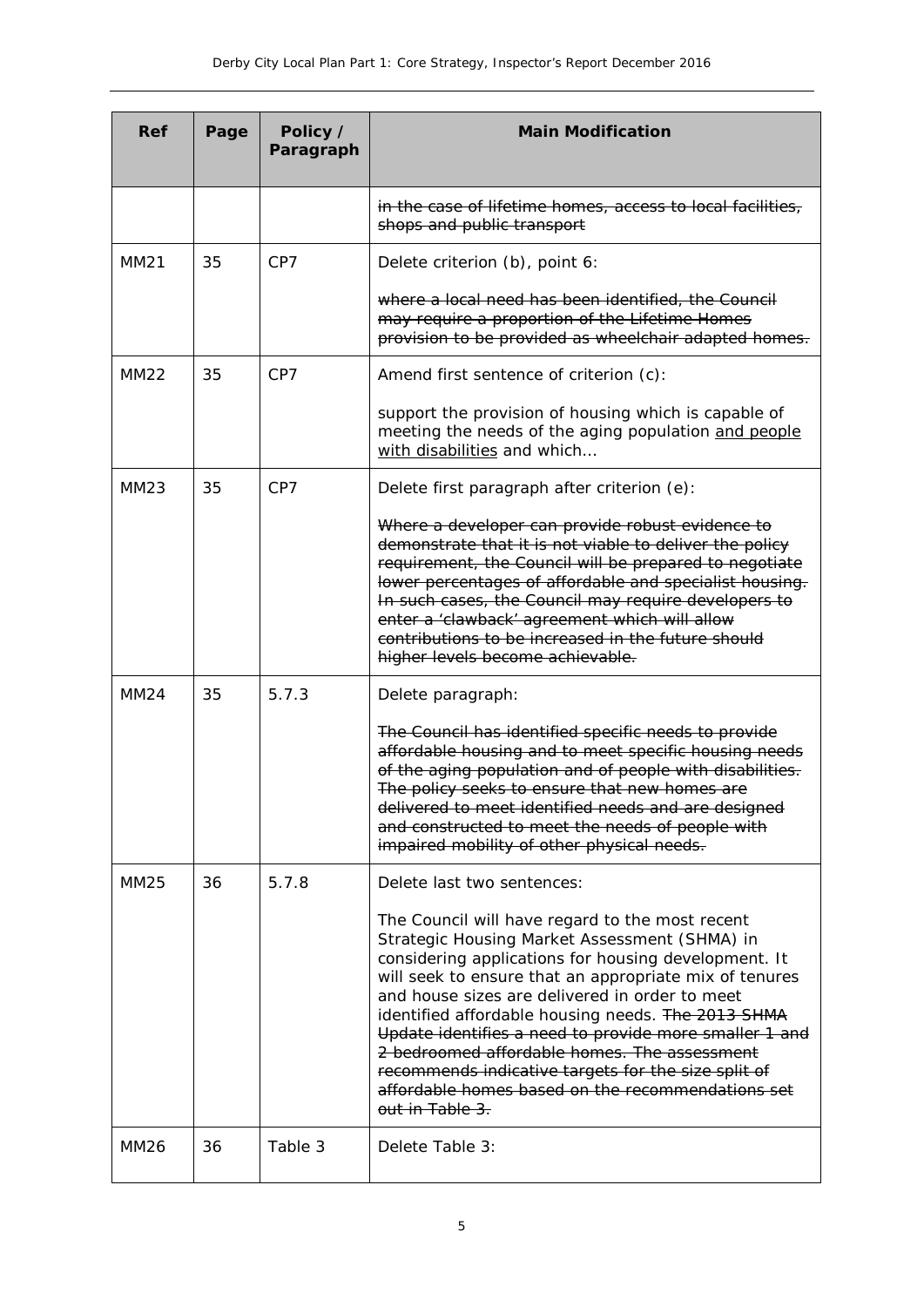| Ref         | Page      | Policy /<br>Paragraph |                                                                                                                                                                                             | <b>Main Modification</b>                                                                                                                                                                                                                                                                       |
|-------------|-----------|-----------------------|---------------------------------------------------------------------------------------------------------------------------------------------------------------------------------------------|------------------------------------------------------------------------------------------------------------------------------------------------------------------------------------------------------------------------------------------------------------------------------------------------|
|             |           |                       |                                                                                                                                                                                             | Table 3: Indicative Targets for Affordable Housing by                                                                                                                                                                                                                                          |
|             |           |                       | Size<br>1-Bedroom                                                                                                                                                                           | 20%-25%                                                                                                                                                                                                                                                                                        |
|             |           |                       | 2 Bedrooms                                                                                                                                                                                  | 30%                                                                                                                                                                                                                                                                                            |
|             |           |                       | 3 Bedrooms                                                                                                                                                                                  | 35%                                                                                                                                                                                                                                                                                            |
|             |           |                       | 4+ Bedrooms                                                                                                                                                                                 | 10%-15%                                                                                                                                                                                                                                                                                        |
| MM27        | 36        | 5.7.12                | Amend sub-heading:                                                                                                                                                                          |                                                                                                                                                                                                                                                                                                |
|             |           |                       | User Homes:                                                                                                                                                                                 | <b>Lifetime Homes: Accessible, Adaptable and Wheelchair</b>                                                                                                                                                                                                                                    |
| <b>MM28</b> | $36 - 37$ | 5.7.12 to<br>5.7.19   |                                                                                                                                                                                             | Delete paragraphs 5.7.12 to 5.7.19 and replace with:                                                                                                                                                                                                                                           |
|             |           |                       | The 2015 Building Regulations include 'optional'<br>M4(2)) and for Wheelchair User Dwellings (Part<br>including elderly or infirm people, people with<br>disabilities and wheelchair users. | standards for accessible and adaptable homes (Part<br>M4(3)). Homes built to these standards can meet the<br>special requirements of people with mobility problems                                                                                                                             |
|             |           |                       | standard building regulations will be in force.                                                                                                                                             | The Council will assess the needs for such housing<br>within the City and the viability of provision through<br>the preparation of the Part 2 plan and, as a result,<br>consider whether an additional policy for this type of<br>development will be appropriate. Up to this point,           |
| MM29        | 38        | CP <sub>8</sub>       | Amend first sentence of criterion (b):                                                                                                                                                      |                                                                                                                                                                                                                                                                                                |
|             |           |                       | the future accommodation needs of                                                                                                                                                           | subject to evidence of need, provide site(s) to meet                                                                                                                                                                                                                                           |
| MM30        | 38        | CP8                   | Amend criterion (1):                                                                                                                                                                        |                                                                                                                                                                                                                                                                                                |
|             |           |                       | or by public transport as well as private car, to                                                                                                                                           | well related to the existing built up area, have capable<br>of having access to essential services such as mains<br>water, electricity supply, drainage and sanitation; and<br>allow convenient access, preferably pedestrian, cycle<br>schools, shops, medical and other local key facilities |
| <b>MM31</b> | 38        | CP <sub>8</sub>       | Add new criterion after (6):                                                                                                                                                                |                                                                                                                                                                                                                                                                                                |
|             |           |                       | located outside of the Green Belt<br>7.                                                                                                                                                     |                                                                                                                                                                                                                                                                                                |
| <b>MM32</b> | 38        | 5.8.3                 | Amend paragraph:                                                                                                                                                                            |                                                                                                                                                                                                                                                                                                |
|             |           |                       |                                                                                                                                                                                             | To reflect these requirements and ensure our policies<br>remain up to date, including understanding the need<br>for additional permanent and transit pitches arising                                                                                                                           |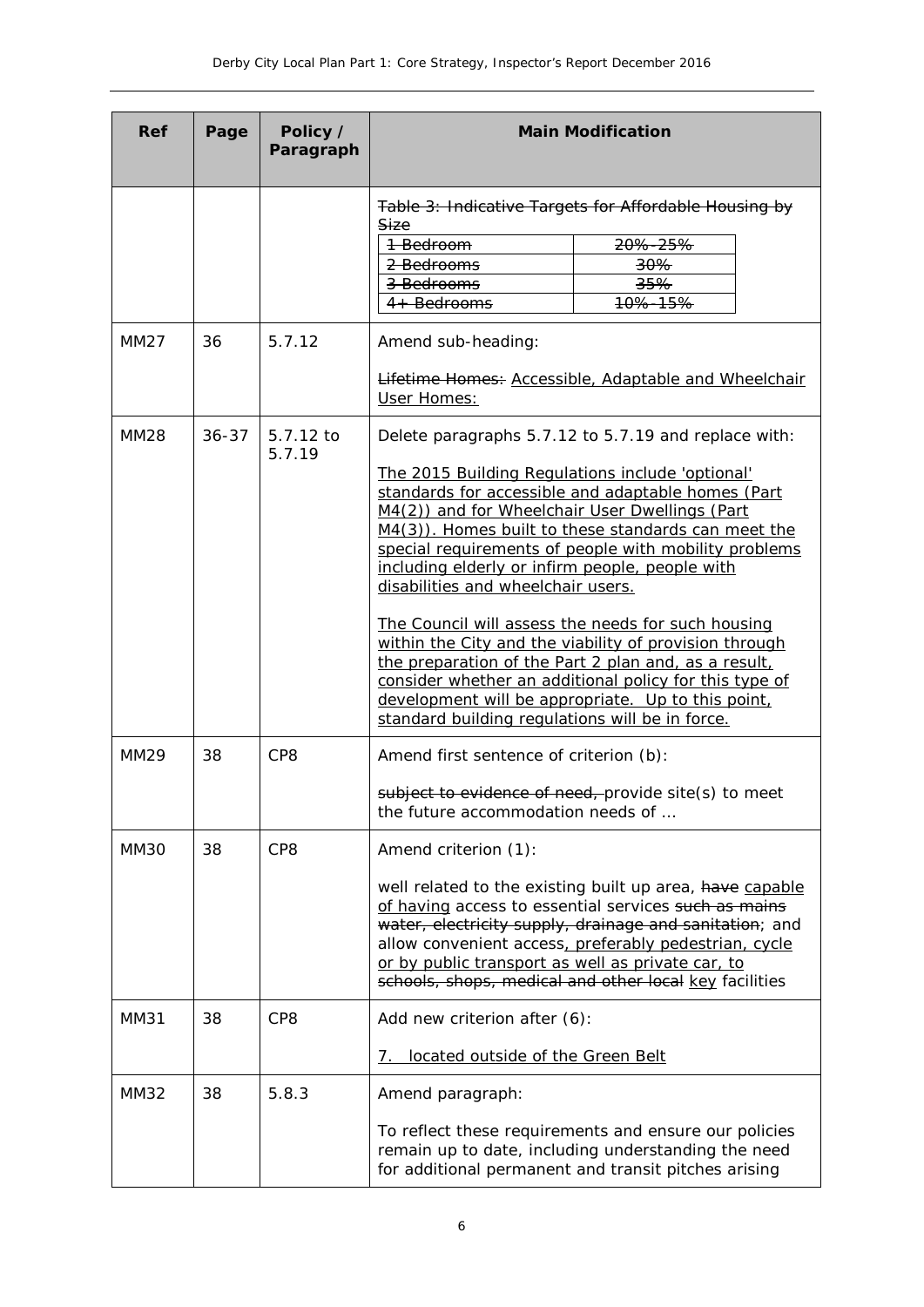| <b>Ref</b>  | Page | Policy /<br>Paragraph | <b>Main Modification</b>                                                                                                                                                                                                                                                                                                                                                                                                                                                                                                  |
|-------------|------|-----------------------|---------------------------------------------------------------------------------------------------------------------------------------------------------------------------------------------------------------------------------------------------------------------------------------------------------------------------------------------------------------------------------------------------------------------------------------------------------------------------------------------------------------------------|
|             |      |                       | from growth in the existing population, the current a<br>new Derby and Derbyshire Gypsy and Traveller<br>Accommodation Assessment (GTAA), published in<br>2008, is being refreshed has been undertaken to<br>provide a n updated position on guide as to the<br>number of new pitches required.                                                                                                                                                                                                                           |
| MM33        | 38   | 5.8.4                 | Amend paragraph:                                                                                                                                                                                                                                                                                                                                                                                                                                                                                                          |
|             |      |                       | This evidence The 2014 GTAA (published in August<br>2015) will inform the preparation of the Local Plan-<br>Part 2 and/or development management decisions.<br>This work is has been being jointly undertaken with<br>other Derbyshire authorities, The Peak District National<br>Park Authority, East Staffordshire Borough Council and<br>the Derbyshire Gypsy Liaison Group which helps us<br>plan effectively for the needs of Gypsies, Travellers<br>and Travelling Showpeople across local authority<br>boundaries. |
| <b>MM34</b> | 48   | <b>CP12</b>           | Amend third paragraph:                                                                                                                                                                                                                                                                                                                                                                                                                                                                                                    |
|             |      |                       | The City Centre is the focus for comparison retail for<br>the City but its catchment exceeds the City<br>boundaries. The focus for new comparison retail is the<br>Core Area and this is the sequentially preferable<br>location for the application of the sequential test as set<br>out in CP13. The City Centre is also the sub-regional<br>focus for commerce, culture, leisure and the visitor<br>economy. The CBD is the sequentially preferable<br>location for office and leisure development.                    |
| MM35        | 51   | <b>CP13</b>           | Amend second paragraph:                                                                                                                                                                                                                                                                                                                                                                                                                                                                                                   |
|             |      |                       | The Council will support permit the provision of small<br>shops, leisure and other                                                                                                                                                                                                                                                                                                                                                                                                                                        |
| <b>MM36</b> | 51   | 5.13.1                | Add to end of paragraph:                                                                                                                                                                                                                                                                                                                                                                                                                                                                                                  |
|             |      |                       | Small shops will normally be considered to be below<br>500 sqm (gross floorspace) and will only generally<br>serve localised 'walk-in' catchment areas. Proposals<br>should be supported by clear, up to date evidence of<br>the need/deficiency being met.                                                                                                                                                                                                                                                               |
| <b>MM37</b> | 51   | 5.13.3                | Add to end of paragraph:                                                                                                                                                                                                                                                                                                                                                                                                                                                                                                  |
|             |      |                       | As stated in CP12, when considering retail<br>development, the 'Core Area' of the City Centre will be<br>considered to be the sequentially preferable location<br>for this type of use. For office, leisure and other non-<br>retail town centre uses, the extent of the CBD will be                                                                                                                                                                                                                                      |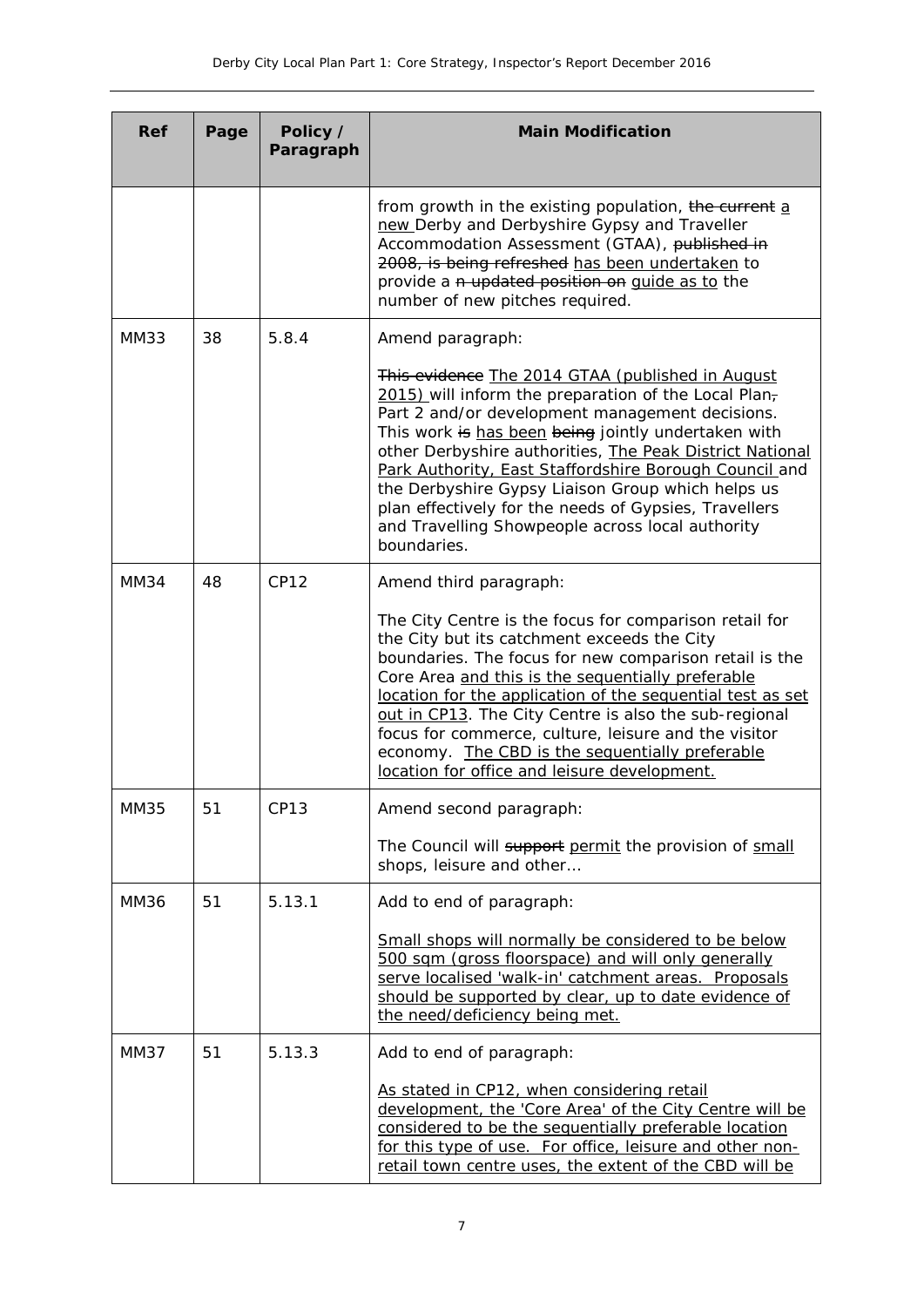| <b>Ref</b>  | Page | Policy /<br>Paragraph | <b>Main Modification</b>                                                                                                                                                                                                                                                                                                                                                                                                                                                                                                                                                                                                                                                                                                                                                                                                                                                                                                                                       |
|-------------|------|-----------------------|----------------------------------------------------------------------------------------------------------------------------------------------------------------------------------------------------------------------------------------------------------------------------------------------------------------------------------------------------------------------------------------------------------------------------------------------------------------------------------------------------------------------------------------------------------------------------------------------------------------------------------------------------------------------------------------------------------------------------------------------------------------------------------------------------------------------------------------------------------------------------------------------------------------------------------------------------------------|
|             |      |                       | considered as sequentially preferable.                                                                                                                                                                                                                                                                                                                                                                                                                                                                                                                                                                                                                                                                                                                                                                                                                                                                                                                         |
| <b>MM38</b> | 57   | 5.16.1                | Add new bullet point to bottom of list:                                                                                                                                                                                                                                                                                                                                                                                                                                                                                                                                                                                                                                                                                                                                                                                                                                                                                                                        |
|             |      |                       | The ecological network linking the above elements<br>$\bullet$                                                                                                                                                                                                                                                                                                                                                                                                                                                                                                                                                                                                                                                                                                                                                                                                                                                                                                 |
| <b>MM39</b> | 61   | 5.17.8                | Amend paragraph:                                                                                                                                                                                                                                                                                                                                                                                                                                                                                                                                                                                                                                                                                                                                                                                                                                                                                                                                               |
|             |      |                       | Given the important role playing pitches and outdoor<br>sports facilities play in promoting the physical and<br>mental well-being of the community, the Council will<br>work closely with Sport England and other partners to<br>ensure that any future decision on the provision of<br>sports facilities is based on a robust and up-to-date<br>evidence base. To assist with this, it is the intention of<br>the Council to update the current Outdoor Sports<br>Strategy during the next 12 to 24 months to help<br>underpin effective policy application. generally resist<br>the loss of pitches. With this in mind, and recognising<br>that demand for playing pitches and outdoor sports<br>facilities will increase as the City's population grows,<br>the Council has commissioned an Outdoor Sports<br>Strategy which assesses current provision, surveys and<br>population projections. Informing future provision and<br>proposes recommendations. |
| MM40        | 63   | 5.18.5                | Add new paragraphs after 5.18.5:                                                                                                                                                                                                                                                                                                                                                                                                                                                                                                                                                                                                                                                                                                                                                                                                                                                                                                                               |
|             |      |                       | To prepare the Part 1 plan, the Council carried out an<br>extensive review of Green Wedge boundaries to help<br>identify strategic housing sites. The Part 2 plan will<br>consider further amendments to Green Wedge<br>boundaries as part of the process of identifying non-<br>strategic housing and employment sites, address the<br>implications of existing or planned development on<br>current boundaries and to take full account of all other<br>issues and opportunities raised in the Green Wedge<br>Review (2012). Any review of boundaries will be taken<br>within the context of maintaining the principles of<br>Green Wedge as set out in this policy and the<br>objectives of the plan.                                                                                                                                                                                                                                                       |
|             |      |                       | Any existing 'non-conforming' operations or permitted<br>uses within Green Wedges will not be prejudiced by<br>this policy. This will include the consideration of any<br>renewal of permission, variation of conditions and any<br>reserved matters applications. An example of this is<br>the existing aggregate recycling facility at Chaddesden<br>Sidings which was in use prior to the designation of the<br>Green Wedge. Any extension of timescales associated<br>with this use will not be prejudiced by being within a<br>Green Wedge.                                                                                                                                                                                                                                                                                                                                                                                                               |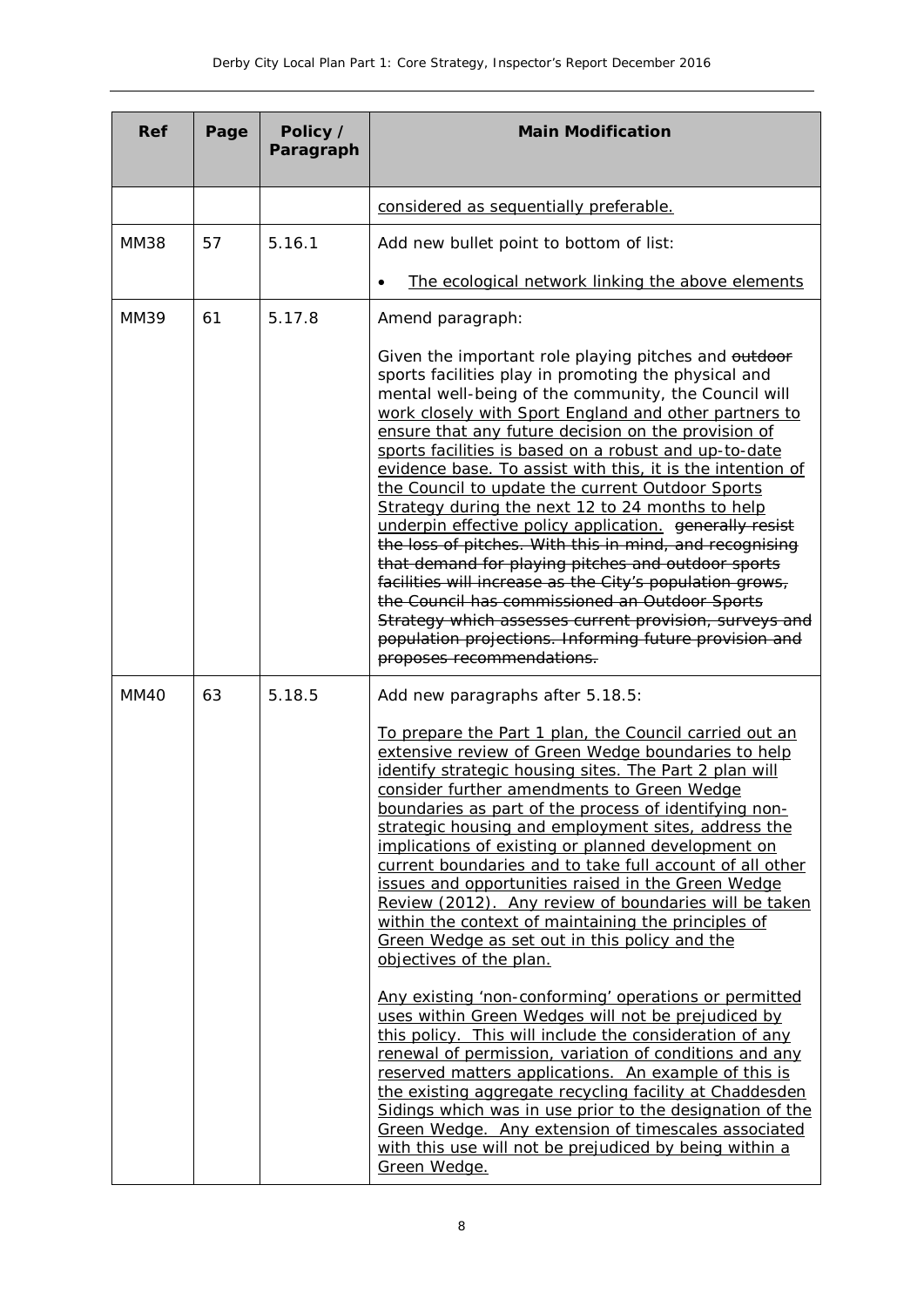| <b>Ref</b> | Page | Policy /<br>Paragraph | <b>Main Modification</b>                                                                                                                                                                                                                                                                                                                                                                                                                                                   |
|------------|------|-----------------------|----------------------------------------------------------------------------------------------------------------------------------------------------------------------------------------------------------------------------------------------------------------------------------------------------------------------------------------------------------------------------------------------------------------------------------------------------------------------------|
| MM41       | 64   | CP19                  | Amend the Policy:                                                                                                                                                                                                                                                                                                                                                                                                                                                          |
|            |      |                       | Development proposals that would have a direct or<br>indirect adverse effect on:                                                                                                                                                                                                                                                                                                                                                                                           |
|            |      |                       | • Internationally important sites                                                                                                                                                                                                                                                                                                                                                                                                                                          |
|            |      |                       | • Nationally Important Sites (such as Sites of<br>Special Scientific Interest)                                                                                                                                                                                                                                                                                                                                                                                             |
|            |      |                       | -Regionally Important Sites (such as Local<br>Geological Sites and Local Nature Reserves)                                                                                                                                                                                                                                                                                                                                                                                  |
|            |      |                       | • Locally identified wildlife sites                                                                                                                                                                                                                                                                                                                                                                                                                                        |
|            |      |                       | -Ancient woodlands, veteran trees and<br>hedgerows                                                                                                                                                                                                                                                                                                                                                                                                                         |
|            |      |                       | • Priority habitats and species                                                                                                                                                                                                                                                                                                                                                                                                                                            |
|            |      |                       | will only exceptionally be permitted if:                                                                                                                                                                                                                                                                                                                                                                                                                                   |
|            |      |                       | All development should ensure the protection,<br>conservation, and where possible, enhancement of<br>biodiversity. Designated international, national and<br>local sites of biological or geological importance for<br>nature conservation will be offered protection<br>commensurate to their status within the established<br>hierarchy.                                                                                                                                 |
|            |      |                       | Sites of international nature conservation importance<br>will receive the highest levels of protection. No<br>development will be permitted which may have an<br>adverse effect on such sites, either alone or in<br><u>combination with other plans or projects.</u>                                                                                                                                                                                                      |
|            |      |                       | Proposed developments which would adversely affect a<br>Nationally Designated Site such as a Site of Special<br>Scientific Interest (SSSIs) (individually or<br>cumulatively) will not be permitted. Exceptions will<br>only be made where the benefits of the development<br>on the particular site clearly outweigh both the impacts<br>that it is likely to have on the features of the site that<br>make it of special scientific interest and any broader<br>impacts. |
|            |      |                       | Proposals for development in, or likely to have an<br>adverse effect (directly or indirectly) on a Locally<br>Designated Site such as Local Nature Reserves, Local<br>Wildlife Sites, Local Geological Sites and/or ancient<br>woodlands, veteran trees and hedgerows or wildlife<br>corridors, priority habitats and species will only be<br>exceptionally permitted where:                                                                                               |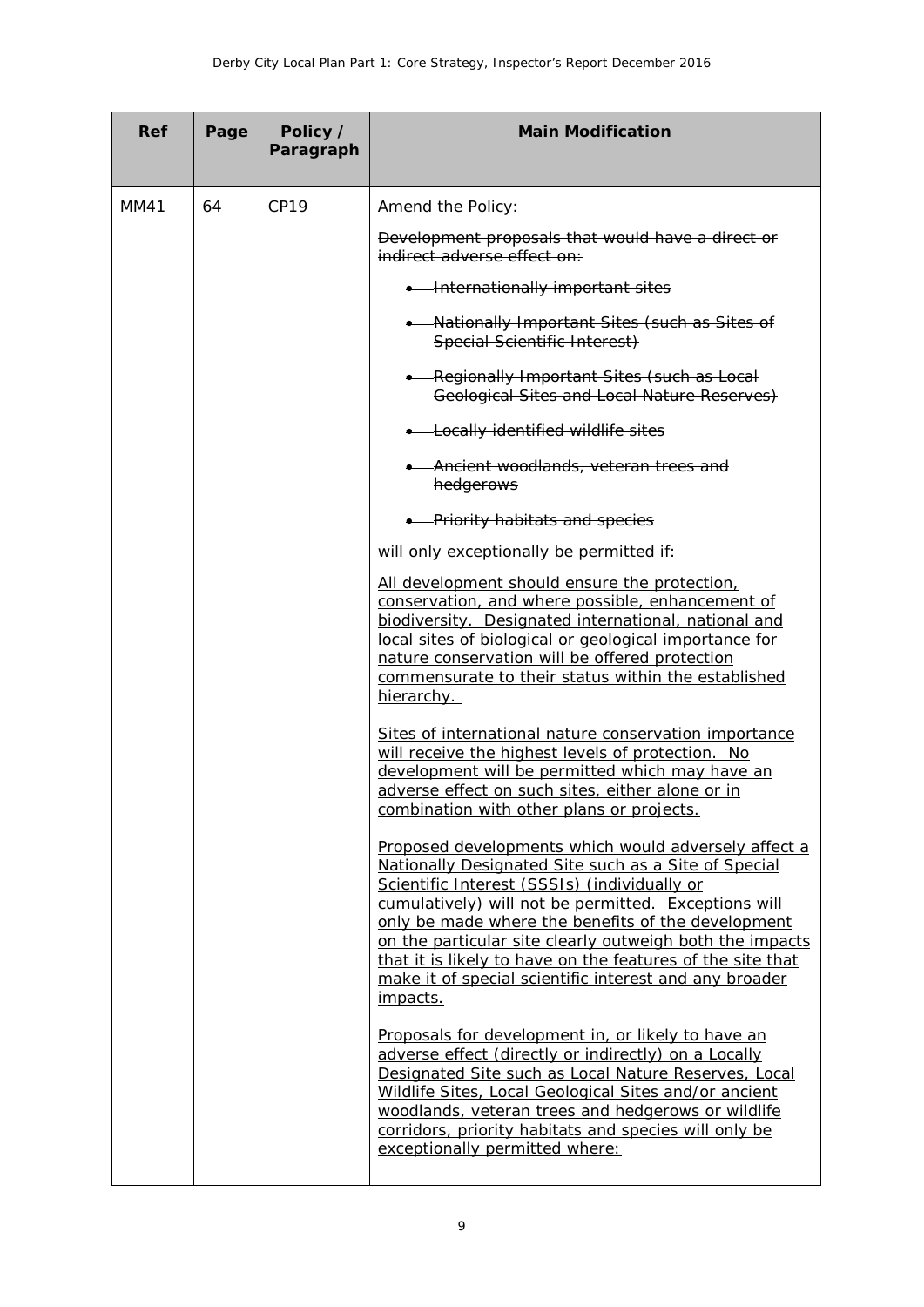| Ref         | Page | Policy /<br>Paragraph | <b>Main Modification</b>                                                                                                                                                                                                                                                                |
|-------------|------|-----------------------|-----------------------------------------------------------------------------------------------------------------------------------------------------------------------------------------------------------------------------------------------------------------------------------------|
|             |      |                       | 1. they cannot be located on alternative sites that<br>would cause less or no harm;                                                                                                                                                                                                     |
|             |      |                       | 2. the benefits of the development clearly<br>outweigh the impacts on the features of the site<br>and the wider network of natural habitats; and                                                                                                                                        |
|             |      |                       | 3. adequate mitigation or, as a last resort,<br>compensation measures are provided.                                                                                                                                                                                                     |
| MM42        | 64   | 5.19.3                | Add new sentence to end of paragraph:                                                                                                                                                                                                                                                   |
|             |      |                       | Designated national and local sites of biological or<br>geological importance for nature conservation will be<br>offered protection commensurate to their status within<br>the established hierarchy of designations and the<br>designation of further protected sites will be pursued. |
| MM43        | 66   | CP20                  | Amend third paragraph:                                                                                                                                                                                                                                                                  |
|             |      |                       | Development proposals that would detrimentally<br>impact upon the character, significance and / or<br>setting of a heritage asset will be resisted.                                                                                                                                     |
| MM44        | 66   | <b>CP20</b>           | Amend criterion (c):                                                                                                                                                                                                                                                                    |
|             |      |                       | require proposals for new development that have the<br>potential to impact upon the significance of heritage<br>assets (including through development affecting the<br>setting) and / or their setting to be of the highest<br>design quality to preserve and                           |
| MM45        | 66   | <b>CP20</b>           | Amend criterion (f):                                                                                                                                                                                                                                                                    |
|             |      |                       | ensure that development within the city does not<br>adversely affect the setting significance of heritage<br>assets located outside of the city boundary, within<br>adjoining local authority areas, particularly through<br>impacts upon the setting of assets.                        |
| <b>MM46</b> | 68   | 5.20.12               | Add new sentence to end of paragraph:                                                                                                                                                                                                                                                   |
|             |      |                       | Where there is likely to be harm to a heritage asset,<br>the tests in national policy will be followed. In such<br>circumstances, clear justification should be provided,<br>including details of any public benefits.                                                                  |
| MM47        | 70   | CP21                  | Amend final paragraph of policy:                                                                                                                                                                                                                                                        |
|             |      |                       | Developments that increase the demand for<br>community facilities and services will be required to<br>make contributions towards, or provide for, new or                                                                                                                                |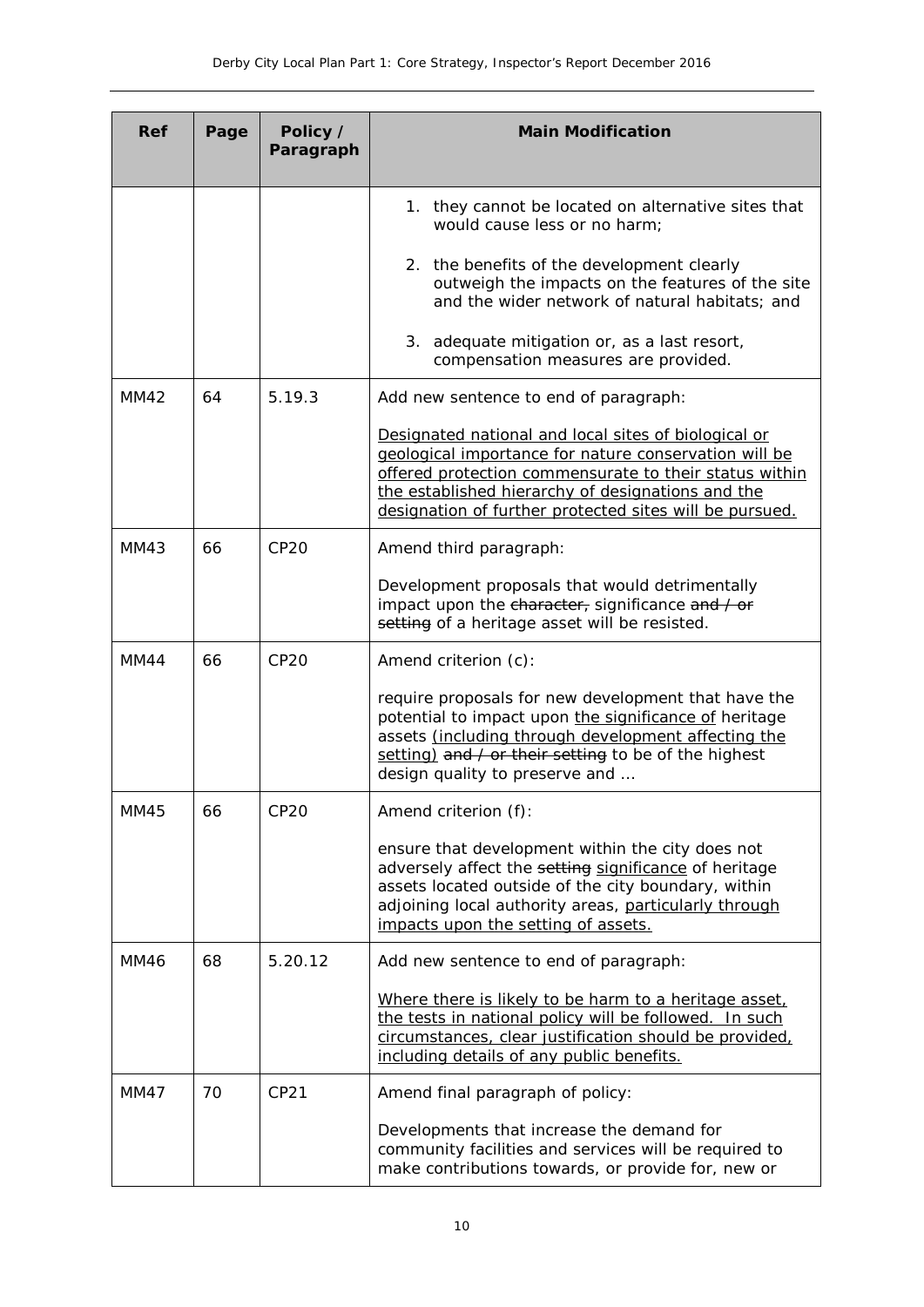| <b>Ref</b>  | Page | Policy /<br>Paragraph | <b>Main Modification</b>                                                                                                                                                                                                                                                                                                                                                                                                                                                                                    |
|-------------|------|-----------------------|-------------------------------------------------------------------------------------------------------------------------------------------------------------------------------------------------------------------------------------------------------------------------------------------------------------------------------------------------------------------------------------------------------------------------------------------------------------------------------------------------------------|
|             |      |                       | improved facilities as set out in the 'Making it Happen'<br>chapter-and the Planning Obligations SPD or any<br>subsequent replacement.                                                                                                                                                                                                                                                                                                                                                                      |
| MM48        | 70   | 5.21.4                | Delete final sentence:                                                                                                                                                                                                                                                                                                                                                                                                                                                                                      |
|             |      |                       | of fuel poverty by securing more energy efficient<br>homes. Whilst the affordable and specialist housing<br>policies require a proportion of new homes to meet full<br>wheelchair access standards to help to address current<br>and future care needs by delivering homes that ensure<br>mobility for older and disabled people.                                                                                                                                                                           |
| <b>MM49</b> | 73   | CP23                  | Amend first sentence of criterion 15:                                                                                                                                                                                                                                                                                                                                                                                                                                                                       |
|             |      |                       | having regard to the maximum standards set out in<br>in Appendix C.                                                                                                                                                                                                                                                                                                                                                                                                                                         |
| <b>MM50</b> | 74   | 5.23.10               | Amend paragraph:                                                                                                                                                                                                                                                                                                                                                                                                                                                                                            |
|             |      |                       | Appendix C sets out maximum parking standards that<br>should be used as a guide for all non-residential<br>development in the city. These have been carried<br>forward from the City of Derby Local Plan Review<br>(2006) and should be used until reviewed as part of<br>the 'Part 2' document. The standards are expressed as<br>a maximum level and are considered a reasonable<br>starting point for considering what may be a suitable<br>level of parking for commercial development.<br>However, the |
| <b>MM51</b> | 83   | AC <sub>2</sub>       | Amend second bullet point in list under 'The Cathedral<br>Quarter' sub-heading:                                                                                                                                                                                                                                                                                                                                                                                                                             |
|             |      |                       | Mixed-use regeneration Implementation of the St<br>James' Yard retail scheme                                                                                                                                                                                                                                                                                                                                                                                                                                |
| MM52        | 83   | AC <sub>2</sub>       | Add bullet point to end of list under 'The Cathedral<br>Quarter' sub-heading:                                                                                                                                                                                                                                                                                                                                                                                                                               |
|             |      |                       | Redevelopment of the Assembly Rooms                                                                                                                                                                                                                                                                                                                                                                                                                                                                         |
| MM53        | 83   | AC <sub>2</sub>       | Add bullet point to end of list under the 'Riverside' sub-<br>heading:<br>The appropriate regeneration of the remaining land<br>٠<br>within the Riverlights complex                                                                                                                                                                                                                                                                                                                                         |
| <b>MM54</b> | 84   | AC <sub>2</sub>       | Add to end of policy:                                                                                                                                                                                                                                                                                                                                                                                                                                                                                       |
|             |      |                       | Friar Gate Goods Yard                                                                                                                                                                                                                                                                                                                                                                                                                                                                                       |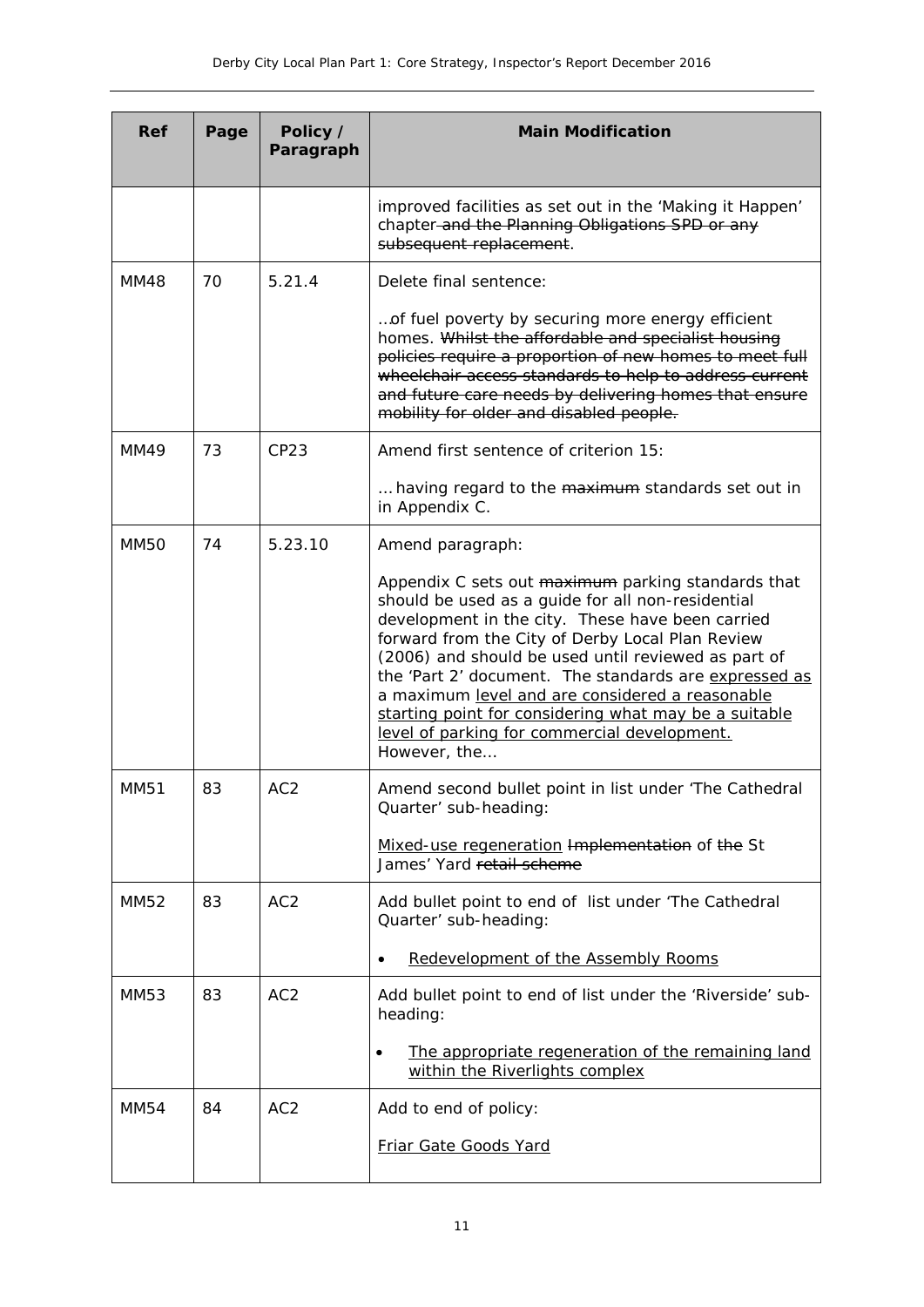| <b>Ref</b>  | Page | Policy /<br>Paragraph | <b>Main Modification</b>                                                                                                                                                                                                                                                                                                                                                                                                                                                                           |
|-------------|------|-----------------------|----------------------------------------------------------------------------------------------------------------------------------------------------------------------------------------------------------------------------------------------------------------------------------------------------------------------------------------------------------------------------------------------------------------------------------------------------------------------------------------------------|
|             |      |                       | The Goods Yard Site has the opportunity to deliver a<br>vibrant mix of residential, retail, leisure and business<br>uses including offices. Proposals will be required to<br>respond positively to the presently neglected railway<br>heritage assets on site.                                                                                                                                                                                                                                     |
|             |      |                       | Improved connections with The Cathedral Quarter to<br>strengthen the overall offer in the western part of the<br>City Centre should be explored, including the potential<br>to utilise Friar Gate Bridge.                                                                                                                                                                                                                                                                                          |
|             |      |                       | The Council will encourage schemes that:                                                                                                                                                                                                                                                                                                                                                                                                                                                           |
|             |      |                       | • Conserve and enhance the heritage assets by<br>securing their appropriate and viable reuse,<br>including retail but only where justified through an<br>impact assessment on the vitality and viability of<br>defined centres                                                                                                                                                                                                                                                                     |
|             |      |                       | • Deliver a vibrant mix of other uses including<br>residential, leisure and offices                                                                                                                                                                                                                                                                                                                                                                                                                |
|             |      |                       | • Ensure development is in accordance with a<br>comprehensive, long term strategy and masterplan<br>for the site                                                                                                                                                                                                                                                                                                                                                                                   |
| <b>MM55</b> | 84   | 6.2.7                 | Amend penultimate sentence:                                                                                                                                                                                                                                                                                                                                                                                                                                                                        |
|             |      |                       | the implementation of the stalled mixed-use<br>regeneration of the St James' Yard site, retail-led<br>scheme and the implementation of a new office<br>schemes on Cathedral Road and the regeneration of<br>the Assembly Rooms. These proposals have been                                                                                                                                                                                                                                          |
| <b>MM56</b> | 85   | 6.2.20                | Add new paragraphs after 6.2.20:                                                                                                                                                                                                                                                                                                                                                                                                                                                                   |
|             |      |                       | Friar Gate Goods Yard is one of the most important<br>regeneration priorities within the City Centre. It is<br>home to a number of important heritage features.<br>including the prominent listed Bonded Warehouse,<br>Engine Shed and Friar Gate Bridge. The site provides<br>opportunities for a mix of uses that can help to meet<br>the wider objectives of the plan, including supporting<br>the City Centre as a new residential neighbourhood<br>and the sustainable growth of its economy. |
|             |      |                       | Development schemes should pay full attention to the<br>important conservation issues presented by this site.<br>The Bonded Warehouse and Engine Shed are<br>important heritage assets on the site, for which new<br>uses must be found as part of any development<br>scheme. It is recognised that in order to secure the                                                                                                                                                                         |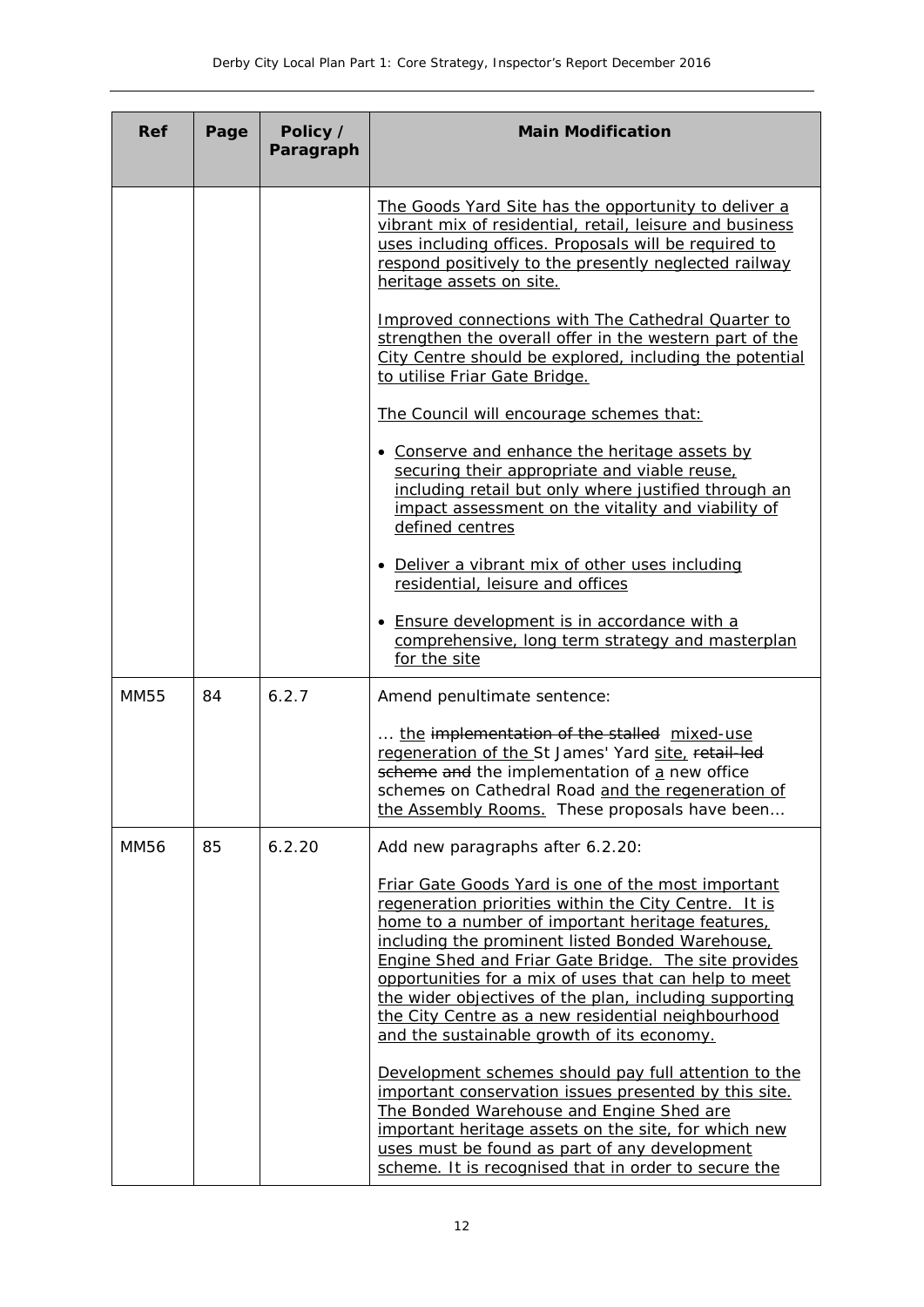| <b>Ref</b>  | Page | Policy /<br>Paragraph | <b>Main Modification</b>                                                                                                                                                                                                                                                                                                               |
|-------------|------|-----------------------|----------------------------------------------------------------------------------------------------------------------------------------------------------------------------------------------------------------------------------------------------------------------------------------------------------------------------------------|
|             |      |                       | long term future of these important buildings, and the<br>comprehensive delivery of any regeneration scheme, it<br>may be necessary to allow higher value uses such as<br>retail. However, any such development will still have<br>to be subject to an assessment of impact on the<br>vitality and viability of defined centres.       |
|             |      |                       | Uncertainty over the final land use mix and delivery of<br>the site means that it is not currently appropriate to<br>make a specific allocation. However, this is something<br>that will be considered in Part 2. Until this time, AC2<br>will provide some quidance as to the importance of the<br>site and what the Council expects. |
| <b>MM57</b> | 88   | 6.4.5                 | Amend second sentence to read:                                                                                                                                                                                                                                                                                                         |
|             |      |                       | New development should not always, therefore,<br>require the maximum amount of spaces that could be<br>permitted would be suggested by the standard set out<br>in Appendix C.                                                                                                                                                          |
| <b>MM58</b> | 91   | AC6                   | Amend criterion (b):                                                                                                                                                                                                                                                                                                                   |
|             |      |                       | new office and commercial uses, including major office<br>development adjacent to Traffic Street. Land<br>immediately adjacent to Traffic Street is considered<br>particularly appropriate for major office development                                                                                                                |
| <b>MM59</b> | 110  | <b>AC15</b>           | Amend criteria (k):                                                                                                                                                                                                                                                                                                                    |
|             |      |                       | (k)<br>seek to ensure that the site is developed<br>comprehensively and that development on one<br>part of the site does not prejudice development<br>of the remainder, or its long term expansion, or<br>implementation of the 'South Derby Integrated<br>Transport Link'                                                             |
| <b>MM60</b> | 110  | <b>AC15</b>           | Add new criterion to end of policy:                                                                                                                                                                                                                                                                                                    |
|             |      |                       | $\Box$<br>require proposals to take proper account of the<br>Local Geological Site designation covering the<br>area                                                                                                                                                                                                                    |
| MM61        | 110  | <b>AC15</b>           | Add new criterion to end of policy:                                                                                                                                                                                                                                                                                                    |
|             |      |                       | work with developers, bus operators and other<br><u>(m)</u><br>public transport providers to ensure that the<br>site is adequately served by public transport, at<br>an appropriate point in the phasing of<br>development                                                                                                             |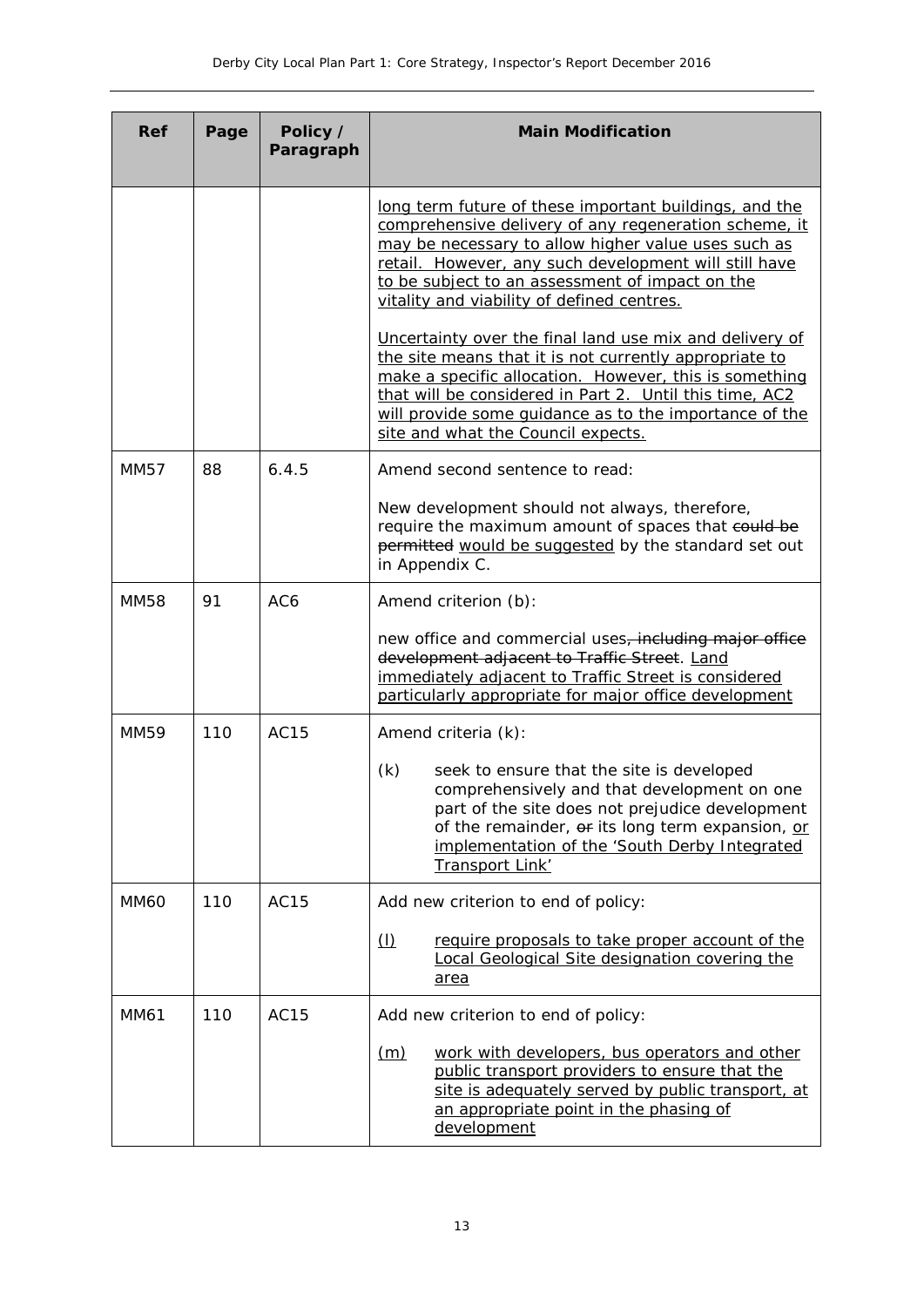| Ref         | Page | Policy /<br>Paragraph | <b>Main Modification</b>                                                                                                                                                                                                                                                                                                                                                                                                                                                                  |
|-------------|------|-----------------------|-------------------------------------------------------------------------------------------------------------------------------------------------------------------------------------------------------------------------------------------------------------------------------------------------------------------------------------------------------------------------------------------------------------------------------------------------------------------------------------------|
| MM62        | 122  | 6.20.2                | Delete first sentence of paragraph and amend second<br>sentence:                                                                                                                                                                                                                                                                                                                                                                                                                          |
|             |      |                       | The Council has produced a Supplementary Planning<br>Document (SPD) for this site which sets out a detailed<br>vision for the area. Following the adoption of the SPD,<br>Planning Control Committee resolved to grant an<br>outline planning application for this site in 2013.                                                                                                                                                                                                          |
|             | 122  | 6.20.4                | Amend to read:                                                                                                                                                                                                                                                                                                                                                                                                                                                                            |
|             |      |                       | The two parcels of land which comprise the site can be<br>developed independently or in tandem-in accordance<br>with the SPD for the site., subject to the<br>demonstration of a co-ordinated approach to delivery.                                                                                                                                                                                                                                                                       |
| MM63        | 126  | 6.22.9                | Amend paragraph as follows:                                                                                                                                                                                                                                                                                                                                                                                                                                                               |
|             |      |                       | Development in this location will be required to<br>contribute towards new Primary School provision in the<br>local area given the lack of capacity at existing primary<br>schools. New development to the north of Onslow Road<br>may need to be appropriately phased to ensure that<br>primary needs can be met by new schools developed<br>as part of other new developments in the wider area.<br>Contributions towards secondary provision will also be<br>required from both sites. |
| <b>MM64</b> | 128  | AC23                  | Amend criterion (i):                                                                                                                                                                                                                                                                                                                                                                                                                                                                      |
|             |      |                       | New access points to be created a) to serve the 200<br>home development off Fellowlands Fellow Lands Way<br>and b) to serve the 800 home development with main<br>an access point off Snelsmoor Lane and access routes<br>linking the individual sites within the urban extension,<br>with and secondary an additional limited access off<br>Field Lane, delivering well-connected, high quality<br>multi-modal routes within the wider development.                                      |
| <b>MM65</b> | 128  | AC23                  | Amend criterion (m):                                                                                                                                                                                                                                                                                                                                                                                                                                                                      |
|             |      |                       | Provision of comprehensive cross-boundary flood<br>mitigation measures, to address the impacts of<br>development on fluvial and surface water issues<br>relating to the Thulston Brook watercourse and ground<br>water levels. A cross-boundary flood risk assessment<br>shall be submitted with any application.                                                                                                                                                                         |
| <b>MM66</b> | 130  | AC <sub>24</sub>      | Add new criterion to end of policy:                                                                                                                                                                                                                                                                                                                                                                                                                                                       |
|             |      |                       | <u>(j)</u><br>protect and enhance the setting of heritage                                                                                                                                                                                                                                                                                                                                                                                                                                 |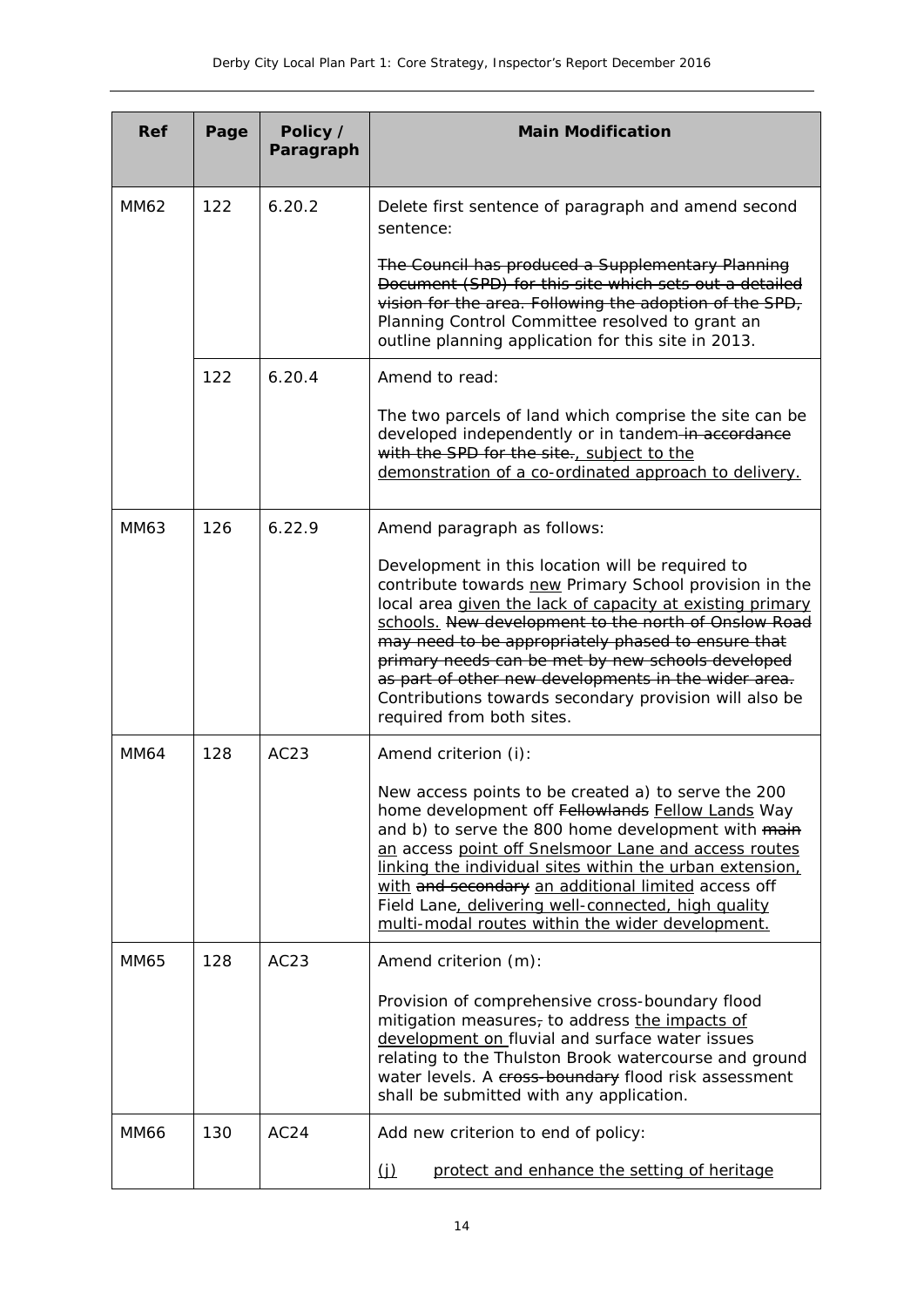| <b>Ref</b>  | Page  | Policy /<br>Paragraph | <b>Main Modification</b>                                                                                                                                                                                                                                                                                                                                                                                                                                                                                                                                                                                                                                                                                                                                                                                                                                                                                                                                                                 |
|-------------|-------|-----------------------|------------------------------------------------------------------------------------------------------------------------------------------------------------------------------------------------------------------------------------------------------------------------------------------------------------------------------------------------------------------------------------------------------------------------------------------------------------------------------------------------------------------------------------------------------------------------------------------------------------------------------------------------------------------------------------------------------------------------------------------------------------------------------------------------------------------------------------------------------------------------------------------------------------------------------------------------------------------------------------------|
|             |       |                       | assets, including the Scheduled Monument<br>to the south east of the site at Woodlands Farm                                                                                                                                                                                                                                                                                                                                                                                                                                                                                                                                                                                                                                                                                                                                                                                                                                                                                              |
| MM67        | 132   | AC25                  | Amend criterion (f):                                                                                                                                                                                                                                                                                                                                                                                                                                                                                                                                                                                                                                                                                                                                                                                                                                                                                                                                                                     |
|             |       |                       | (f)<br>that no vehicular access to the site to be is<br>taken from Acorn Way or Tennessee Road and<br>that any vehicular access taken to the site from<br>Acorn Way is subject to appropriate conditions<br>to ensure that safe and suitable access is<br>secured                                                                                                                                                                                                                                                                                                                                                                                                                                                                                                                                                                                                                                                                                                                        |
| <b>MM68</b> | 132/3 | 6.25.4                | Delete paragraph and replace with:                                                                                                                                                                                                                                                                                                                                                                                                                                                                                                                                                                                                                                                                                                                                                                                                                                                                                                                                                       |
|             |       |                       | Any highway access to the site from Acorn Way will be<br>subject to appropriate conditions to ensure highway<br>safety. Acorn Way is a fast, rural road and it is<br>important that any vehicular access is designed and<br>implemented in a way which ensures that the junction<br>and adjacent stretches of Acorn Way are safe. Any<br>access to Acorn Way should be designed in a way<br>which minimises any adverse impacts on the open<br>countryside including the nearby Green Belt.                                                                                                                                                                                                                                                                                                                                                                                                                                                                                              |
| MM69        | 136   | MH <sub>1</sub>       | Amend first bullet point under third paragraph:<br>Affordable housing and lifetime homes                                                                                                                                                                                                                                                                                                                                                                                                                                                                                                                                                                                                                                                                                                                                                                                                                                                                                                 |
| MM70        | 138   | 8.1                   | Add new paragraphs after 8.1:<br>The Part 1 Plan will be supplemented by a Part 2 Plan<br>which will be combined to form a single local plan for<br>the City. The Part 2 Plan will identify additional sites<br>for development and will consider further amendments<br>to green wedge boundaries if necessary.<br>An early review of the local plan will be necessary to<br>roll forward the plan period beyond 2028. It is likely<br>that this will need to be aligned in some way with<br>those of neighbouring local authorities as it is again<br>unlikely that Derby will be able to meet its objectively<br>assessed needs in full within its administrative<br>boundaries. Whilst this work is likely to commence<br>soon after adoption of the Part 2 Plan, we will in any<br>event begin the review should we fail to demonstrate a<br>5 year supply of housing land (measured at the end of<br>March each year) for 2 consecutive years after<br>adoption of the Part 2 Plan. |
| <b>MM71</b> | 145   | Appendix B            | Amend explanatory text:                                                                                                                                                                                                                                                                                                                                                                                                                                                                                                                                                                                                                                                                                                                                                                                                                                                                                                                                                                  |